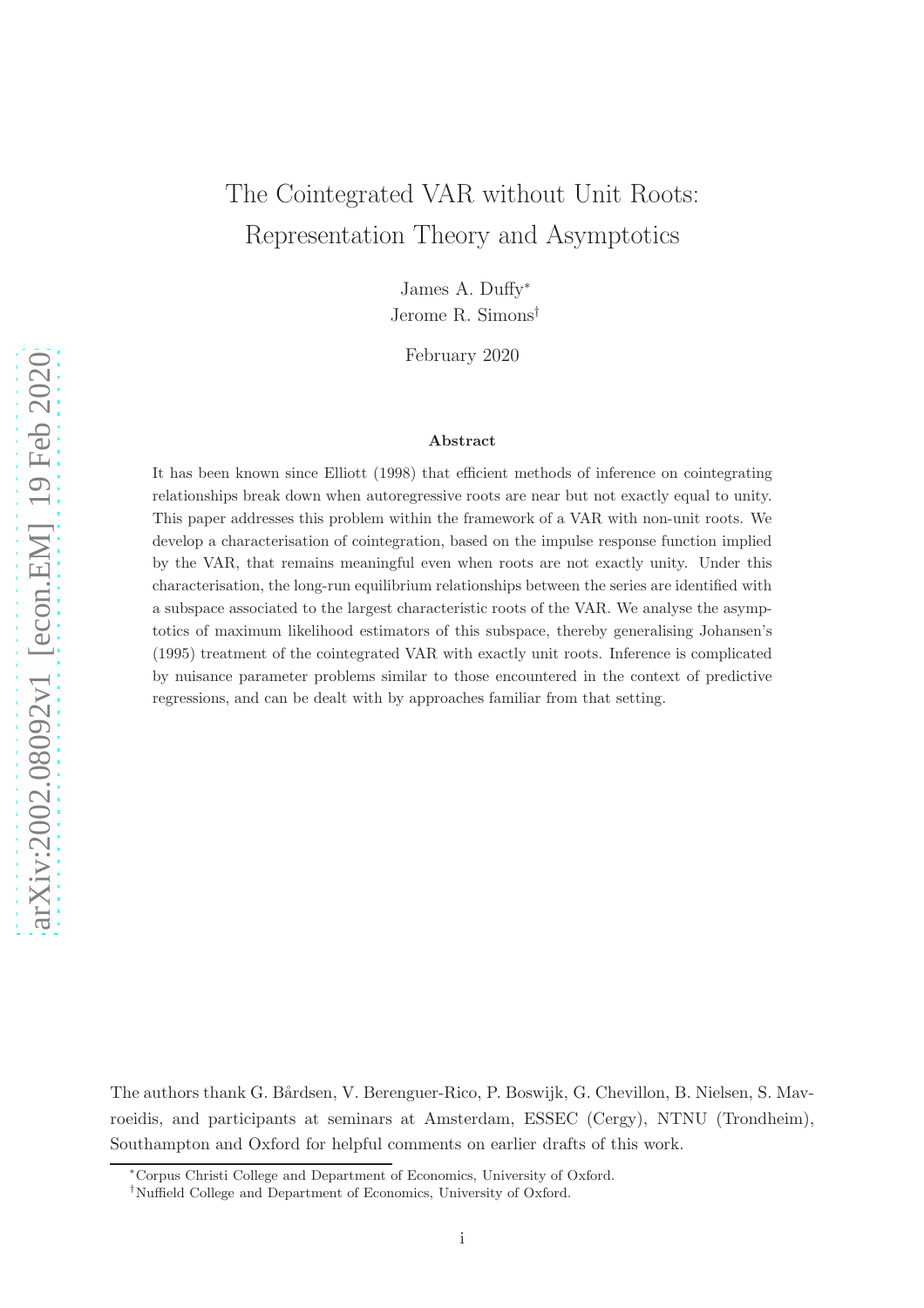## Contents

| 1              | Introduction                                                                                         | 1              |
|----------------|------------------------------------------------------------------------------------------------------|----------------|
| $\overline{2}$ | 'Cointegration' in a VAR without unit roots                                                          | $\overline{2}$ |
|                | 2.1                                                                                                  | $\overline{2}$ |
|                | Cointegration: the model with unit roots $\ldots \ldots \ldots \ldots \ldots \ldots \ldots$<br>2.2   | $\overline{2}$ |
|                | 2.3                                                                                                  | $\overline{4}$ |
|                | 2.4                                                                                                  | 6              |
| 3              | <b>Estimation and inference</b>                                                                      | 8              |
|                | 3.1                                                                                                  | 8              |
|                | 3.2<br>QCS as a functional of the VAR coefficients $\dots \dots \dots \dots \dots \dots \dots \dots$ | 8              |
|                | 3.3                                                                                                  | 9              |
|                | 3.4                                                                                                  | 12             |
|                | 3.5                                                                                                  | 13             |
|                | 3.6                                                                                                  | 13             |
|                | 3.7                                                                                                  | 14             |
| 4              | Conclusion                                                                                           | 15             |
| 5              | References                                                                                           | 16             |
|                | Appendices                                                                                           | 19             |
|                | A Representation theory                                                                              | 19             |
|                | <b>B</b> Perturbation theory                                                                         | 23             |
|                | C Asymptotics                                                                                        | 28             |
|                | D Proofs of theorems                                                                                 | 34             |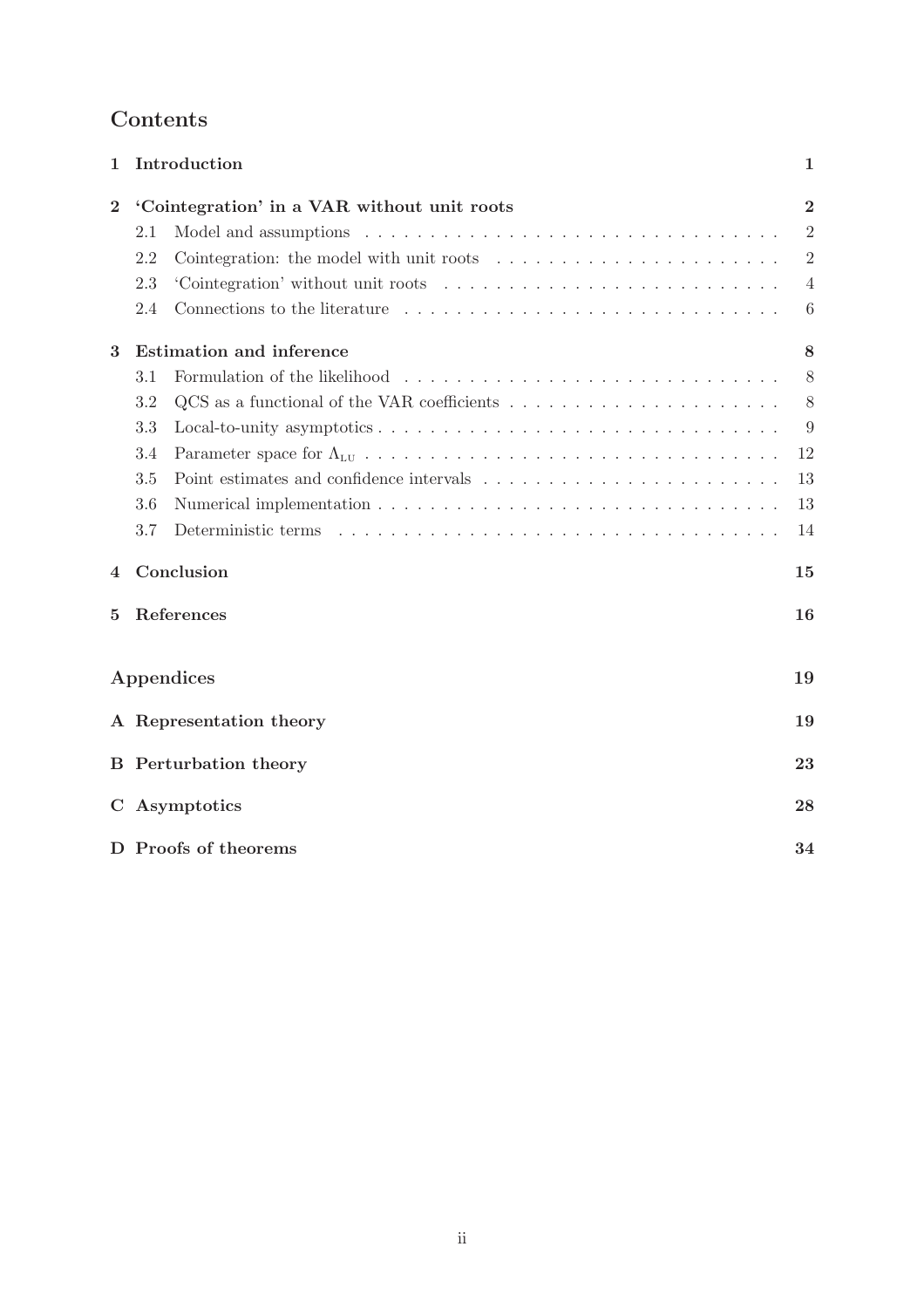## <span id="page-2-0"></span>1 Introduction

The cointegrated vector autoregressive (CVAR) model has been widely applied to the modelling of macroeconomic time series – a testament to its ability to account for both the short- and long-run dynamics of these series in a unified way. By allowing for one or more autoregressive roots at unity, the model is able to match two key features of these series: firstly their high degree of persistence, which gives rise to their characteristically 'random wandering' behaviour, and secondly the tendency for economically related series to move together, such that certain linear combinations of these series are markedly less persistent than the series themselves. These linear combinations are, of course, the cointegrating relationships between the series.

Cointegrating relations can be efficiently estimated by a variety of methods, such as FM-OLS [\(Phillips and Hansen, 1990](#page-18-0)), DOLS [\(Stock and Watson](#page-18-1), [1993](#page-18-1)), and maximum likelihood estimation of the CVAR itself [\(Johansen, 1995\)](#page-17-1). However, a shortcoming shared by all these approaches is their reliance on the assumption that the series are generated by a model with some autoregressive roots that are exactly unity. The fragility of inferences to even small violations of this assumption was highlighted in a seminal contribution by [Elliott \(1998](#page-17-2)), who showed the possibility of large size distortions when roots lie only within a  $O(n^{-1})$  neighbourhood of unity. His findings are particularly disturbing, because data generated by a VAR with roots that are 'nearly' unity is essentially indistinguishable from data generated by the same model with exactly unit roots.

The present work is concerned precisely with the problem identified by Elliott – with how one can perform valid inference on the cointegrating relationships implied by a VAR, when the largest characteristic roots may not be exactly unity. In view of the significance of Elliott's results, it is perhaps surprising that only a few previous contributions have also attempted to address it: most notably [Wright \(2000](#page-18-2)), [Magdalinos and Phillips \(2009\)](#page-17-3), Müller and Watson [\(2013\)](#page-18-3) and [Franchi and Johansen \(2017](#page-17-4)). The approach taken in this paper is quite different from that taken in each of those previous works. While Elliott framed his results in terms of an inferential problem, our view is that the problem is as much one of identification as it is of inference. Indeed, the usual definition of cointegration – in terms of linear combinations of series that eliminate their common integrated components – becomes meaningless as soon as the largest characteristic roots in a VAR depart even slightly from unity.

Our first task is thus to develop a characterisation of cointegration, based on the impulse response function implied by the VAR, that remains meaningfully interpretable in a model with some (distinct) roots near but not necessarily equal to unity. In a p-dimensional VAR with  $q$ roots 'near' but not necessarily equal to unity, one can always identify a  $p - q = r$ -dimensional subspace  $S_r$ , such that the decay of the impulse response function in the directions contained in  $S_r$  is more rapid than it is in all other directions. We term this the quasi-cointegrating space (QCS). When the roots of the VAR are exactly unity, the QCS coincides exactly with the cointegrating space – and when the largest characteristic roots are modelled as being local to unity (in the sense of lying within a  $O(n^{-1})$  neighbourhood of unity), the quasi-cointegrating vectors are those that exactly eliminate the near stochastic trends from the system.

Asymptotic inference on the QCS is complicated by the presence of nuisance parameters related to the proximity of the largest characteristic roots to unity. This problem is similar to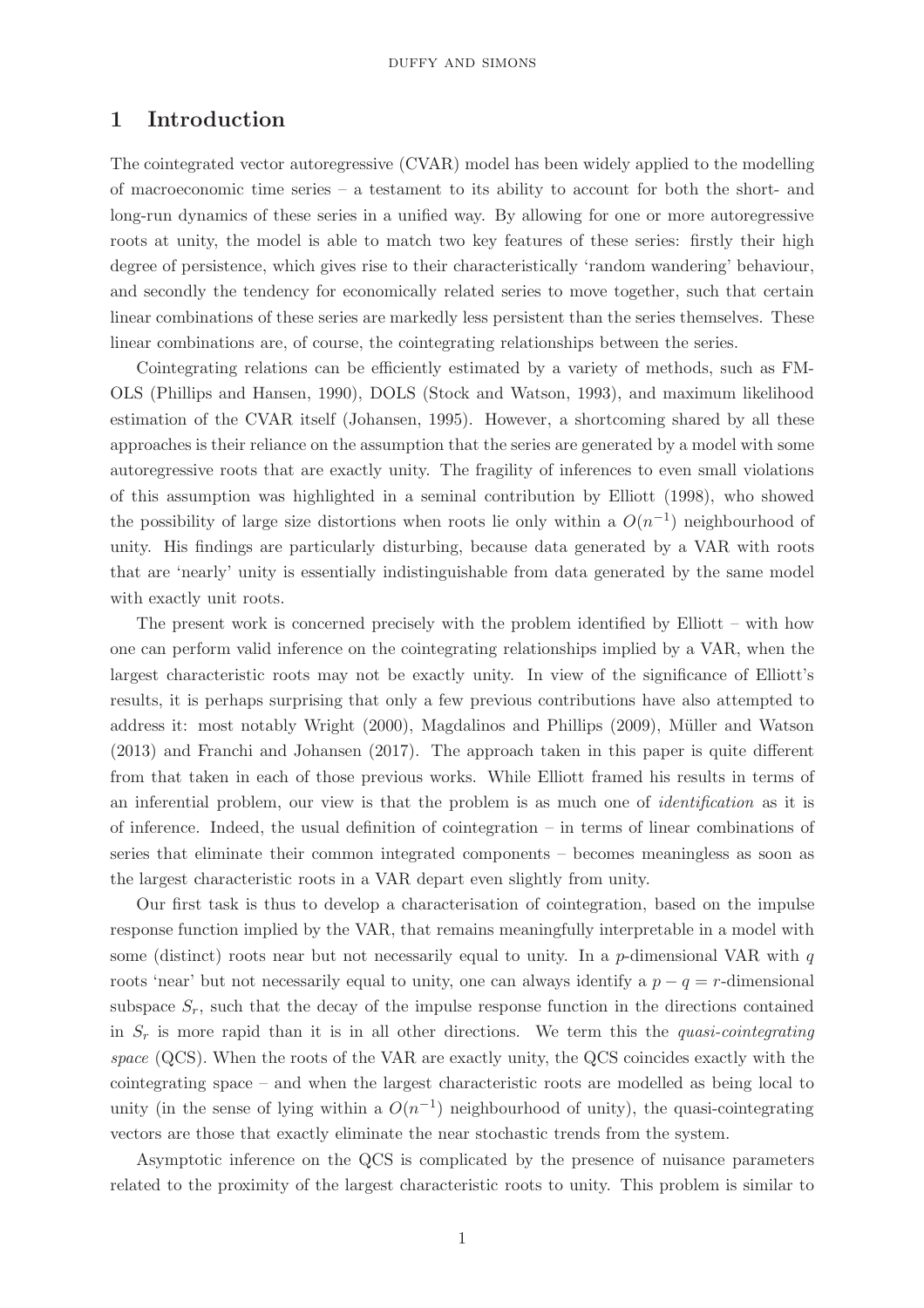that which arises in predictive regressions when the regressor has an unknown but possibly high degree of persistence, such as has been studied e.g. by [Cavanagh, Elliott, and Stock \(1995\)](#page-17-5), [Campbell and Yogo \(2006](#page-17-6)[\),](#page-17-7) [Phillips and Lee \(2013](#page-18-4)[\),](#page-17-7) [Phillips](#page-18-5) [\(2014](#page-18-5)), Kostakis, Magdalinos, and Stamatogiannis [\(2015](#page-17-7)) and Elliott, Müller, and Watson [\(2015\)](#page-17-8). Approaches developed in that literature can accordingly be imported into the present setting, and the asymptotic results developed in this paper are intended to provide the basis for an analysis of such approaches, such as will be developed by the authors in a subsequent paper; here only a very basic Bonferroni-type procedure is outlined.

The remainder of this paper is organised as follows. Section [2](#page-3-0) reviews some familiar characterisations of cointegration in a VAR model with unit roots, and extends two of these to develop the notion of quasi-cointegration that is central to this paper. Section [3](#page-9-0) develops the asymptotics of likelihood-based inference on the QCS. Auxiliary technical results and proofs of results appearing in the body of the paper are provided in Appendices [A](#page-20-1)[–D.](#page-35-0)

## <span id="page-3-1"></span><span id="page-3-0"></span>2 'Cointegration' in a VAR without unit roots

#### 2.1 Model and assumptions

The data generating process (DGP) for the observed series  $\{y_t\}_{t=1}^n$  is a kth order vector autoregressive (VAR) model, written in 'structural' form as

<span id="page-3-3"></span>
$$
y_t = \mu + \delta t + x_t \qquad \qquad x_t = \sum_{i=1}^k \Phi_i x_{t-i} + \varepsilon_t \qquad (2.1)
$$

where  $\varepsilon_t$ ,  $x_t$  and  $y_t$  are p-dimensional random vectors. Let  $\Phi(\lambda) := I\lambda^k - \sum_{i=1}^k \Phi_i \lambda^{k-i}$  denote the characteristic polynomial associated to [\(2.1\)](#page-3-3); we shall refer to any  $\lambda$  for which det  $\Phi(\lambda) = 0$ as a 'root of  $\Phi$ '. Let  $\Phi := (\Phi_1, \Phi_2, \dots, \Phi_k) \in \mathbb{R}^{p \times kp}$ . The following is maintained throughout.

#### <span id="page-3-4"></span>Assumption DGP.

- [DGP1](#page-3-4)  $\{\varepsilon_t\}$  is i.i.d. with  $\mathbb{E}\varepsilon_t = 0$  and  $\mathbb{E}\varepsilon_t \varepsilon_t^{\mathsf{T}} = \Sigma$  positive definite.
- [DGP2](#page-3-4) det  $\Phi(\lambda) \neq 0$  for all  $|\lambda| > 1$ .
- [DGP3](#page-3-4)  $x_0 = x_{-1} = \cdots = x_{-k+1} = 0$ .

We say that a  $d_z$ -dimensional process  $\{z_t\}$  is integrated of order zero, denoted  $z_t \sim I(0)$ , if there exists a deterministic process  $\{\mu_t\}$  such that  $n^{-1/2} \sum_{s=1}^{\lfloor nr \rfloor} (z_s - \mu_s) \leadsto B(r)$ , for B a  $d_z$ dimensional Brownian motion. Letting  $\Delta^d$  denote the dth order temporal differencing operator, we say that  $z_t$  is integrated of order d, denoted  $z_t \sim I(d)$ , if  $\Delta^d z_t \sim I(0)$ . We say  $\{z_t\}$  is nearly integrated if  $n^{-1/2}(z_{\lfloor nr \rfloor} - \mu_{\lfloor nr \rfloor}) \leadsto \int_0^r e^{C(r-s)} dB(s)$  for some  $C \in \mathbb{R}^{d_z \times d_z}$ .

#### <span id="page-3-2"></span>2.2 Cointegration: the model with unit roots

Cointegration analysis is concerned with how linear combinations of  $I(d)$  processes can yield processes that are themselves only  $I(d - b)$  for some  $0 < b \le d$ ; the reduced persistence of the latter being interpreted as evidence of a long-run equilibrium relationship between the original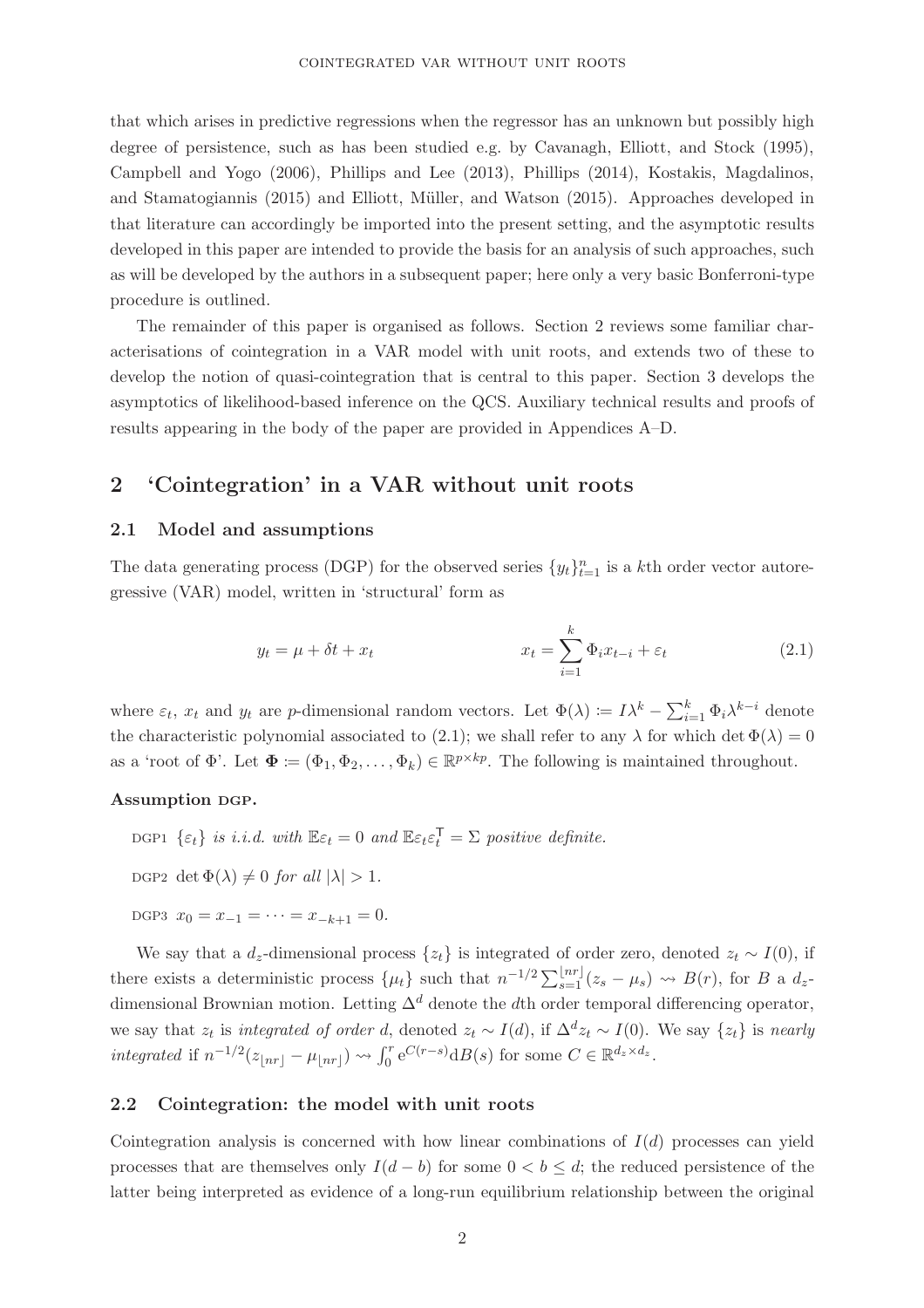processes. Here we focus exclusively on the special but practically important case of  $I(1)$  processes having linear combinations that are  $I(0)$ , reserving the term 'cointegration' exclusively for this case. As is well known, the VAR model  $(2.1)$  is able to generate cointegrated  $I(1)$  processes under the following assumption, which defines the  $I(0)/I(1)$  cointegrated VAR (CVAR) model.

#### <span id="page-4-2"></span><span id="page-4-0"></span>Assumption CV.

<span id="page-4-3"></span>[CV1](#page-4-0)  $\Phi$  has q roots at (real) unity, and all others strictly inside the unit circle.

[CV2](#page-4-0) rk  $\Phi(1) = p - q =: r$ 

By the Granger–Johansen representation theorem (GJRT; see e.g. [Johansen 1995,](#page-17-1) Thm 4.2 and Cor. 4.3), the preceding is necessary and sufficient for  $y_t \sim I(1)$ , and for there to exist a matrix  $\beta \in \mathbb{R}^{p \times r}$  (with  $\mathrm{rk}\,\beta = r$ ) of cointegrating relationships, such that  $\beta^{\mathsf{T}} y_t \sim I(0)$ . Clearly β is identified only up to its column space  $\text{CS} \coloneqq \text{sp } \beta$ , termed the *cointegrating space* (CS). Two equivalent characterisations of the cointegrating space, the first of which is definitional and the second of which follows immediately from the GJRT, are:

- (i)  $b^{\mathsf{T}} y_t \sim I(0)$  if and only if  $b \in \text{CS}$ ; and
- (ii)  $CS = sp \Phi(1)^{\mathsf{T}} = {\text{ker } \Phi(1)}^{\perp}.$

The object of this paper is to estimate the CS, or at least a subspace that shares some of its key properties, in a setting more general than that of [CV](#page-4-0). For this purpose, we next recall two further characterisations of the CS that can be extended beyond the setting of [CV](#page-4-0), in a way that the preceding two cannot. We make no assertions to novelty in formulating these: the contribution of this paper consists rather in the manner in which these characterisations will be exploited once [CV](#page-4-0) has been relaxed. Some similar claims to those that follow have therefore appeared (and been proved) elsewhere, either in textbook presentations of the theory or in the extensive literature concerned with the representation of cointegrated processes (for very general treatments of which, see e.g. the recent papers by [Beare and Seo](#page-17-9), [2019,](#page-17-9) and [Franchi and Paruolo](#page-17-10), [2019\)](#page-17-10). For completeness, formal statements and proofs of the results underlying the discussion that follows (including that of Section [2.3\)](#page-5-0) are given in Appendix [A.](#page-20-1)

Our third characterisation of the CS is in terms of the impulse response function of  $\{y_t\}$  with respect to the disturbances  $\{\varepsilon_s\}$ , denoted

$$
IRF_s := \frac{\partial y_{t+s}}{\partial \varepsilon_t} = \frac{\partial x_{t+s}}{\partial \varepsilon_t}.
$$

For a given  $b \in \mathbb{R}^p$ , the product  $b^{\mathsf{T}} \text{IRF}_s$  gives the response of the linear combination  $b^{\mathsf{T}} y_{t+s}$  to a shock dated s periods previously. The rate at which  $b^{\mathsf{T}} I R F_s$  decays as the horizon s diverges can be regarded as measure of the persistence of the series  $\{b^{\mathsf{T}} y_t\}$ . Now let  $m < p$ , and define  $S_m \subset \mathbb{R}^p$  to be an m-dimensional linear subspace such that for every  $b \in S_m$  and  $c \notin S_m$ ,

<span id="page-4-1"></span>
$$
\lim_{s \to \infty} \frac{\|b^{\mathsf{T}} \text{IRF}_s\|}{\|c^{\mathsf{T}} \text{IRF}_s\|} = 0.
$$
\n(2.2)

When it exists,  $S_m$  collects those m linear combinations of  $y_t$  that are, in the sense of [\(2.2\)](#page-4-1), the 'least persistent'. Under [CV](#page-4-0) we are assured that  $S_r$  exists and is unique, and moreover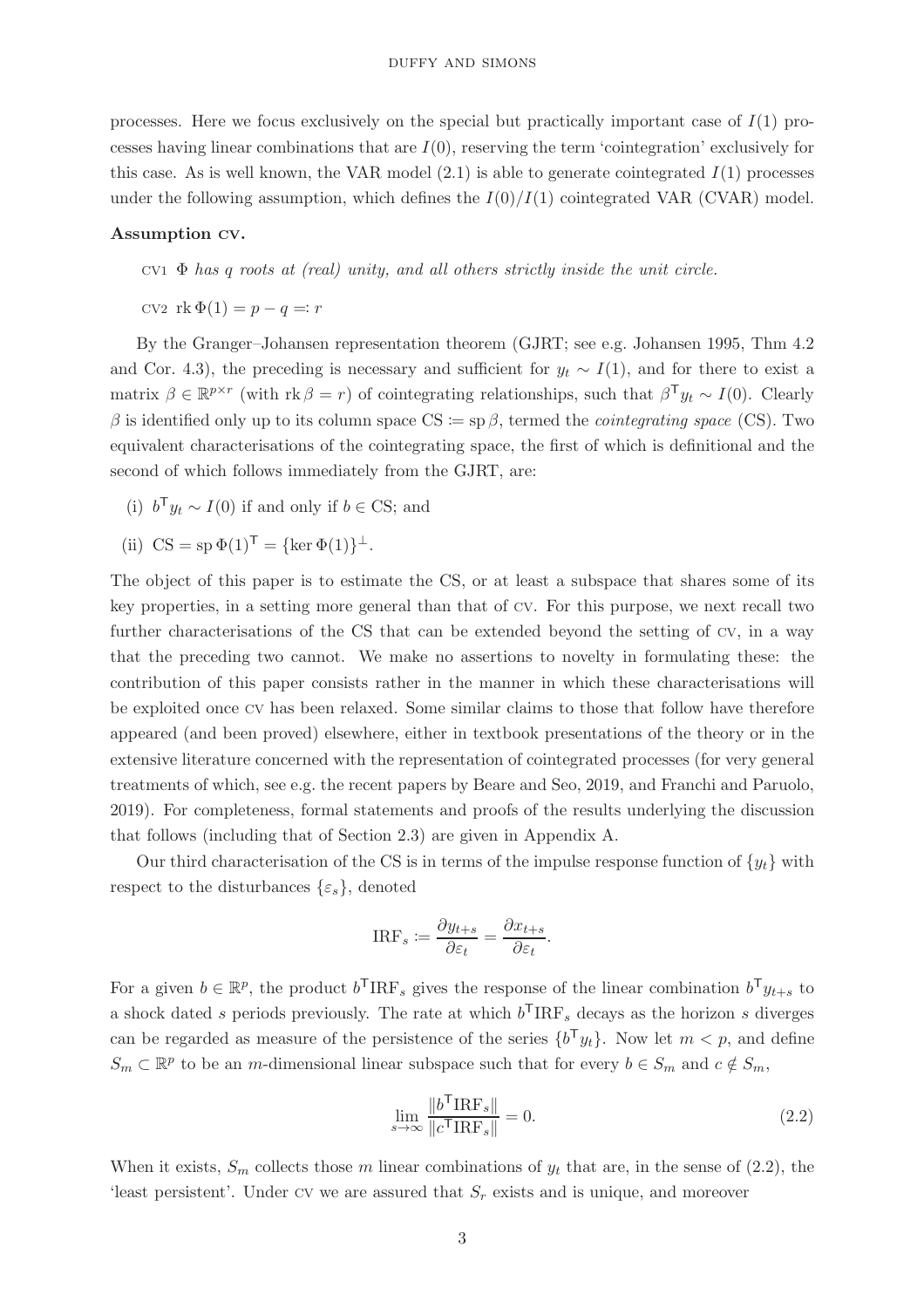(iii)  $CS = S_r$ 

(see Lemma [A.3\)](#page-21-0). In other words, the cointegrating space is spanned by the vectors giving the r least persistent linear combinations of  $y_t$ .

Our final characterisation of the cointegrating space provides the basis for its estimation in settings more general than [CV](#page-4-0); it derives essentially from the application of an invariant subspace decomposition to the companion form representation of [\(2.1\)](#page-3-3) (see Lemma [A.1\)](#page-20-2). Define

$$
\mathcal{L}^{\rho}_{\text{LU}} \coloneqq \{ z \in \mathbb{C} \mid |z| \le 1 \text{ and } |1 - z| \le 1 - \rho \} \qquad \mathcal{L}^{\rho}_{\text{ST}} \coloneqq \{ z \in \mathbb{C} \mid |z| < \rho \} \tag{2.3}
$$

so that for a given  $\rho \leq 1$  (close to unity),  $\mathcal{L}_{\text{LU}}^{\rho}$  defines a neighbourhood of real unity inside the unit circle, and  $\mathcal{L}^{\rho}_{ST}$  an open ball of radius  $\rho$ . Now suppose that  $\Phi$  has q roots in  $\mathcal{L}^{\rho}_{LU}$  and all others in  $\mathcal{L}^{\rho}_{ST}$  for some  $\rho \leq 1$  $\rho \leq 1$ ; under [CV](#page-4-0)1 this is true with  $\rho = 1$  (so that  $\mathcal{L}^1_{LU} = \{1\}$ ). Since  $\mathcal{L}^{\rho}_{LU}$ and  $\mathcal{L}^{\rho}_{ST}$  are disjoint, there exist real matrices

$$
\underset{(p \times kp)}{R} := \left[ \begin{array}{cc} R_{\text{LU}} & R_{\text{ST}} \end{array} \right] \qquad \underset{(p \times kp)}{L} := \left[ \begin{array}{cc} L_{\text{LU}} & L_{\text{ST}} \end{array} \right] \qquad \underset{(kp \times kp)}{\Lambda} := \text{diag}\left\{ \begin{array}{c} \Lambda_{\text{LU}}, \ \Lambda_{\text{ST}} \end{array} \right\} \tag{2.4}
$$

such that: the eigenvalues of  $\Lambda_{\text{LU}}$  and  $\Lambda_{\text{ST}}$  correspond to the roots of  $\Phi$ , and lie in  $\mathcal{L}_{\text{LU}}^{\rho}$  and  $\mathcal{L}_{\text{ST}}^{\rho}$ respectively;  $(R_{\text{LU}}, \Lambda_{\text{LU}}, L_{\text{LU}})$  satisfy

$$
R_{\text{LU}} \Lambda_{\text{LU}}^k - \sum_{i=1}^k \Phi_i R_{\text{LU}} \Lambda_{\text{LU}}^{k-i} = 0 \qquad \Lambda_{\text{LU}}^k L_{\text{LU}}^{\mathsf{T}} - \sum_{i=1}^k \Lambda_{\text{LU}}^{k-i} L_{\text{LU}}^{\mathsf{T}} \Phi_i = 0; \qquad (2.5)
$$

and the impulse response function of  $y_t$  can be written as

<span id="page-5-2"></span>
$$
\frac{\partial y_{t+s}}{\partial \varepsilon_t} = \text{IRF}_s = R\Lambda^{k-1+s}L^{\mathsf{T}} = R_{\text{LU}}\Lambda_{\text{LU}}^{k-1+s}L_{\text{LU}}^{\mathsf{T}} + R_{\text{ST}}\Lambda_{\text{ST}}^{k-1+s}L_{\text{ST}}^{\mathsf{T}}
$$
(2.6)

(see Lemma [A.1](#page-20-2) and the subsequent remarks). Under [CV](#page-4-0), we have  $\Lambda_{\text{LU}} = I_q$  and  $\text{rk } R_{\text{LU}} =$ rk  $L_{\text{LU}} = q$  (see Lemma [A.3\)](#page-21-0). In particular

<span id="page-5-3"></span><span id="page-5-1"></span>
$$
\lim_{s \to \infty} \text{IRF}_s = R_{\text{LU}} L_{\text{LU}}^{\mathsf{T}},\tag{2.7}
$$

giving our final characterisation of the cointegrating space as

<span id="page-5-0"></span> $(iv) \ \text{CS} = (\text{sp } R_{\text{LU}})^{\perp}.$ 

#### 2.3 'Cointegration' without unit roots

We propose to relax [CV](#page-4-0) by allowing the largest q roots of  $\Phi$  to lie in a small neighbourhood of unity, without requiring that these be exactly unity. Relaxing the assumption of exact unit roots is known to create two difficulties. Firstly, if we work with a sequence of models in which  $\Lambda_{\text{LU}} =$  $I + n^{-1}C$ , then standard efficient estimators of the cointegrating relationships (such as FM-OLS, DOLS and ML) will remain consistent but have an asymptotic bias. Associated inferences on the cointegrating relations can be severely size distorted, depending on the magnitude of C, which cannot be consistently estimated [\(Elliott, 1998](#page-17-2)). This lack of robustness to departures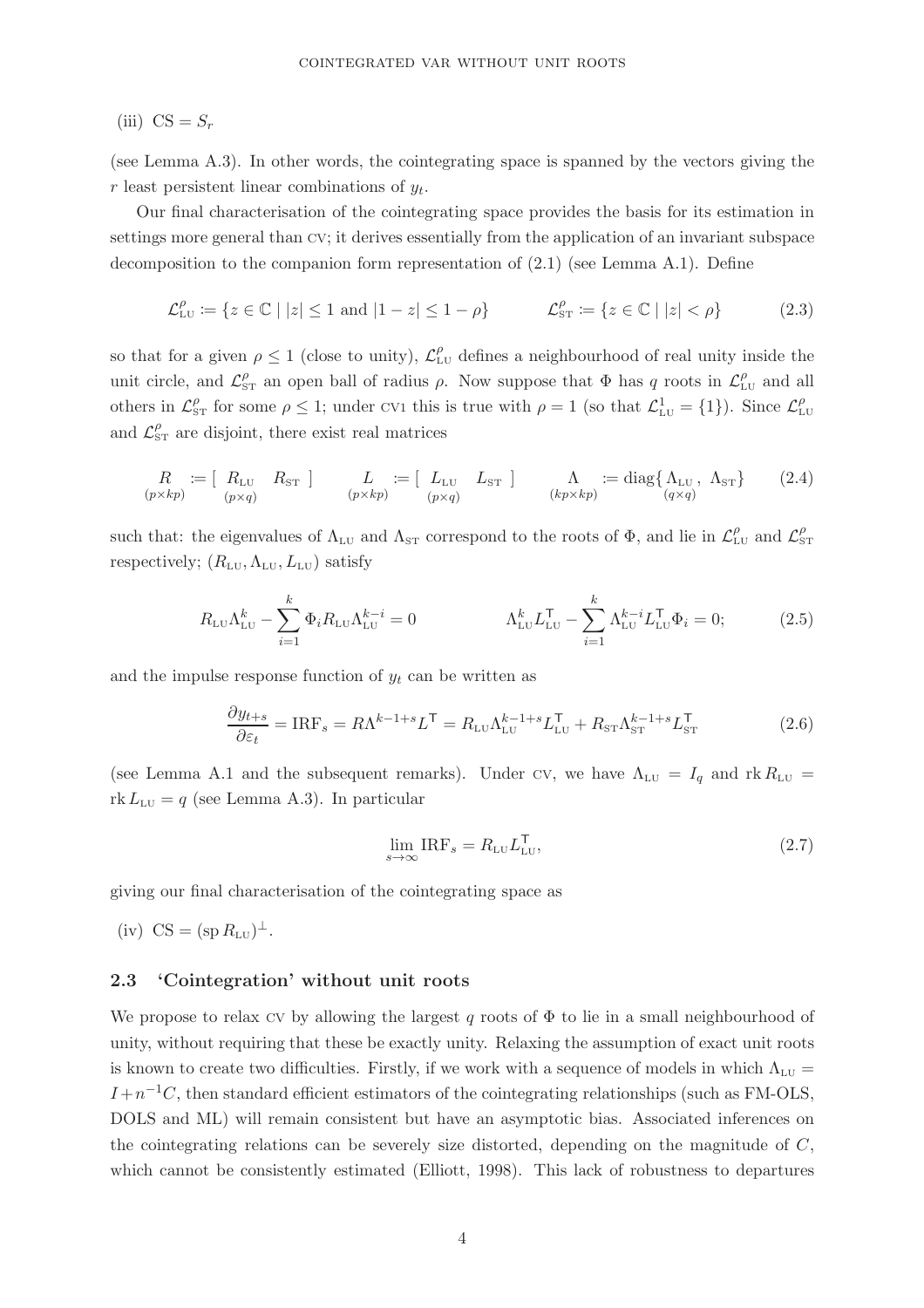from exact unit roots is particularly disturbing because it arises in models that cannot be consistently distinguished from those with exact unit roots.

Secondly, there is an even deeper problem of identification. If we instead regard  $\Lambda_{\text{LU}}$  as being fixed, rather than drifting towards  $I_q$ , how are we to even define the 'cointegrating relationships' among the elements of  $y_t$ ? If all the roots of  $\Phi$  are strictly inside the unit circle – as would now be permitted – then all linear combinations of  $y_t$  would be  $I(0)$ , and  $\Phi(1)$  would have full rank. The first two characterisations of the cointegrating space given above thus no longer describe something that could be estimated; indeed, both would identify the cointegrating space with the whole of  $\mathbb{R}^p$ .

Our proposed resolution to both these problems, of non-robustness and non-identification, is to rely instead on our third and fourth characterisations of the cointegrating space as a basis for identifying and estimating the long-run equilibrium relationships among the elements of  $y_t$ .:Consider relaxing [CV](#page-4-0) as follows, so as to allow the VAR to have some roots 'near' but not necessarily equal to unity.

<span id="page-6-1"></span><span id="page-6-0"></span>Assumption QC. Let  $\rho \in (0,1]$  be given.

[QC1](#page-6-0)  $\Phi$  has q roots in  $\mathcal{L}^{\rho}_{LU}$ , and all others in  $\mathcal{L}^{\rho}_{ST}$ .

<span id="page-6-2"></span>Let  $\Lambda_{LU}$  denote a real  $(q \times q)$  matrix whose eigenvalues correspond to the roots of  $\Phi$  that are in  $\mathcal{L}_{\text{LU}}^{\rho}$ , and let  $R_{\text{LU}}$  and  $L_{\text{LU}}$  be  $p \times q$  matrices that satisfy  $(2.4)$ - $(2.6)$ .

[QC2](#page-6-0) rk  $R_{\text{LU}} =$  rk  $L_{\text{LU}} = q$  and  $\Lambda_{\text{LU}}$  is diagonalisable.

 $QC1$  $QC1$  is plainly the analogue of [CV](#page-4-0)1: whereas we previously assumed q roots at unity, this is now relaxed to  $q$  roots in the vicinity of unity; indeed it may be shown that [CV](#page-4-0) is a special case of [QC](#page-6-0) with  $\rho = 1$  (Lemma [A.3\)](#page-21-0). The requirement that  $\Lambda_{LU}$  be diagonalisable is required to rule out series that are integrated of order two or higher (see e.g. [d'Autume](#page-17-11), [1992;](#page-17-11) such series are also excluded by [CV](#page-4-0), which implies that  $\Lambda_{LU} = I_q$  as noted). For  $\rho < 1$  but 'close' to unity, a model satisfying [QC](#page-6-0) will thus inherit the main qualitative features of the cointegrated VAR model: the high persistence of  $\{y_t\}$ , and the lesser persistence of r linear combinations of  $\{y_t\}$ , where this is understood in terms of  $(2.2)$  above. Accordingly, the subspace  $S_r$  spanned by the r 'least persistent' linear combinations of  $y_t$  remains an interesting object in the setting of  $\overline{QC}$  $\overline{QC}$  $\overline{QC}$ ; that it is well defined is guaranteed by the following result, the proof of which is given in Appendix [A.](#page-20-1)

<span id="page-6-3"></span>**Proposition 2.1.** Suppose [DGP](#page-3-4) and [QC](#page-6-0) hold. Then  $S_r = (\text{sp } R_{\text{LU}})^{\perp}$ .

By construction, the vectors in  $S_r$  retain similar characteristics to the cointegrating relationships, in the sense that for each  $b \in S_r$ ,  $b^{\mathsf{T}} y_t$  will be less persistent than  $y_t$  itself. We shall henceforth term the elements of  $S_r$  the quasi-cointegrating relationships, and refer to  $S_r$  itself as the quasi-cointegrating space, denoted

$$
QCS \coloneqq S_r = (\mathrm{sp} \, R_{\mathrm{LU}})^\perp.
$$

Henceforth let  $\beta \in \mathbb{R}^{p \times r}$  denote a matrix of rank r whose columns span the QCS, and which therefore has the property that  $\beta^{\mathsf{T}} R_{\text{\tiny LU}} = 0$ .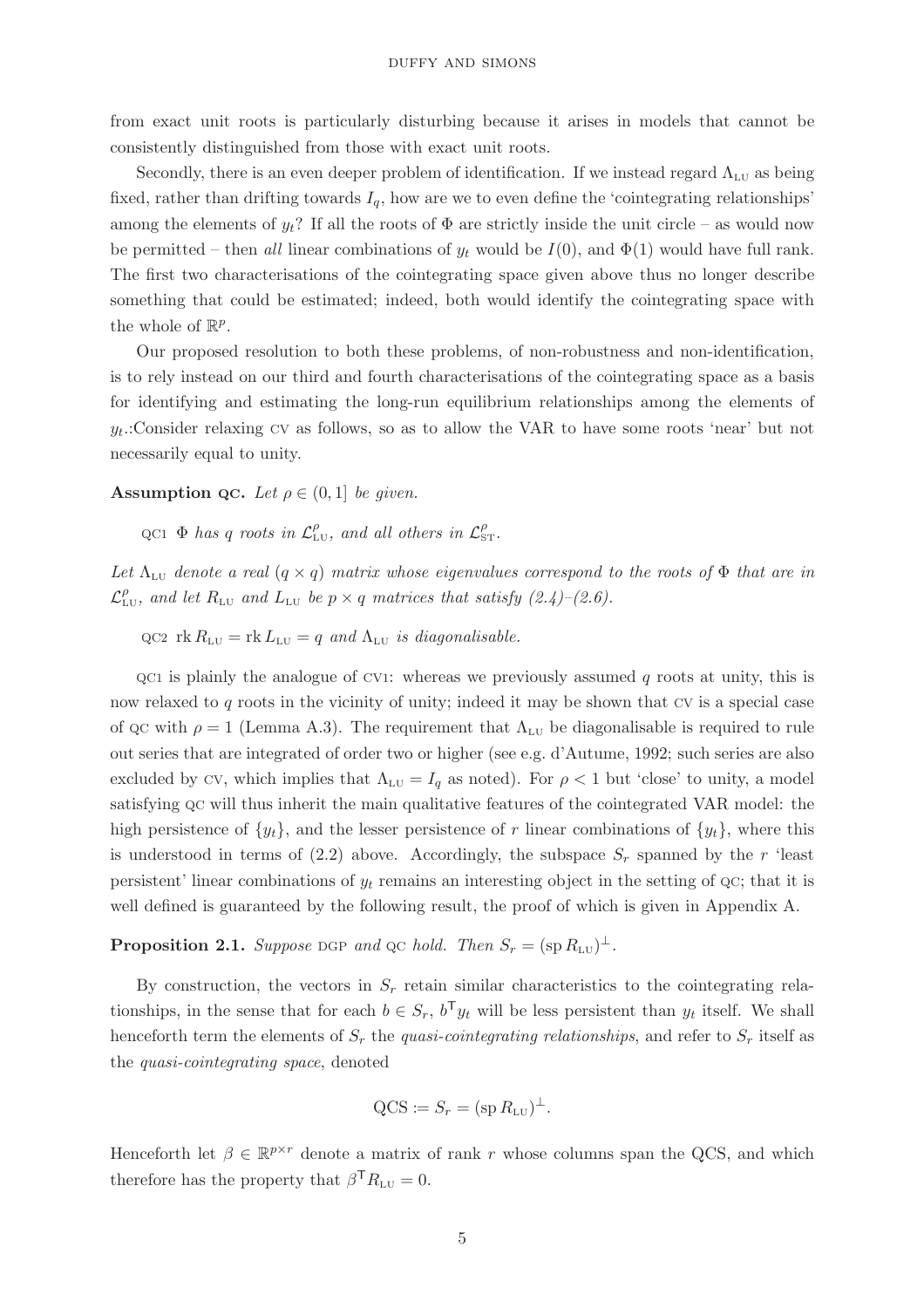It might be argued that the requirement that  $\Phi$  have q roots 'near' unity – in the sense of lying in  $\mathcal{L}_{\text{LU}}^{\rho}$  – is unnecessary; indeed it is not required for the identification of the QCS, as we have defined it above. However, for the concept of quasi-cointegration to be empirically interesting, in the sense of identifying relationships between series that can be plausibly regarded as 'long-run equilibrium' relationships, it would seem necessary that the quasi-cointegrated series should be measurably less persistent than the original series themselves. Thus we are really interested in modelling a situation where there is a high degree of persistence in the data, but where this persistence can be significantly reduced by taking appropriate linear combinations of the series. What is regarded as 'persistent' and 'transitory' is left to researcher, to be expressed through the chosen value for  $\rho$  (see Section [3.4\)](#page-13-0).

#### <span id="page-7-0"></span>2.4 Connections to the literature

Extensions of the basic  $I(0)/I(1)$  CVAR model, in which the persistence in  $y_t$  is generated by some characteristic roots that are not at real unity, have previously been developed in the literature on seasonal cointegration. [Johansen and Schaumburg \(1999\)](#page-17-12) consider a VAR with roots at the points  $\{z_m | m = 1, \ldots, q\}$  on the complex unit circle, and develop a version of the GJRT in which  $y_t$  is decomposed into a sum of persistent nonstationary processes of the form  $\bar{z}_m^t \sum_{s=0}^t z_m^s \varepsilon_s$ . They develop likelihood-based inference on the (possibly complex-valued) 's easonally cointegrating vectors' that eliminate the nonstationary component associated to  $z_m$ , for each m separately. Somewhat related work by Nielsen  $(2010)$  considers a VAR with q unit roots and one real explosive root at  $\lambda > 1$ , and gives a decomposition of  $y_t$  into q integrated and one explosive linear process (his Theorem 1), which in the special case of a model initialised at zero with no deterministic terms simplifies to

$$
x_t = \frac{1}{1 - \lambda} C_1 \sum_{s=1}^t \varepsilon_s + \frac{1}{\lambda - 1} C_\lambda \sum_{s=1}^t \lambda^{t - s} \varepsilon_s + w_t
$$

where  $w_t \sim I(0)$ , and  $C_1, C_\lambda \in \mathbb{R}^{p \times p}$  with rk  $C_1 = q$  and rk  $C_\lambda = p-1$ . His focus is on inference on the  $p-1$  'coexplosive vectors'  $\beta_{\lambda}$  that eliminate that common explosive component, i.e. for which  $\beta_{\lambda}^{\mathsf{T}} C_{\lambda} = 0$ , but which do not necessarily eliminate the common  $I(1)$  components. By comparison, the approach taken in the present work would amount to finding the  $\beta$  that eliminates both the I(1) and explosive components simultaneously, i.e. for which  $\beta^{\mathsf{T}}C_1 = \beta^{\mathsf{T}}C_{\lambda} = 0$ .

As noted in the introduction, there have been relatively few attempts to address the problems identified by [Elliott'](#page-17-2)s [\(1998\)](#page-17-2) paper: most notably [Wright \(2000](#page-18-2)), [Magdalinos and Phillips \(2009\)](#page-17-3), Müller and Watson  $(2013)$  and Franchi and Johansen  $(2017)$ . Insofar as they also consider a VAR model with some characteristic roots near unity, the paper by [Franchi and Johansen \(2017\)](#page-17-4) is perhaps most closely related to the present work. Their setting is a  $VAR(1)$  model, written in error correction form as

<span id="page-7-1"></span>
$$
\Delta x_t = (\alpha \beta^{\mathsf{T}} + \alpha_1 \Gamma \beta_1^{\mathsf{T}}) x_{t-1} + \varepsilon_t =: \Pi x_{t-1} + \varepsilon_t \tag{2.8}
$$

where  $\alpha, \beta \in \mathbb{R}^{p \times r}$  and  $\alpha_1, \beta_1 \in \mathbb{R}^{p \times q}$  have full column rank, and  $\Gamma \in \mathbb{R}^{q \times q}$ . When  $\Gamma = 0$ , the model specialises exactly to the CVAR model of Section [2.2](#page-3-2) with q unit roots and  $CS = sp \beta$ .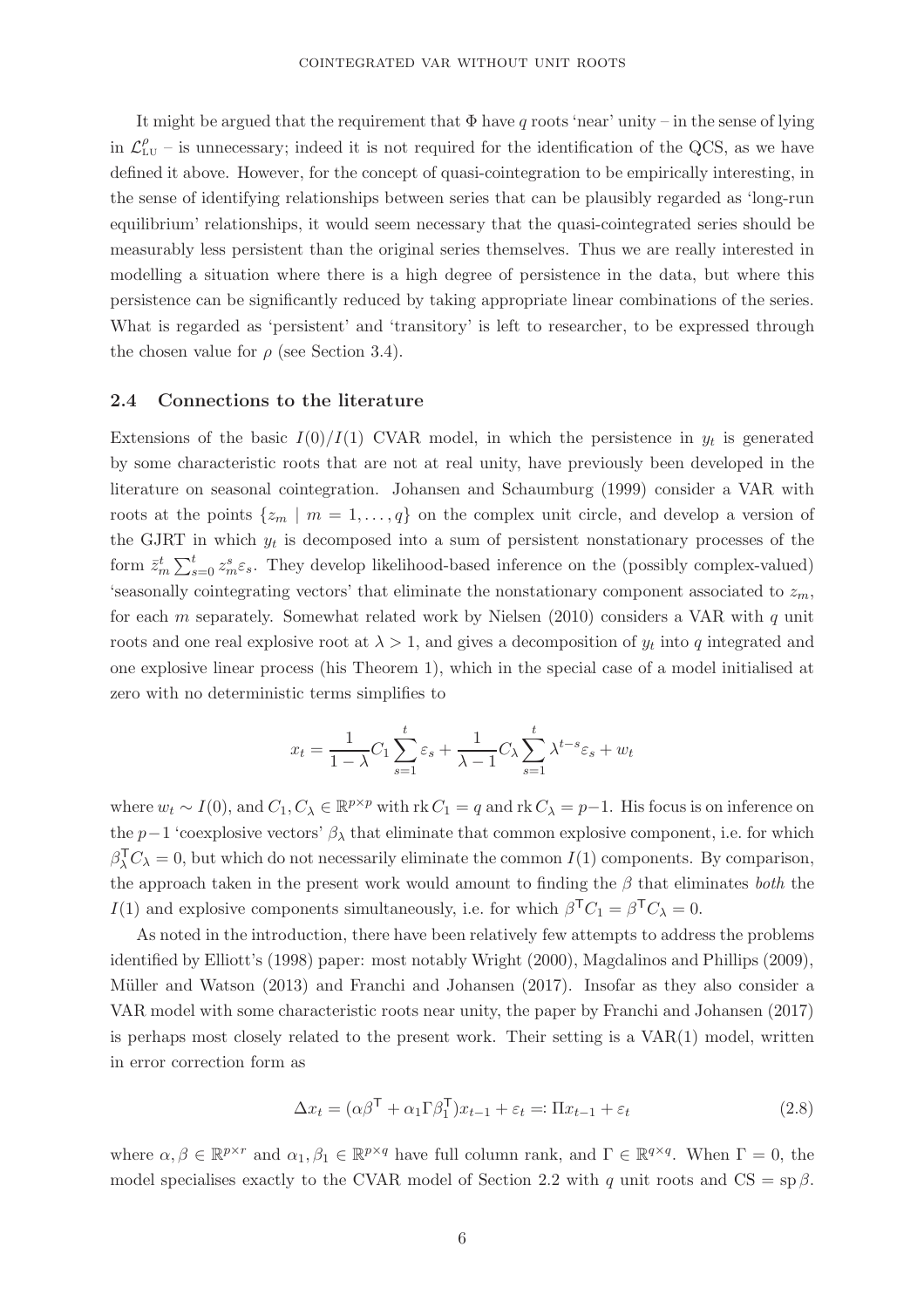#### duffy and simons

Departures from this in the direction of a model with some roots 'near' but not equal to unity are permitted by allowing some elements of  $\Gamma$  to be nonzero, with the consequence that  $\Pi$  need no longer be of reduced rank. As is acknowledged by the authors, there is an identification problem here if each of  $\alpha$ ,  $\beta$ ,  $\alpha_1$ ,  $\beta_1$  and  $\Gamma$  are freely varying. They accordingly treat  $\alpha_1$  and  $\beta_1$ as known, which restores identification and facilitates likelihood-based inference on each of  $\alpha$ ,  $\beta$ and Γ. While a priori knowledge of  $\alpha_1$  and  $\beta_1$  may indeed be available in certain situations, its unavailability in general is why we have introduced [\(2.2\)](#page-4-1) as a kind of identifying criterion in the present work. Indeed, unless we work with a drifting sequence of models in which  $\Gamma = \Gamma_n \to 0$ (as do [Franchi and Johansen\)](#page-17-4), it is not entirely clear how  $\beta$  in [\(2.8\)](#page-7-1) is interpretable in terms of ['long run' relationships betw](#page-17-3)een the elements of  $x_t$ .

Magdalinos and Phillips [\(2009](#page-17-3)) work with a triangular model of the form

$$
x_{1t} = Ax_{2t} + u_{1t}
$$

$$
x_{2t} = R_n x_{2,t-1} + u_{2t}
$$

where  $u_t = (u_{1t}^{\mathsf{T}})$  $_{1t}^{\mathsf{T}}, u_{2t}^{\mathsf{T}}$  is weakly dependent. When  $R_n = I_q$ , this model encompasses the  $I(0)/I(1)$  CVAR model with q unit roots, but allows for a more general semiparametric treatment of the model's short-run dynamics; when  $R_n = I_q + n^{-1}C$ , this is also the framework of [Elliott](#page-17-2) [\(1998\)](#page-17-2). Beyond certain weak summability conditions (their Assumption LP), the dynamics of  $u_t$  are otherwise unrestricted, and it is assumed that  $R_n$  drifts towards  $I_q$ , though possibly at a much slower rate than  $n^{-1}$ , as  $n \to \infty$ . [Magdalinos and Phillips \(2009\)](#page-17-3) show that, under these assumptions, it is possible to obtain an asymptotically mixed normal estimate of A, using instruments that are constructed by filtering  $x_{2t}$ ; they term this the 'IVX' estimator of A. The price of the greater generality afforded by their triangular model is that  $R_n \to I_q$  becomes, in a certain sense, necessary for identification of A. Indeed, if  $R_n$  is fixed with eigenvalues strictly less than unity, it is not clear how A should be defined, since in this case all linear combinations of  $x_t$  are weakly dependent (in the sense of their Assumption LP).

Finally, Müller and Watson (2013) consider a very general setting, which goes well beyond the framework of the VAR model, in which the 'common trends' in  $x_t$  are permitted to belong to a broad family of processes. A consequence of this generality is that these authors conceptualise 'cointegration' in terms somewhat different from quasi-cointegration, and the two definitions do not always agree. Essentially, Müller and Watson define  $x_t$  to be 'cointegrated' with cointegrating relations  $\beta \in \mathbb{R}^{p \times r}$ , if  $n^{-1/2} \sum_{t=1}^{\lfloor nr \rfloor} \beta^{\mathsf{T}} x_t$  converges weakly to a Brownian motion, while the common trends  $n^{-1/2}\beta_1^{\mathsf{T}}$  $\mathcal{I}_{\perp}^{T} x_{\lfloor nr \rfloor}$  converge weakly to a cadlag process (where  $\beta_{\perp} \in \mathbb{R}^{p \times q}$  has  $\mathrm{rk}\,\beta_{\perp} = q$  and  $\beta_{\perp}^{\mathsf{T}}$  $\frac{1}{2}\beta = 0$ ). In the context of our CVAR model, where [QC](#page-6-0) holds for some  $\rho < 1$ ,  $n^{-1/2} \sum_{t=1}^{\lfloor nr \rfloor} x_t$  converges weakly to a Brownian motion if all the roots are strictly inside the unit circle; so in such a case there is no 'cointegration' in the sense of these authors, even though quasi-cointegrating relationships are well defined. On the other hand, if the largest  $q$  roots of  $\Phi$  are localised to unity at rate  $n^{-1}$  (though not more slowly), then it appears that their 'cointegrating' vectors coincide with our quasi-cointegrating vectors. Regarding inference on  $\beta$ , these authors develop and justify an approach that builds a confidence set for  $\beta$  by inverting a stationarity test for  $\beta^{\mathsf{T}} x_t$ . This is similar to an approach originally proposed by [Wright \(2000\)](#page-18-2), but utilises a test statistic that is deliberately based on only a fixed number of low-frequency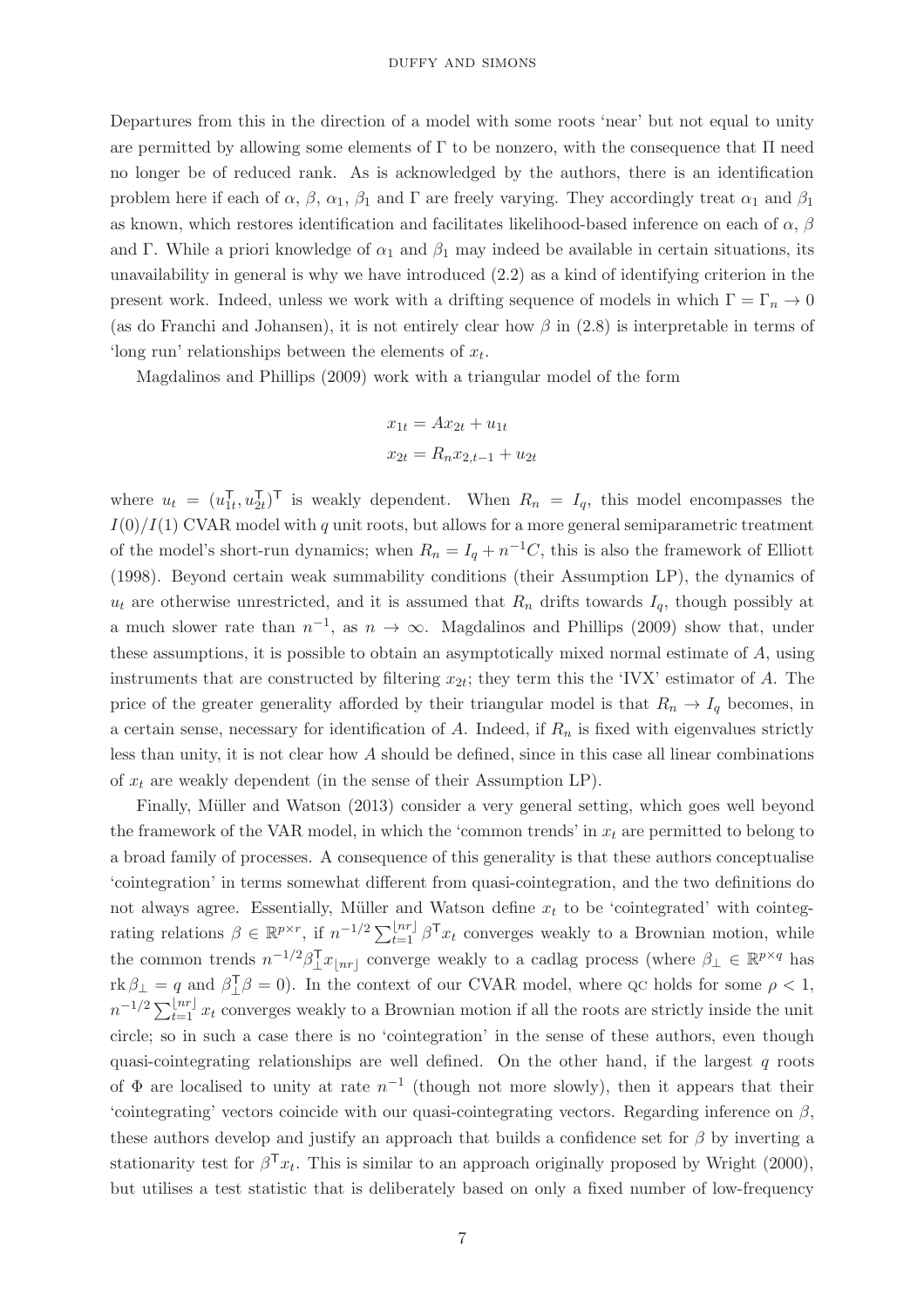<span id="page-9-0"></span>weighted averages of the data.

## <span id="page-9-1"></span>3 Estimation and inference

#### 3.1 Formulation of the likelihood

As with the CS in a cointegrated VAR model, inference on the QCS in our more general setting will be based on the normal model likelihood (or quasi-likelihood, if  $\varepsilon_t$  is not in fact normally distributed). Recall that the 'structural' model [\(2.1\)](#page-3-3) has the 'reduced form'

<span id="page-9-3"></span>
$$
y_t = m + dt + \sum_{i=1}^k \Phi_i y_{t-i} + \varepsilon_t.
$$
\n(3.1)

To allow for a more streamlined exposition, we shall focus on the case where the reduced form model [\(3.1\)](#page-9-3) is estimated with an unrestricted intercept and trend, while maintaining that the DGP is the structural model  $(2.1)$ , thus excluding the possibility of a quadratic trend in  $y_t$ . A discussion of how our results would be affected by alternative treatments of the deterministic terms is deferred to Section [3.7](#page-15-0) below.

Up to irrelevant constants, the concentrated loglikelihood is

$$
\ell_n(\Phi, \Sigma) := -\frac{n}{2} \log \det \Sigma - \min_{m,d} \frac{1}{2} \sum_{t=1}^n \left\| y_t - m - dt - \sum_{i=1}^k \Phi_i y_{t-i} \right\|_{\Sigma^{-1}}^2
$$

where  $||x||_W^2 := x^{\mathsf{T}} W x$  for  $x \in \mathbb{R}^p$  and  $W \in \mathbb{R}^{p \times p}$  positive semidefinite. The QCS depends only on  $\Phi$ , and the main (asymptotic) results of this paper are not sensitive to the method used to estimate  $\Sigma$ , provided that it is estimated consistently. In what follows, we shall generally assume that the unrestricted ML estimator  $\hat{\Sigma}_n$  (i.e. the OLS variance estimator) is used, which simplifies some proofs and the numerical implementation of the inferential procedure outlined in Section [3.5.](#page-14-0) Henceforth, let  $\ell_n^*(\Phi) \coloneqq \ell_n(\Phi, \hat{\Sigma}_n)$ ; for convenience we shall refer to maximisers of  $\ell_n^*$  as 'maximum likelihood estimators'.

#### <span id="page-9-2"></span>3.2 QCS as a functional of the VAR coefficients

Under [QC](#page-6-0), the QCS is well defined and has dimension q. Since any basis  $\beta \in \mathbb{R}^{p \times q}$  for the  $QCS$  is only identified up to its column space, and has rank  $q$ , it is convenient to impose the normalisation

<span id="page-9-4"></span>
$$
\beta^{\mathsf{T}} = [I_r \quad -A],\tag{3.2}
$$

so that inference on the QCS reduces to inference on the elements of the matrix  $A \in \mathbb{R}^{r \times q}$ . This is not restrictive – i.e. it is indeed merely a 'normalisation' – if the QCS does not contain any nonzero vectors whose first r elements are all zero, as will be the case if the elements of  $y_t$  are ordered appropriately; we shall maintain this throughout the following. Since  $R_{\text{LU}}$  has rank q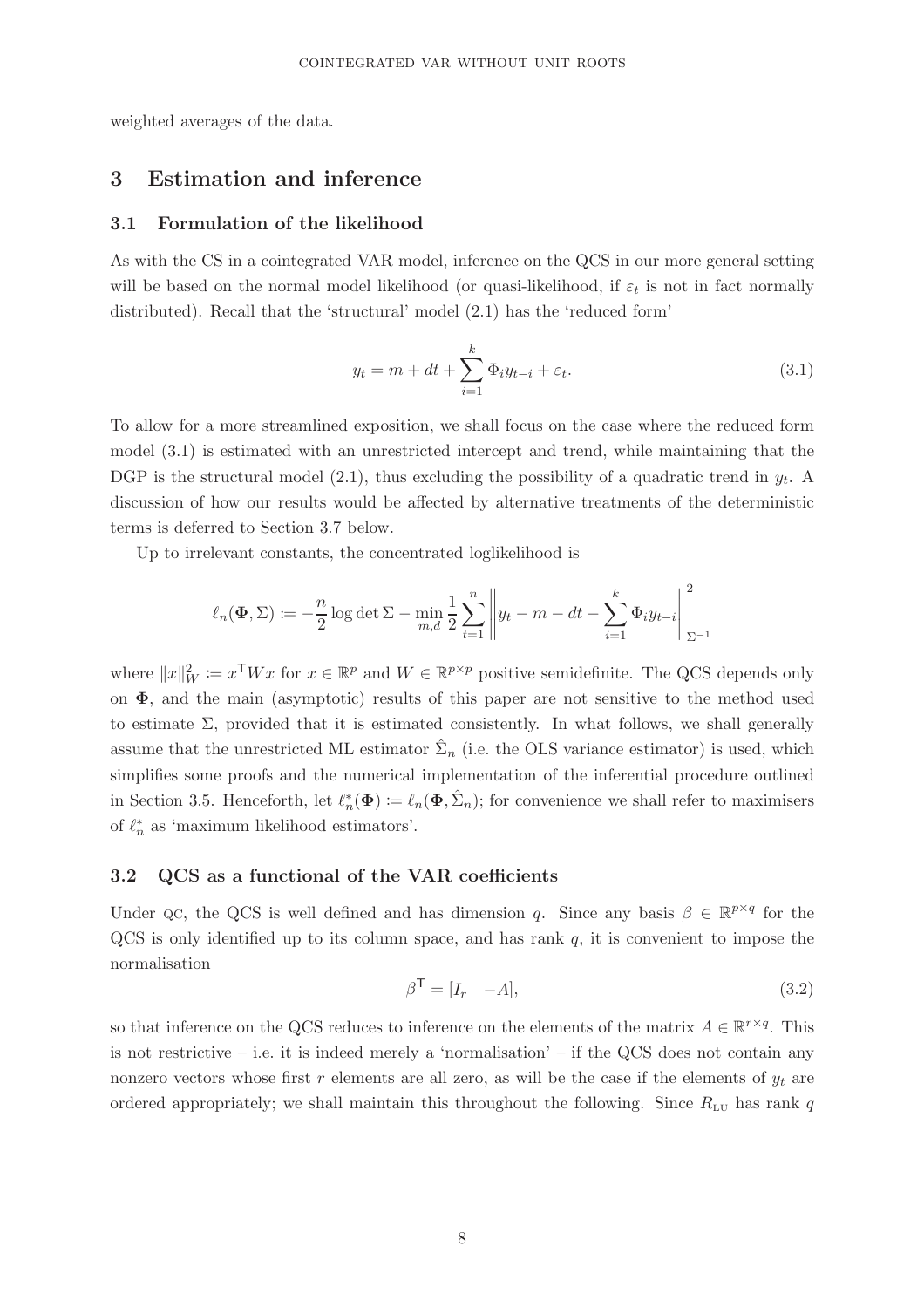and  $\beta^{\mathsf{T}} R_{\text{\tiny LU}} = 0$ , [\(3.2\)](#page-9-4) can be equivalently expressed as

<span id="page-10-1"></span>
$$
R_{\text{LU}} = \begin{bmatrix} A \\ I_q \end{bmatrix} . \tag{3.3}
$$

So long as the roots in  $\mathcal{L}_{\text{LU}}^{\rho}$  remain separated from those in  $\mathcal{L}_{ST}^{\rho}$ , the column space of  $R_{\text{LU}}$ depends smoothly on the VAR coefficients. To express this rigorously, let  $\lambda_i(\Phi)$  denote the *i*th root of the characteristic polynomial associated to the VAR with coefficients  $\Phi$ , when these are placed in descending order of modulus, and set  $G^{\mathsf{T}} \coloneqq [0_{r \times q}, I_q]$ . For a given  $\rho \leq 1$ , define  $\mathscr{P} \subset \mathbb{R}^{p \times kp}$  to be the set of VAR coefficients such that: (i)  $|\lambda_{q+1}(\Phi)| < |\lambda_q(\Phi)|$ ; (ii) there exist  $R_{\text{LU}} \in \mathbb{R}^{p \times q}$  and  $\Lambda_{\text{LU}} \in \mathbb{R}^{q \times q}$  such that the eigenvalues of  $\Lambda_{\text{LU}}$  are  $\{\lambda_1(\Phi), \ldots, \lambda_q(\Phi)\},$ 

$$
R_{\text{LU}}\Lambda_{\text{LU}}^k - \sum_{i=1}^k \Phi_i R_{\text{LU}}\Lambda_{\text{LU}}^{k-i} = 0; \tag{3.4}
$$

and (iii)  $rk\{G^{T}R_{LU}\}=q$ . Then  $\mathscr P$  is open, and since  $G^{T}R_{LU}$  has full rank, we may choose  $(R<sub>LU</sub>, A<sub>LU</sub>)$  to be additionally consistent with the normalisation [\(3.3\)](#page-10-1). The conditions defining P, together with [\(3.3\)](#page-10-1), implicitly define smooth (i.e. infinitely differentiable) maps  $R_{\text{LU}}(\Phi)$ ,  $A(\Phi)$ , and  $\Lambda_{\text{LU}}(\Phi)$  on  $\mathscr{P}$  (see Lemma [B.1\)](#page-24-1). In this way, inference on the QCS may be rephrased in terms of inference on the parameters  $A = A(\Phi)$  defined by a smooth nonlinear transformation of the VAR coefficients.

#### <span id="page-10-0"></span>3.3 Local-to-unity asymptotics

The QCS, and the associated coefficient matrix A, remain identified so long as the roots of  $\Phi$ separate in the manner prescribed by [QC](#page-6-0). In particular, there is no requirement that the roots in  $\mathcal{L}_{\text{LU}}^{\rho}$  should drift towards unity at any rate, as  $n \to \infty$ . However, the distributions of estimators and test statistics will typically be affected by the proximity of those  $q$  largest roots to unity, even in very large samples: we therefore need to work with a sequence of models that allows this dependence to be preserved in the limit. We shall accordingly develop our asymptotics under

<span id="page-10-2"></span>Assumption LOC.  $\{y_t\}$  is generated under [\(2.1\)](#page-3-3) with  $\Phi = \Phi_n$ , where

(i) for some  $C \in \mathbb{R}^{q \times q}$ 

<span id="page-10-4"></span>
$$
\Lambda_{\text{LU}}(\Phi_n) = \Lambda_{n,\text{LU}} := I_q + n^{-1}C; \tag{3.5}
$$

(ii)  $R_{\text{LU}}(\Phi_n) = \begin{bmatrix} A \\ I_q \end{bmatrix}$  for some  $A \in \mathbb{R}^{r \times q}$ ; and

letting  $R_{n,\text{ST}}, \Lambda_{n,\text{ST}}$  and  $L_n = [L_{n,\text{LU}}, L_{n,\text{ST}}]$  be such that  $(2.4)$ – $(2.6)$  hold for each n:

(iii)  $R_{n,\text{ST}} = R_{\text{ST}}$  and  $\Lambda_{n,\text{ST}} = \Lambda_{\text{ST}}$  are fixed, and the eigenvalues of the latter lie strictly inside the complex unit circle.

Under [LOC](#page-10-2),  $y_t$  can be decomposed into a sum of deterministic, nearly integrated and stationary components. Indeed, we have in general that

<span id="page-10-3"></span>
$$
y_t - \mu - \delta t = x_t = \Phi_{\text{LU}} z_{\text{LU},t-1} + \Phi_{\text{ST}} z_{\text{ST},t-1} + \varepsilon_t \tag{3.6}
$$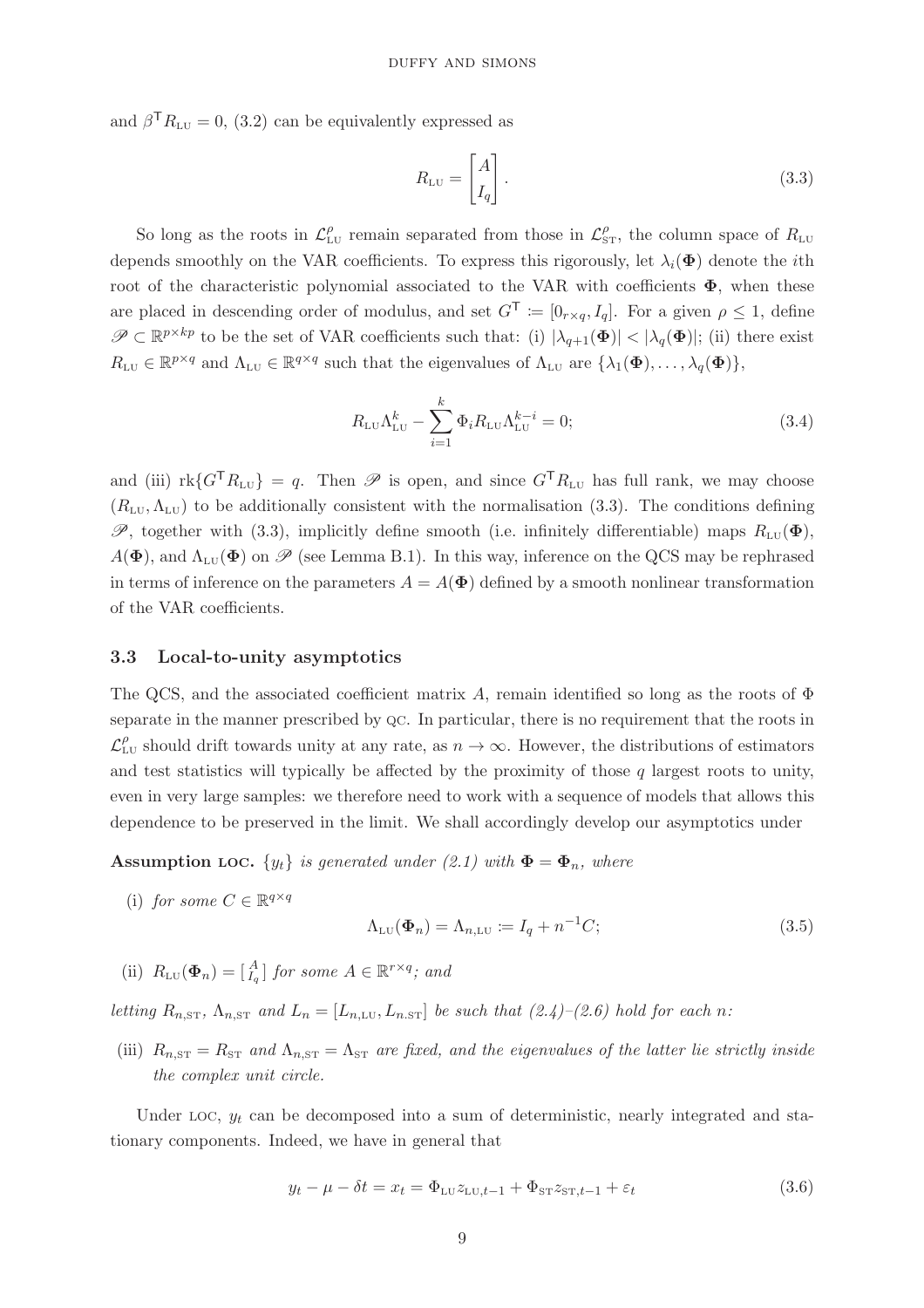where  $\Phi_{\text{LU}} = \sum_{i=1}^k \Phi_i R_{\text{LU}} \Lambda_{\text{LU}}^{k-i} = R_{\text{LU}} \Lambda_{\text{LU}}^k$ , and  $z_{\text{LU},t} \in \mathbb{R}^q$  and  $z_{\text{ST},t} \in \mathbb{R}^{kp-q}$  follow

<span id="page-11-1"></span><span id="page-11-0"></span>
$$
z_{\text{LU},t} = \Lambda_{\text{LU}} z_{\text{LU},t-1} + \varepsilon_{\text{LU},t} \qquad \qquad \varepsilon_{\text{LU},t} := L_{n,\text{LU}}^{\mathsf{T}} \varepsilon_t \qquad (3.7a)
$$

$$
z_{ST,t} = \Lambda_{ST} z_{ST,t-1} + \varepsilon_{ST,t}
$$
\n
$$
\varepsilon_{ST,t} := L_{n,ST}^{\mathsf{T}} \varepsilon_t
$$
\n(3.7b)

(see Lemma [A.4\)](#page-21-1). Under [LOC](#page-10-2) specifically, we have the joint weak convergences

$$
n^{-1/2} \sum_{t=1}^{n} \varepsilon_t \rightsquigarrow E(r) \qquad n^{-1/2} z_{\text{LU},\lfloor nr \rfloor} \rightsquigarrow \int_0^r e^{C(r-s)} L_{\text{LU}}^\mathsf{T} dE(s) =: Z_C(r), \qquad (3.8)
$$

for E a Brownian motion with variance  $\Sigma$ , and  $L_{\text{LU}} = \lim_{n\to\infty} L_{n,\text{LU}}$ ; thus

$$
n^{-1/2}x_{\lfloor nr\rfloor} = \Phi_{n,\text{LU}} n^{-1/2} z_{\text{LU},\lfloor nr\rfloor} + o_p(1) =_d \Phi_{n,\text{LU}} Z_C(r) + o_p(1)
$$

so that  $z_{\text{LU},t}$  and  $x_t$  are nearly integrated. Although  $\Phi_{n,\text{LU}} = R_{\text{LU}} \Lambda_{n,\text{LU}}^k$  depends on n, its column space does not, and

<span id="page-11-2"></span>
$$
\beta^{\mathsf{T}} x_t = \beta^{\mathsf{T}} \Phi_{\text{ST}} z_{\text{ST},t-1} + \beta^{\mathsf{T}} \varepsilon_t \sim I(0). \tag{3.9}
$$

Thus, analogously to the GJRT,  $(3.6)$  decomposes  $x_t$  (and therefore also  $y_t$ , upon detrending) into the sum of a nearly integrated component and an  $I(0)$  component; the quasi-cointegrating relations are precisely those that eliminate the nearly integrated common trends from  $y_t$ .

For developing the asymptotics of likelihood-based inference on A (and  $\Lambda_{\text{LU}}$ ), it is convenient to reparametrise the model the model in terms of  $(\Phi_{\text{LU}}, \Phi_{\text{ST}})$ , which isolates the nearly integrated and  $I(0)$  components of  $y_t$ . The analysis performed in Appendix [C](#page-29-0) shows that the information matrix in terms of (vectorised)  $\Phi_{\text{LU}}$  and  $\Phi_{\text{ST}}$  is asymptotically diagonal, with the ML estimator  $\hat{\Phi}_{n,\text{LU}}$  converging at rate  $n^{-1}$ . Locally to the true parameters  $\Phi_n$ , the functionals  $A(\Phi)$  and  $\Lambda_{\text{LU}}(\Phi)$  depend only on perturbations of  $\Phi_{\text{LU}}$  (see Lemma [B.2\)](#page-24-2), and thus the estimators of these quantities inherit this elevated rate of convergence.

We thus have the following theorem, whose proof appears in Appendix [D.](#page-35-0) In order to state it, let  $\bar{Z}_C(r)$  denote the residual of an  $L^2[0,1]$  projection of each sample path of  $Z_C$  onto a constant and linear trend. We say that a random vector  $\eta$  is mixed normal with mean zero and conditional variance V, denoted  $\eta \sim MN[0, V]$ , if  $\mathbb{E}e^{i\tau^T \eta} = \mathbb{E}e^{-\frac{1}{2}\tau^T V \tau}$ . Denote the unrestricted and restricted estimators, when  $\Lambda_{LU}(\Phi) = \Lambda_0 \in \mathbb{R}^{q \times q}$  is imposed, by

$$
\hat{\Phi}_n := \operatorname*{argmax}_{\Phi \in \mathbb{R}^{p \times kp}} \ell_n^*(\Phi) \qquad \hat{\Phi}_{n|\Lambda_0} := \operatorname*{argmax}_{\{\Phi \in \mathcal{P}|\Lambda_{\mathrm{LU}}(\Phi) = \Lambda_0\}} \ell_n^*(\Phi).
$$

(For a discussion of how to compute the restricted estimates in practice, see Section [3.6](#page-14-1) below.) With probability approaching one,  $\hat{\Phi}_n$  will lie in  $\mathscr{P}$ , in which case the estimators  $\hat{A}_n := A(\hat{\Phi}_n)$ and  $\hat{\Lambda}_{n,\text{LU}} \coloneqq \Lambda_{\text{LU}}(\hat{\Phi}_n)$  are well defined. Let  $\hat{A}_{n|\Lambda_0} \coloneqq A(\hat{\Phi}_{n|\Lambda_0})$  denote the estimate of A implied by the restricted estimator  $\hat{\Phi}_{n|\Lambda_0}$ . Define  $L_{\text{LU}} \coloneqq \lim_{n\to\infty} L_{\text{LU}}(\Phi_n)$  and  $L_{\text{LU},\perp}$  to be any  $p \times r$ matrix spanning  $(\text{sp } L_{\text{LU}})^{\perp}$ ; one possible choice is  $\alpha := \lim_{n \to \infty} \Phi_n(1) \beta (\beta^{\mathsf{T}} \beta)^{-1}$ .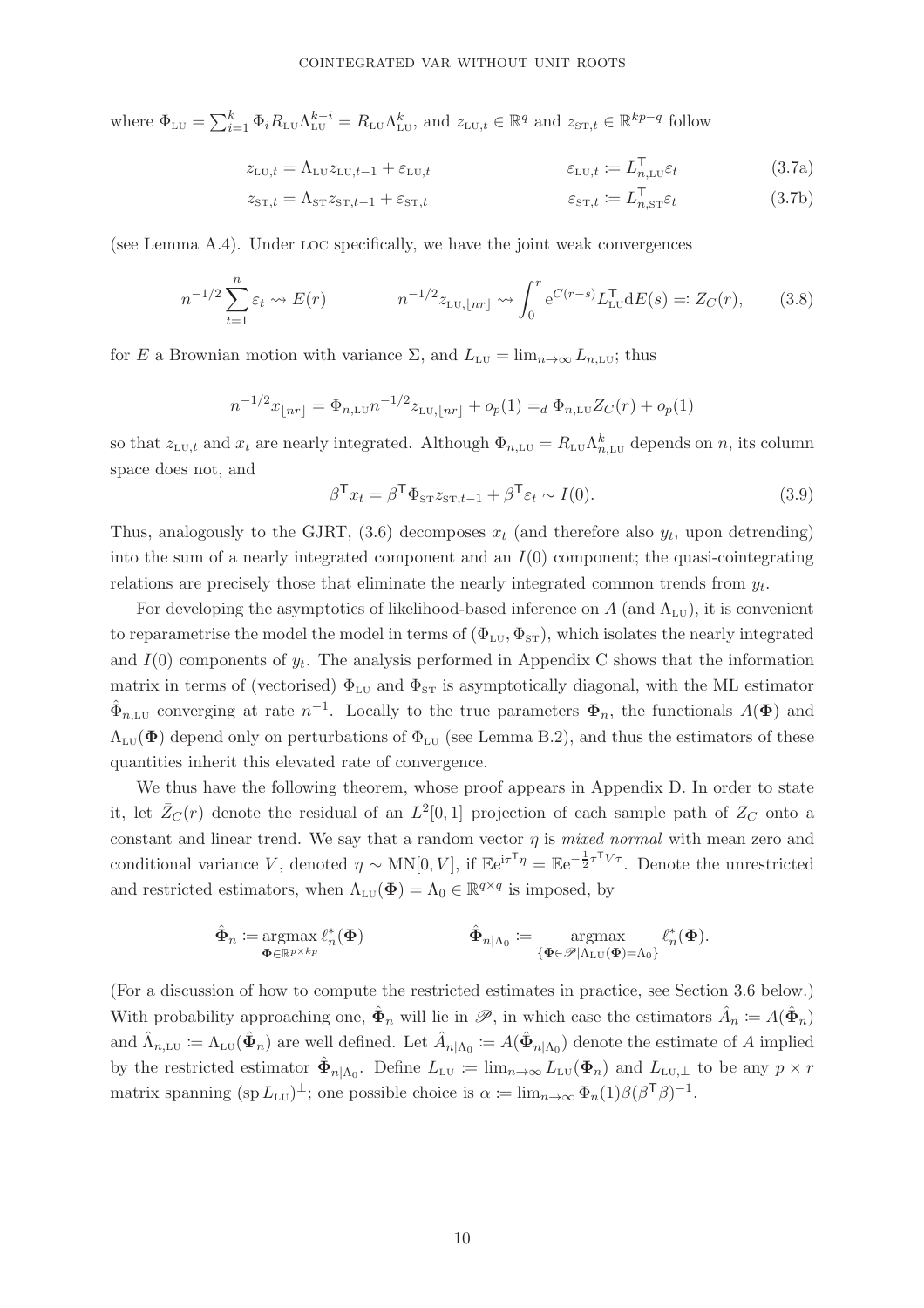<span id="page-12-3"></span>**Theorem 3.1.** Suppose [DGP](#page-3-4) and [LOC](#page-10-2) hold. Then

(i) 
$$
\hat{A}_n := A(\hat{\Phi}_n)
$$
 and  $\hat{\Lambda}_{n,\text{LU}} := \Lambda_{\text{LU}}(\hat{\Phi}_n)$  satisfy<sup>1</sup>  

$$
n \begin{bmatrix} \hat{A} - A \\ \hat{\Lambda}_{n,\text{LU}} - \Lambda_{n,\text{LU}} \end{bmatrix} \leadsto \begin{bmatrix} \beta^{\mathsf{T}} R_{\text{ST}} (I - \Lambda_{\text{ST}})^{-1} L_{\text{ST}}^{\mathsf{T}} \\ L_{\text{LU}}^{\mathsf{T}} \end{bmatrix} \int (\mathrm{d}E) \bar{Z}_C \left( \int \bar{Z}_C \bar{Z}_C^{\mathsf{T}} \right)^{-1};
$$

(ii)  $n \text{vec}(\hat{A}_{n | \Lambda_{n, \text{LU}}} - A) \rightsquigarrow \text{MN}[0, V_{zz} \otimes V_{\varepsilon \varepsilon}],$  where

$$
V_{zz} \otimes V_{\varepsilon\varepsilon} := \left(\int \bar{Z}_C \bar{Z}_C^\mathsf{T}\right)^{-1} \otimes \mathcal{J}L_{\text{LU},\perp}(L_{\text{LU},\perp}^\mathsf{T} \Sigma^{-1} L_{\text{LU},\perp})^{-1} L_{\text{LU},\perp}^\mathsf{T} \mathcal{J}^\mathsf{T}
$$
(3.10)

<span id="page-12-4"></span><span id="page-12-1"></span>
$$
= \left(\int \bar{Z}_C \bar{Z}_C^\mathsf{T}\right)^{-1} \otimes (\alpha^\mathsf{T} \Sigma^{-1} \alpha)^{-1} \tag{3.11}
$$

for  $\mathcal{J} \coloneqq \beta^{\mathsf{T}} R_{\mathrm{ST}} (I - \Lambda_{\mathrm{ST}})^{-1} L_{\mathrm{ST}}^{\mathsf{T}}$ .

The limiting distribution of the unrestricted ML estimator of  $A$  thus depends on  $C$ , which cannot be consistently estimated. However, if the *correct* value of  $\Lambda_{\text{LU}}$  is imposed, then the restricted ML estimator  $\hat{A}_{n|\Lambda_{n,\text{LU}}}$  is asymptotically mixed normal; a result that generalises those obtained in the special case when  $\Lambda_{\text{LU}} = I_q$  is correctly imposed. (See e.g. [Johansen, 1995](#page-17-1), Thm. 13.3, noting the differences between that result and [\(3.11\)](#page-12-1) are entirely a consequence of the different assumptions made on the deterministic terms in the VAR.) Though we shall not give a formal proof here, it may be shown that the model likelihood is locally asymptotically mixed normal (LAMN), so that  $\hat{A}_{n|\Lambda_{n,\text{LU}}}$  also inherits the large-sample efficiency properties familiar from the case of exact unit roots [\(Phillips, 1991\)](#page-18-7).

Though part (i) of the preceding result could be used as the basis for inference on A using Wald-type statistics, there are some difficulties with this approach in practice, due to there being no guarantee that the characteristic roots of the unrestrictedly estimated VAR will 'separate' in the manner desired. Since these roots come in conjugate pairs, it may well be the case that when ordered in terms of their complex modulus (or proximity to real unity), the qth and  $(q + 1)$ th roots will be complex conjugates, preventing us from isolating the 'first'  $q$  roots from the rest – a problem exacerbated by typically imprecise estimation of these roots (see [Onatski and Uhlig](#page-18-8), [2012\)](#page-18-8). Our preferred approach therefore utilises (quasi-) likelihood ratio (LR) tests to perform inference on both  $\Lambda_{\text{LU}}$  and A; specifically the statistics

<span id="page-12-2"></span>
$$
\mathcal{LR}_n(\Lambda_0) := 2 \left[ \max_{\{\boldsymbol{\Phi} \in \mathcal{P} | \Lambda_{\mathrm{LU}}(\boldsymbol{\Phi}) \in \mathcal{L}\}} \ell_n^*(\boldsymbol{\Phi}) - \max_{\{\boldsymbol{\Phi} \in \mathcal{P} | \Lambda_{\mathrm{LU}}(\boldsymbol{\Phi}) = \Lambda_0\}} \ell_n^*(\boldsymbol{\Phi}) \right]
$$
(3.12a)

$$
\mathcal{LR}_n(a_0; \Lambda_0) := 2 \left[ \max_{\{\boldsymbol{\Phi} \in \mathcal{P} | \Lambda_{\mathrm{LU}}(\boldsymbol{\Phi}) = \Lambda_0\}} \ell_n^*(\boldsymbol{\Phi}) - \max_{\{\boldsymbol{\Phi} \in \mathcal{P} | \Lambda_{\mathrm{LU}}(\boldsymbol{\Phi}) = \Lambda_0, a_{ij}(\boldsymbol{\Phi}) = a_0\}} \ell_n^*(\boldsymbol{\Phi}) \right]
$$
(3.12b)

where  $\mathscr L$  denotes an appropriate parameter space for  $\Lambda_{\text{LU}}$  (to be discussed in Section [3.4](#page-13-0) below).  $\mathcal{LR}_n(\Lambda_0)$  is thus the usual LR test for  $H_0 : \Lambda_{\text{LU}}(\Phi) = \Lambda_0$ , while  $\mathcal{LR}_n(a_0; \Lambda_0)$  corresponds to the LR test of  $H_0: a_{ij}(\Phi) = a_0$ , when  $\Lambda_{LU}(\Phi) = \Lambda_0$  is maintained under both the null and the

<span id="page-12-0"></span> ${}^{1}$ Recall  $\bar{Z}_{C}(r) = Z_{C}(r) - \mu_{0} - \mu_{1}r$ , for  $\mu_{0} := \int_{0}^{1} (4 - 6s)B(s) ds$  and  $\mu_{1} = \int_{0}^{1} (-6 + 12s)B(s) ds$  (see e.g. [Elliott,](#page-17-2) [1998](#page-17-2), p. 151). Since  $\bar{Z}_C$  is not adapted, an expression such as  $\int \bar{Z}_C (\mathrm{d}E)^T$  should be understood as a convenient shorthand for  $\int Z_C (\mathrm{d}E)^{\mathsf{T}} - \mu_0 \int (\mathrm{d}E)^{\mathsf{T}} - \mu_1 \int r (\mathrm{d}E)^{\mathsf{T}}$ .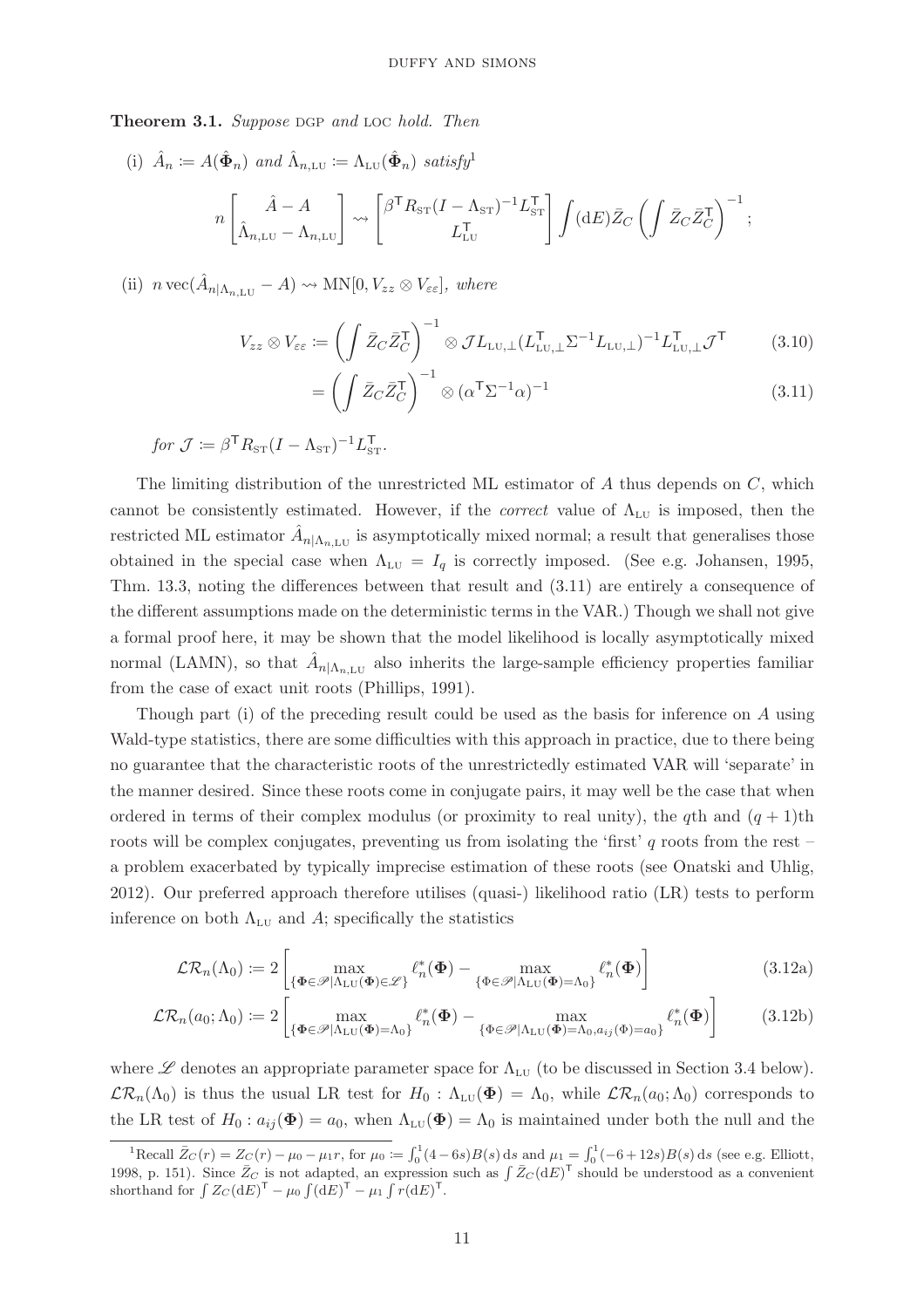alternative. The asymptotic distributions of these test statistics are given by the next result; for given  $C \in \mathbb{R}^{q \times q}$ , let

$$
C_*\coloneqq (L_\text{\tiny LU}^\mathsf{T}\Sigma L_\text{\tiny LU})^{-1/2}C(L_\text{\tiny LU}^\mathsf{T}\Sigma L_\text{\tiny LU})^{1/2}
$$

where  $M^{1/2}$  denotes the principal square root of the positive semi-definite matrix M.

<span id="page-13-1"></span>Theorem 3.2. Suppose [DGP](#page-3-4) and [LOC](#page-10-2) hold. Then

$$
\mathcal{LR}_n(\Lambda_{n,\text{LU}}) \rightsquigarrow \text{tr}\left\{ \int (\text{d}W_*) \bar{Z}_{C_*}^\mathsf{T} \left( \int \bar{Z}_{C_*} \bar{Z}_{C_*}^\mathsf{T} \right)^{-1} \int \bar{Z}_{C_*} (\text{d}W_*)^\mathsf{T} \right\} \tag{3.13}
$$

where  $W_* \sim BM(I_q)$ ,  $\bar{Z}_{C_*}$  is the residual from an  $L^2[0,1]$  projection of the sample paths of  $Z_{C_*}(r) := \int_0^r e^{C_*(r-s)} dW_*(s)$  onto a constant and linear trend; and

<span id="page-13-4"></span><span id="page-13-3"></span>
$$
\mathcal{LR}_n[a_{ij}(\Phi_n);\Lambda_{n,\text{LU}}] \leadsto \chi_1^2. \tag{3.14}
$$

#### <span id="page-13-0"></span>3.4 Parameter space for  $\Lambda_{\text{LU}}$

Theorem [3.2](#page-13-1) leads naturally to Bonferroni-based inference on  $A$ ; there is an analogy here with predictive regression, if we regard A and  $\Lambda_{\text{LU}}$  as corresponding to the regression coefficients and the autoregressive matrix of the regressor process; indeed the inferential procedure outlined in Section [3.5](#page-14-0) below is closely related to the Q-test Bonferroni procedure of [Campbell and Yogo](#page-17-6) [\(2006\)](#page-17-6).[2](#page-13-2) However, this analogy is imperfect, because in a predictive regression there is no reason to place any restrictions on the parameter space  $\mathscr L$  for  $\Lambda$ <sub>LU</sub>, beyond perhaps requiring that  $\Lambda$ <sub>LU</sub> should have all its eigenvalues less than unity. Whereas in the present setting, the eigenvalues of  $\Lambda_{\text{LU}}$  should also be bounded *from below*, if the model is to be consistent with  $r = p - q$  linear combinations of the original series being measurably less persistent than the series themselves. Since the specification of  $\mathscr L$  is of critical importance to the performance of any inferential procedure, we first provide a discussion this issue.

When  $q = 1$  we have  $\mathscr{L} = [\rho, 1]$ , and we need only to choose a lower bound for the largest root of  $\Phi$ . Via the impulse response function [\(2.6\)](#page-5-2),  $\rho$  can be readily interpreted in terms of the minimum half-life of the most persistent shocks  $(L_{\text{LU}}^{\text{T}} \varepsilon_t)$  driving  $y_t$ , as  $\underline{h} := -\log 2/\log \rho$  periods. h may itself be chosen with reference to the extent of robustness that is deemed desirable for the application at hand. For example, in a macroeconomic context, it seems appropriate to allow that the most persistent shocks to  $y_t$  may not have permanent effects, but still have a half-life somewhat longer than the average duration of the business cycle: with postwar US data of annual frequency, this might justify setting  $\underline{h} = 8$  or 10 and thus  $\rho = 2^{-1}/\underline{h} = 0.917$  or 0.933.

When  $q \geq 2$ ,  $\mathscr L$  is some set of matrices with eigenvalues lying in the interval [ $\rho$ , 1]. In this case, the same considerations as when  $q = 1$  should inform the choice of  $\rho$ , but this does not fully determine L. One possibility is to take L to be the subset  $\mathcal{L}_d$  of real, diagonalisable  $q \times q$ matrices. A potential difficulty with  $\mathscr{L}_{d}$  is that is that some non-diagonalisable matrices are in

<span id="page-13-2"></span><sup>2</sup>[Phillips \(2014\)](#page-18-5) demonstrates that the [Campbell and Yogo](#page-17-6)'s procedure does not have the correct asymptotic size in the stationary region, because their confidence intervals for the largest autoregressive root (of the regressor) are constructed by inverting a  $t$  test that is centred on unity, rather than on the null value of the root (see also [Mikusheva, 2007](#page-18-9)). Since the likelihood ratio statistic [\(3.12a\)](#page-12-2) is centred on the null value of  $\Lambda_{\text{LU}}$ , these difficulties do not arise in the present setting.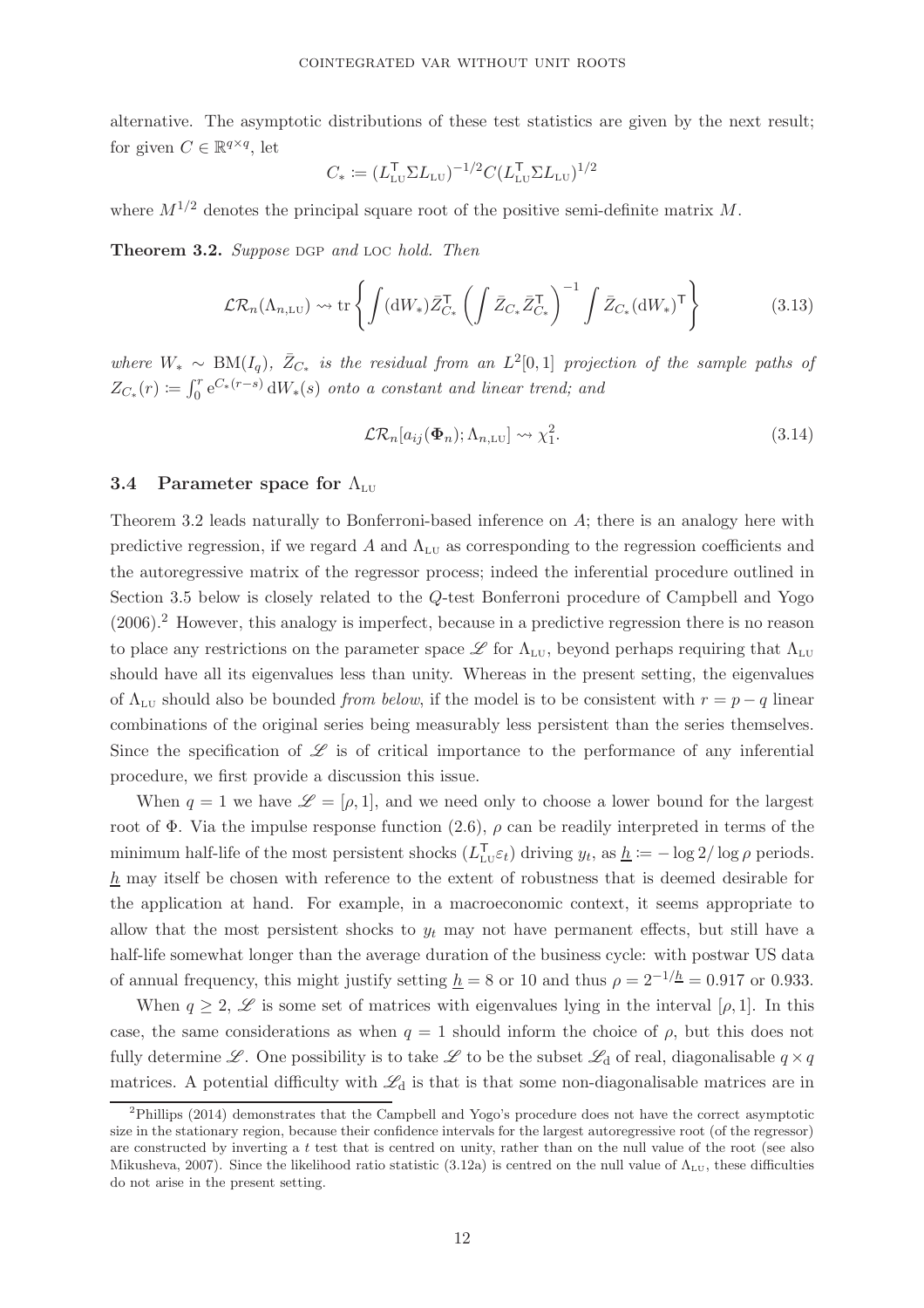its closure, as can be seen e.g. by taking the limit of  $\begin{bmatrix} \lambda+\epsilon & 1 \\ 0 & \lambda-\epsilon \end{bmatrix}$  as  $\epsilon \to 0$ . This in effect permits departures from the  $I(0)/I(1)$  cointegrated VAR model in the direction of a model with some  $I(2)$  components – whereas the concern of this paper is with departures from that model in the direction of stationarity. We therefore regard either the subsets of  $\mathscr{L}_{d}$  consisting of the normal  $(\mathscr{L}_n)$  or symmetric  $(\mathscr{L}_s)$  matrices as being more appropriate choices, the only difference between the two being that the former allows for complex eigenvalues.<sup>[3](#page-14-2)</sup> (Of course, in both cases  $\Lambda_{\text{LU}}$  is itself a real matrix.)

#### <span id="page-14-0"></span>3.5 Point estimates and confidence intervals

Having specified  $\mathscr{L}$ , 'unrestricted' point estimates for the model parameters can be computed as  $\hat{\Phi}_{n|\mathscr{L}} \coloneqq \operatorname{argmax}_{\{\Phi \in \mathscr{P} | \Lambda_{\mathrm{LU}}(\Phi) \in \mathscr{L}\}} \ell_n^*(\Phi)$ , and the implied estimates for A recovered by applying an invariant subspace decomposition to  $\hat{\Phi}_{n|\mathscr{L}}$ . Details on the numerical implementation of this calculation are given in the following section. We may also use Theorem [3.2](#page-13-1) to develop Bonferroni-based inference on a given element  $a_{ij}$  of A. Let

$$
\mathcal{C}_{\Lambda}(\alpha_1) := \{ \Lambda_0 \in \mathcal{L} \mid \mathcal{LR}_n(\Lambda_0) \le c_{1-\alpha_1} [n(\Lambda_0 - I_q)] \}
$$
  

$$
\mathcal{C}_{a_{ij}|\Lambda_0}(\alpha_2) := \{ a_0 \in \mathbb{R} \mid \mathcal{LR}_n(a_0; \Lambda_0) \le \chi^2_{1,1-\alpha_2} \}
$$

denote a  $1 - \alpha_1$  confidence set for  $\Lambda$ , and a  $1 - \alpha_2$  confidence set for  $a_{ij}$  conditional on an imposed  $\Lambda_0 \in \mathscr{L}$ ; here  $c_{\tau}$  and  $\chi^2_{1,\tau}$  denote the  $\tau$ th quantiles of the distribution in [\(3.13\)](#page-13-3) and a  $\chi_1^2$  distribution, respectively. As is well known, a Bonferroni-based confidence interval for  $a_{ij}$ , with level  $1 - \alpha$ , can then be constructed as

$$
\mathcal{C}_{\mathrm{B}}(\alpha_1,\alpha_2) \coloneqq \bigcup_{\Lambda_0 \in \mathcal{C}_{\Lambda}(\alpha_1)} \mathcal{C}_{a_{ij}|\Lambda_0}(\alpha_2),
$$

by taking  $\alpha_1 + \alpha_2 = \alpha$ . Since this yields inferences on  $a_{ij}$  that are necessarily conservative, refin[ements along lines proposed by](#page-17-6) [Cavanagh, Elliott, and Stock \(1995](#page-17-5)[\) and](#page-17-6) Campbell and Yogo [\(2006\)](#page-17-6) in the context of predictive regression (an approach that has since been further extended by [McCloskey](#page-18-10), [2017](#page-18-10)), will be considered by the authors in a subsequent paper, and their finite-sample performance evaluated in comparison with that of other possible approaches (and with 'conventional' approaches that impose  $\Lambda_{\text{LU}} = I_q$ ).

#### <span id="page-14-1"></span>3.6 Numerical implementation

Computation of  $C_B(\alpha_1, \alpha_2)$  involves maximising  $\ell_n^*(\Phi)$  subject to the restrictions that  $\Phi \in \mathscr{P}$ and  $\Lambda_{\text{LU}}(\Phi) = \Lambda_0$  for some specified  $\Lambda_0 \in \mathscr{L}$ , and possibly also that  $a_{ij}(\Phi) = a_0$  for some

<span id="page-14-2"></span> ${}^{3}$ It might be asked why we do not also consider the class of diagonal (as distinct from diagonalisable) matrices. Because we impose the normalisation [\(3.3\)](#page-10-1) on  $R_{\text{LU}}$ , this would amount to a substantive restriction on  $\Phi$ , and not one that we believe would be appropriate. In particular, it would imply under  $(3.5)$  that the last q elements of  $y_t = (y_{1t}, \ldots, y_{pt})^T$  would each be dependent on only a single (and distinct) element of the near integrated process  $z_{\text{LU},t}$  (see [\(3.7a\)](#page-11-0) above).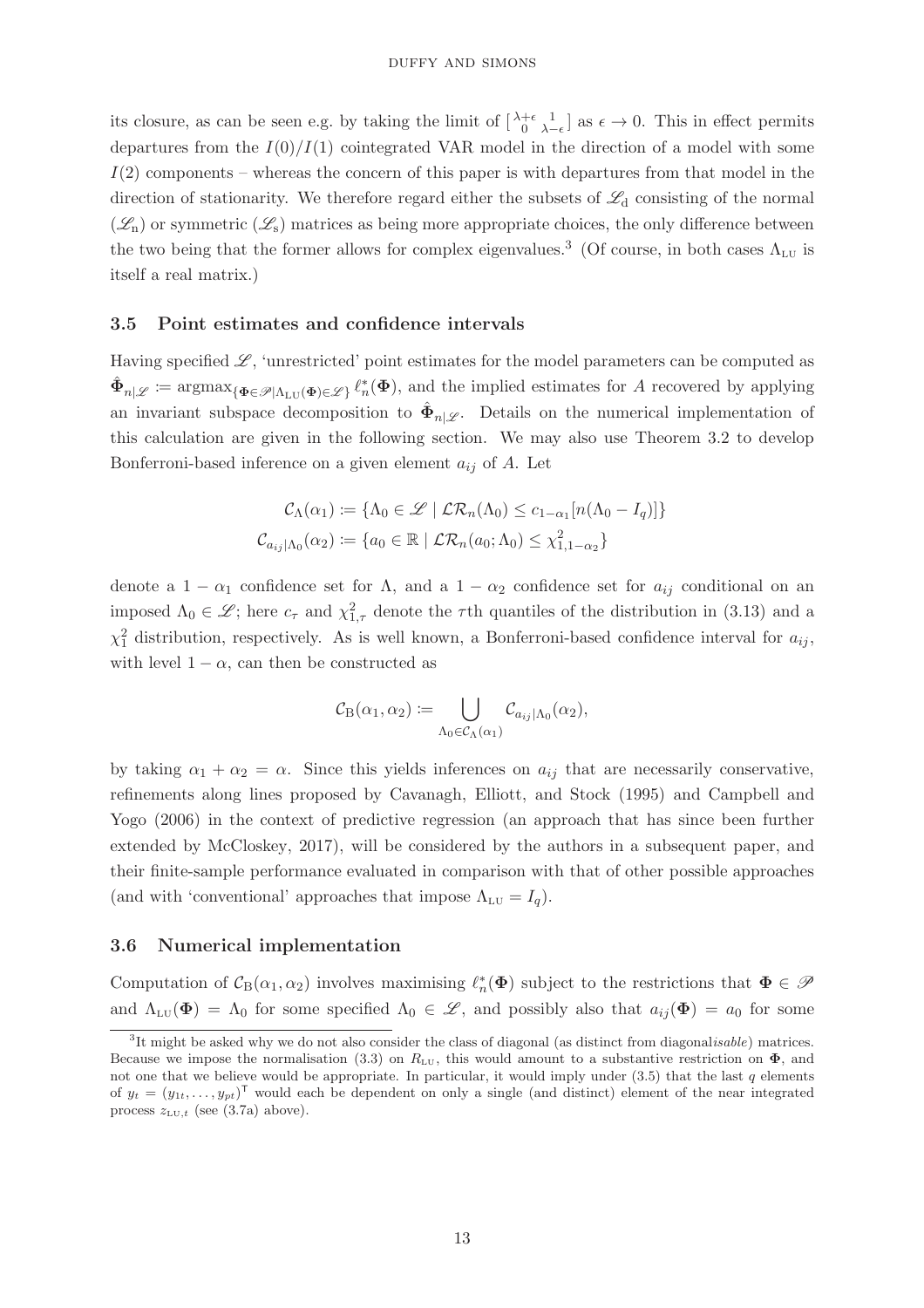$a_0 \in \mathbb{R}$ . To implement this numerically, we suggest introducing the constraint

<span id="page-15-1"></span>
$$
\begin{bmatrix} A \\ I_q \end{bmatrix} \Lambda_0^k - \sum_{i=1}^k \Phi_i \begin{bmatrix} A \\ I_q \end{bmatrix} \Lambda_0^{k-i} = 0, \tag{3.15}
$$

which is is derived from [\(2.5\)](#page-5-3) and [\(3.3\)](#page-10-1) above: it forces  $\Phi(\lambda)$  to have roots at the eigenvalues of  $\Lambda_0$ , and the associated  $R_{\text{LU}}$  matrix to respect the normalisation [\(3.3\)](#page-10-1). Then proceed as follows:

- (i) Given  $A \in \mathbb{R}^{r \times q}$  and  $\Lambda_0 \in \mathscr{L}$ , maximise  $\ell_n^*(\Phi)$  over  $\Phi \in \mathbb{R}^{p \times kp}$ , subject to [\(3.15\)](#page-15-1), to obtained the restricted MLE  $\hat{\Phi}_{n|A,\Lambda_0}$ . (A straightforward calculation, since [\(3.15\)](#page-15-1) is a linear restriction on  $\Phi$ : see Lütkepohl, 2007, Ch. 7.)
- (ii) As the 'outer loop' of the optimisation procedure, compute

<span id="page-15-2"></span>
$$
\max_{A \in \mathbb{R}^{r \times q}} l_n^*(\hat{\Phi}_{n|A,\Lambda_0}).\tag{3.16}
$$

The maximum of  $\ell_n^*(\Phi)$  subject to  $\Lambda_{\text{LU}}(\Phi) = \Lambda_0$  and  $a_{ij}(\Phi) = a_0$  can be computed similarly, by holding  $a_{ij}$  constant in [\(3.16\)](#page-15-2). Point estimates of  $\Phi$  can be calculated by maximising  $\hat{\Phi}_{n|A,\Lambda_0}$ over both A and  $\Lambda_0$ .

When  $q = 1$ , and in the special case where  $\Lambda_0 = \lambda_0 I_q$ , [\(3.16\)](#page-15-2) can be even more simply calculated. In this case, we may rewrite the reduced form model [\(3.1\)](#page-9-3) as

$$
\Delta_{\lambda_0} y_t = m + dt - \Phi(\lambda_0) y_{t-1} + \sum_{i=1}^{p-1} \Psi_i \Delta_{\lambda_0} y_{t-i}
$$
\n(3.17)

where  $\Delta_{\lambda_0} y_t \coloneqq y_t - \lambda_0 y_{t-1}$  [denotes a quasi-difference \(see Theorem 1 and Corollary 2 of](#page-17-12) Johansen and Schaumburg, [1999,](#page-17-12) which hold even if  $\lambda_0$  does not lie on the unit circle). Since  $\Phi(\lambda_0)$  has rank  $p-q = r$ ,  $\ell_n^*(\Phi)$  can then be efficiently maximised, subject to  $\Lambda_{\text{LU}}(\Phi) = \lambda_0 I_q$ , via a reduced rank regression, exactly as in [Johansen \(1995,](#page-17-1) Ch. 6).

When  $q \geq 2$ , some care needs to be taken with the parametrisation of  $\mathscr{L}$ . If we take this to be either the set of real normal  $(\mathscr{L}_n)$  or symmetric  $(\mathscr{L}_s)$  matrices, then each  $\Lambda_{LU} \in \mathscr{L}$  can be expressed as  $\Lambda_{\text{LU}} = Q D_{\text{LU}} Q^{\mathsf{T}}$ , where  $Q \in \mathbb{R}^{q \times q}$  is an orthogonal matrix  $(Q^{\mathsf{T}} Q = I_q)$  and  $D_{\text{LU}}$  is a block diagonal, with blocks that are either:  $1 \times 1$  and equal to each of the real eigenvalues of  $\Lambda_{\text{LU}}$ , or  $(2 \times 2)$  and of the form  $\begin{bmatrix} a & b \\ -b & a \end{bmatrix}$ , if  $\Lambda$ <sub>LU</sub> [has a pair of complex eigenvalues at](#page-17-14)  $\lambda = a \pm ib$  (Horn and Johnson, [2013](#page-17-14), Thm. 2.5.6 and 2.5.8). Since  $Q$  can be constructed from  $q$  plane rotations [\(Horn and Johnson](#page-17-14), [2013](#page-17-14), Prob. 2.1.P29), both  $\mathcal{L}_n$  and  $\mathcal{L}_s$  can thus be expressed in terms of of  $q(q+1)/2$  free parameters lying in a compact set.

#### <span id="page-15-0"></span>3.7 Deterministic terms

For the cointegrated VAR with exact unit roots, [Johansen \(1995](#page-17-1), Sec. 5.7) develops a hierarchy of models – in his notation,  $H_2 \subset H_1^* \subset H_1 \subset H^* \subset H$  – ordered according to their treatment of the deterministic terms in the reduced form model [\(3.1\)](#page-9-3). In our more general setting where  $\Lambda_{\text{LU}} = I_q$  is not required, these models take on a slightly altered expression, and not all are realisable through restrictions on the model parameters.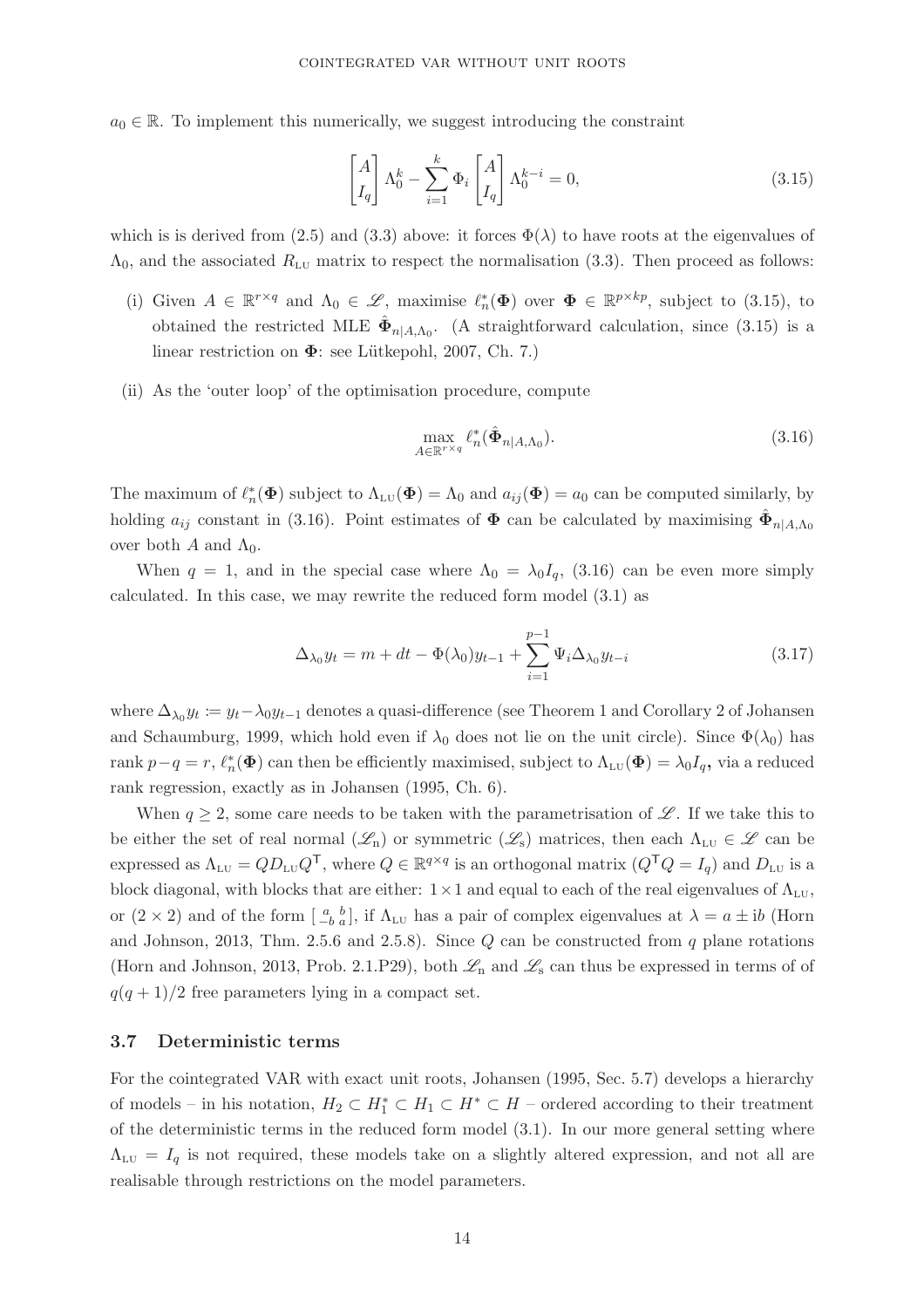To discuss how the deterministic terms might be treated, and possible the consequences of this for inference, we first recall that the mapping from the 'structural' VAR [\(2.1\)](#page-3-3) to the 'reduced form' VAR [\(3.1\)](#page-9-3) implies that

$$
m = \Phi(1)\mu + \Psi\delta \qquad d = \Phi(1)\delta
$$

where  $\Psi := \sum_{i=1}^{k} i \Phi_i$ . Three important cases are the following:

- (i)  $\mu$ ,  $\delta$  unrestricted. The reduced form VAR [\(3.1\)](#page-9-3) should estimated with  $(m, d)$  unrestricted (as per Johansen's model  $H$ ). Our asymptotics assume that the DGP is the structural VAR [\(2.1\)](#page-3-3), so that  $d = \Phi(1)\delta$  holds even though this is not imposed in estimation. Indeed, it would not be possible to impose the restriction  $d \in sp \Phi(1)$  (as per Johansen's  $H^*$ ) in the present setting, because whenever the largest roots of  $\Phi$  are not exactly unity,  $\Phi(1)$  has full rank, and so d is unrestricted – and thus a model with exact unit roots and  $d \notin \Phi(1)$ lies in the closure of the parameter space
- (ii)  $\mu$  unrestricted,  $\delta = 0$ . The VAR [\(3.1\)](#page-9-3) should be estimated with only a constant (as in Johansen's model  $H_1$ ). Under the assumption that the DGP is the structural VAR with  $\delta = 0$ ,  $y_t$  has no drift. The asymptotic distributions given in Theorems [3.1](#page-12-3) and [3.2](#page-13-1) must be amended in this case, by replacing each instance of  $\bar{Z}_C$  with the demeaned diffusion process  $Z_C(r) - \int_0^1 Z_C(s) ds$ . (Imposing the restriction that  $m \in sp \Phi(1)$ , as per Johansen's model  $H_1^*$ , is impossible in our setting.)
- (iii)  $\mu = \delta = 0$ . The VAR [\(3.1\)](#page-9-3) should be estimated with  $m = d = 0$  (as per Johansen's model  $H_2$ ); in Theorems [3.1](#page-12-3) and [3.2,](#page-13-1)  $\bar{Z}_C$  is replaced by  $Z_C$ .

Thus our recommendation is to estimate the model with an unrestricted intercept and trend if there is a discernable linear drift in the data, and to otherwise estimate the model with only an intercept.

There is a fourth important case, which sits in between the first two, in which a linear trend is present in  $y_t$  but is assumed to be eliminated by the quasi-cointegrating relationships, whence  $\beta^{\mathsf{T}}\delta = 0$ . Since  $\beta$  spans the orthocomplement of  $R_{\text{LU}}$ , this is equivalent to requiring  $d \in sp \Phi(1)R_{\text{LU}}$ . If we assume exact unit roots, then  $\Phi(1)R_{\text{LU}} = 0$  (from [\(2.5\)](#page-5-3) above) and this restriction can be imposed simply by estimating the reduced form VAR without a trend (as in Johansen's model  $H_1$ ). However, in our setting with non-unit roots this restriction cannot be so simply expressed, because  $\Phi(1)$  may have full rank; all that can be said is that  $d \in sp \Phi(1)R_{\text{LU}}$ . Estimation under this restriction is accordingly more involved, and we leave the development of the asymptotics of our procedure in this case for future work.

## <span id="page-16-0"></span>4 Conclusion

This paper has developed a characterisation of cointegration that extends naturally to a VAR with non-unit roots, under which the long-run equilibrium relationships between the series are identified with those directions in which the implied impulse responses decay most rapidly. The subspace spanned by those directions, which we have termed the quasi-cointegrating space,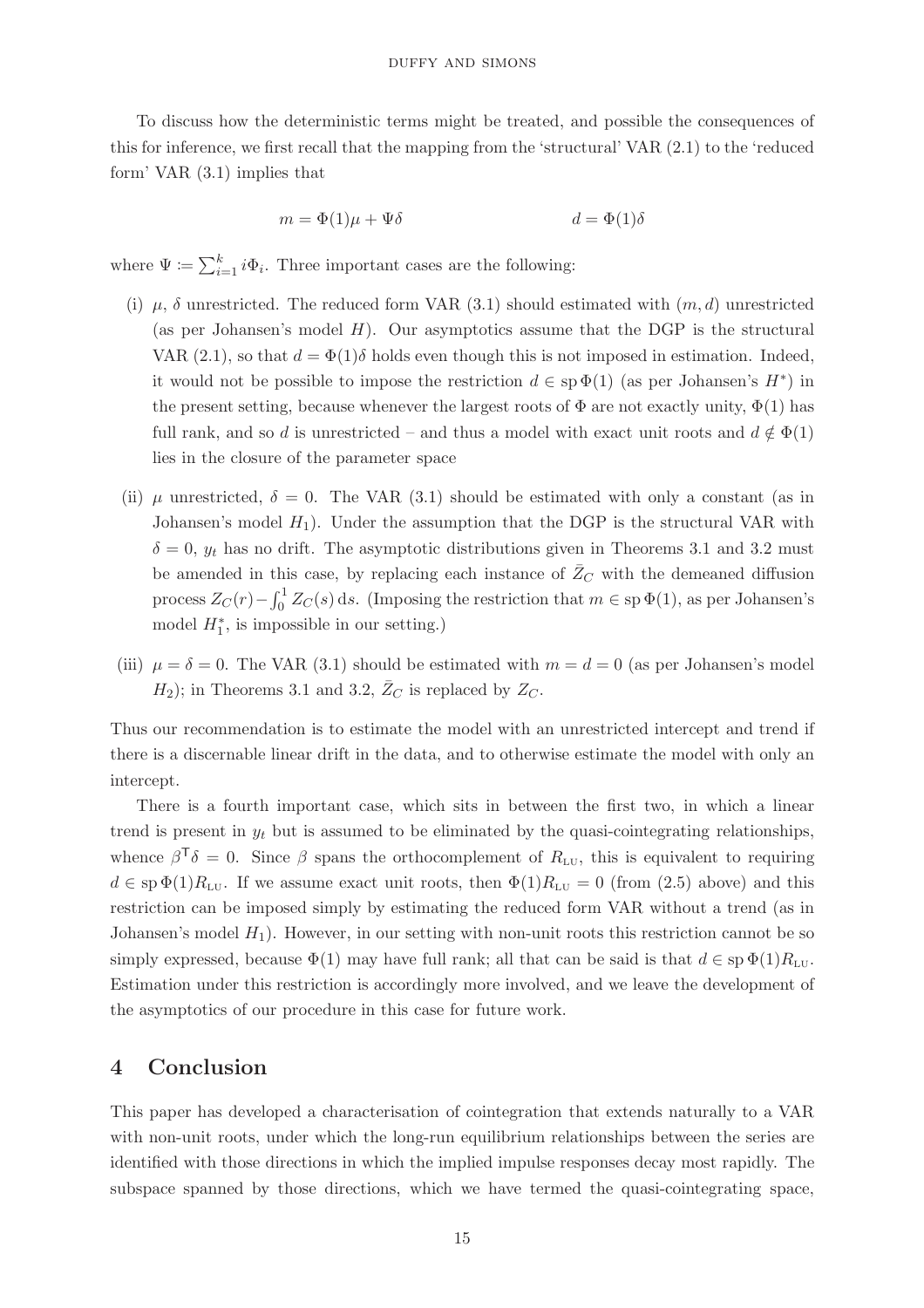can be estimated by maximum likelihood. Likelihood-based inference faces similar challenges to inference in predictive regressions, and the performance of procedures developed in that context, modified so as to be applicable to the present setting, will be evaluated by the authors in a subsequent paper.

## <span id="page-17-0"></span>5 References

- <span id="page-17-9"></span>BEARE, B. K., AND W.-K. SEO (2019): "Representation of  $I(1)$  and  $I(2)$  autoregressive Hilbertian processes," arXiv:1701.08149v3.
- <span id="page-17-6"></span>CAMPBELL, J. Y., AND M. YOGO (2006): "Efficient tests of stock return predictability," Journal of Financial Economics, 81(1), 27–60.
- <span id="page-17-5"></span>CAVANAGH, C. L., G. ELLIOTT, AND J. H. STOCK (1995): "Inference in models with nearly integrated regressors," Econometric Theory, 11(5), 1131–1147.
- <span id="page-17-11"></span>d'Autume, A. (1992): "Deterministic dynamics and cointegration of higher orders," Discussion paper, Université de Paris I.
- <span id="page-17-2"></span>ELLIOTT, G. (1998): "On the robustness of cointegration methods when regressors almost have unit roots," Econometrica, 66(1), 149–158.
- <span id="page-17-8"></span>ELLIOTT, G., U. K. MÜLLER, AND M. W. WATSON  $(2015)$ : "Nearly optimal tests when a nuisance parameter is present under the null hypothesis," *Econometrica*, 83(2), 771–811.
- <span id="page-17-4"></span>FRANCHI, M., AND S. JOHANSEN (2017): "Improved inference on cointegrating vectors in the presence of a near unit root using adjusted quantiles," Econometrics, 5(2), 25–44.
- <span id="page-17-10"></span>FRANCHI, M., AND P. PARUOLO (2019): "A general inversion theorem for cointegration," Econometric Reviews, 38(10), 1176–1201.
- <span id="page-17-15"></span>GOHBERG, I., S. LANCASTER, AND L. RODMAN (1982): *Matrix Polynomials.* Academic Press, London (UK).
- <span id="page-17-17"></span>HALL, P., AND C. C. HEYDE (1980): *Martingale Limit Theory and Its Application*. Academic Press, New York (USA).
- <span id="page-17-14"></span>Horn, R. A., and C. R. Johnson (2013): Matrix Analysis. C.U.P., New York (USA), 2nd edn.
- <span id="page-17-1"></span>Johansen, S. (1995): Likelihood-based Inference in Cointegrated Vector Autoregressive Models. O.U.P.
- <span id="page-17-12"></span>JOHANSEN, S., AND E. SCHAUMBURG (1999): "Likelihood analysis of seasonal cointegration," Journal of Econometrics, 88, 301–339.
- <span id="page-17-7"></span>Kostakis, A., T. Magdalinos, and M. P. Stamatogiannis (2015): "Robust econometric inference for stock return predictability," Review of Financial Studies, 28(5), 1506–1553.
- <span id="page-17-16"></span>Lang, S. (1993): Real and Functional Analysis. Springer, New York (USA), 3rd edn.
- <span id="page-17-13"></span>LÜTKEPOHL, H. (2007): New Introduction to Multiple Time Series Analysis. Springer, 2nd edn.
- <span id="page-17-3"></span>Magdalinos, T., and P. C. B. Phillips (2009): "Econometric inference in the vicinity of unity," CoFie Working Paper 7, Singapore Management University.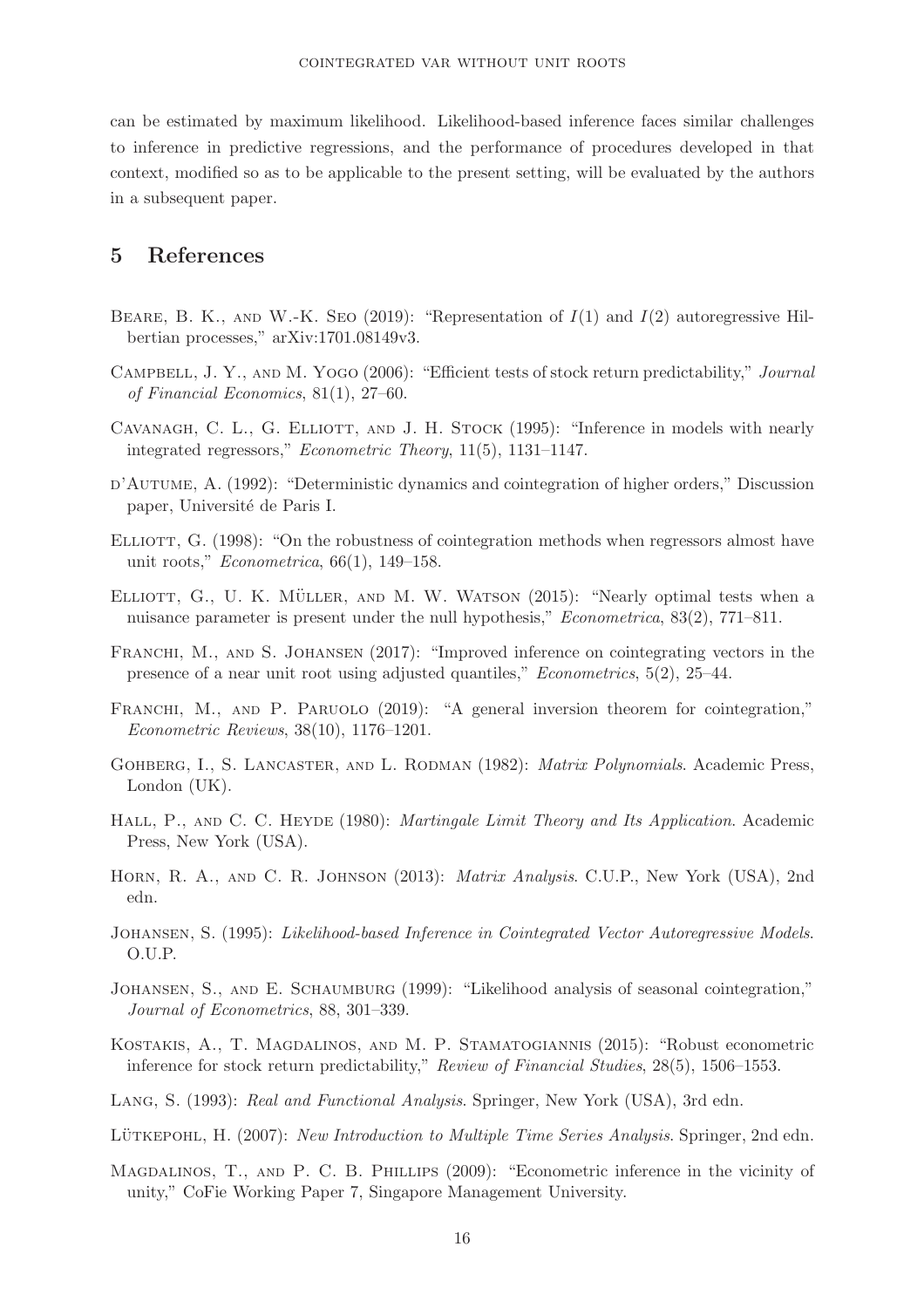- <span id="page-18-13"></span>MAGNUS, J. R., AND H. NEUDECKER (2007): Matrix Differential Calculus with Applications in Statistics and Econometrics. Wiley, Chichester (UK), 3rd edn.
- <span id="page-18-10"></span>McCloskey, A. (2017): "Bonferroni-based size-correction for nonstandard testing problems," Journal of Econometrics, 200(17–35).
- <span id="page-18-9"></span>Mikusheva, A. (2007): "Uniform inference in autoregressive models," Econometrica, 75(5), 1411–1452.
- <span id="page-18-3"></span>MÜLLER, U. K., AND M. W. WATSON  $(2013)$ : "Low-frequency robust cointegration testing," Journal of Econometrics, 174(2), 66–81.
- <span id="page-18-6"></span>NIELSEN, B. (2010): "Analysis of coexplosive processes," *Econometric Theory*, 26, 882–915.
- <span id="page-18-8"></span>ONATSKI, A., AND H. UHLIG (2012): "Unit roots in white noise," *Econometric Theory*, 28, 485–508.
- <span id="page-18-14"></span>PHILLIPS, P. C. B. (1988): "Regression theory for near-integrated time series," *Econometrica*, 56(5), 1021–1043.
- <span id="page-18-7"></span>PHILLIPS, P. C. B. (1991): "Optimal inference in cointegrated systems," *Econometrica*, 59(2), 283–306.
- <span id="page-18-5"></span>PHILLIPS, P. C. B.  $(2014)$ : "On confidence intervals for autoregressive roots and predictive regression," Econometrica, 82(3), 1177–1195.
- <span id="page-18-0"></span>PHILLIPS, P. C. B., AND B. E. HANSEN (1990): "Statistical inference in instrumental variables regression with  $I(1)$  processes," Review of Economic Studies, 57(1), 99–125.
- <span id="page-18-4"></span>PHILLIPS, P. C. B., AND J. H. LEE (2013): "Predictive regression under various degrees of persistence and robust long-horizon regression," Journal of Econometrics, 177(2), 250–264.
- <span id="page-18-11"></span>Stewart, G. W., and J.-g. Sun (1990): Matrix Perturbation Theory. Academic Press, Boston (USA).
- <span id="page-18-1"></span>STOCK, J. H., AND M. W. WATSON (1993): "A simple estimator of cointegrating vectors in higher order integrated systems," *Econometrica*, 61(4), 783–820.
- <span id="page-18-12"></span>Sun, J.-g. (1991): "Perturbation expansions for invariant subspaces," Linear Algebra and its Applications, 153, 85–97.
- <span id="page-18-2"></span>WRIGHT, J. H. (2000): "Confidence sets for cointegrating coefficients based on stationarity tests," Journal of Business and Economic Statistics, 18(2), 211–222.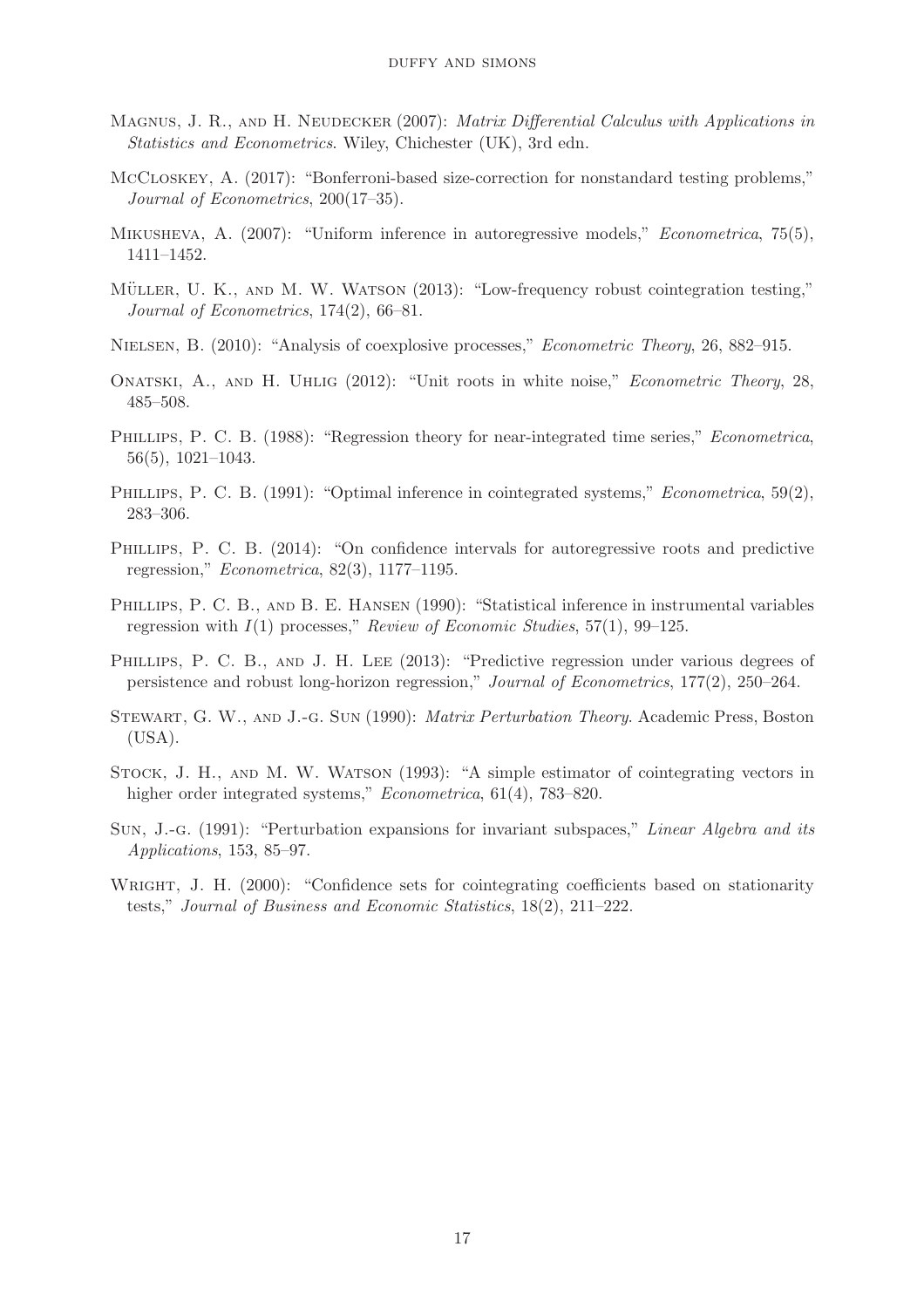### cointegrated var without unit roots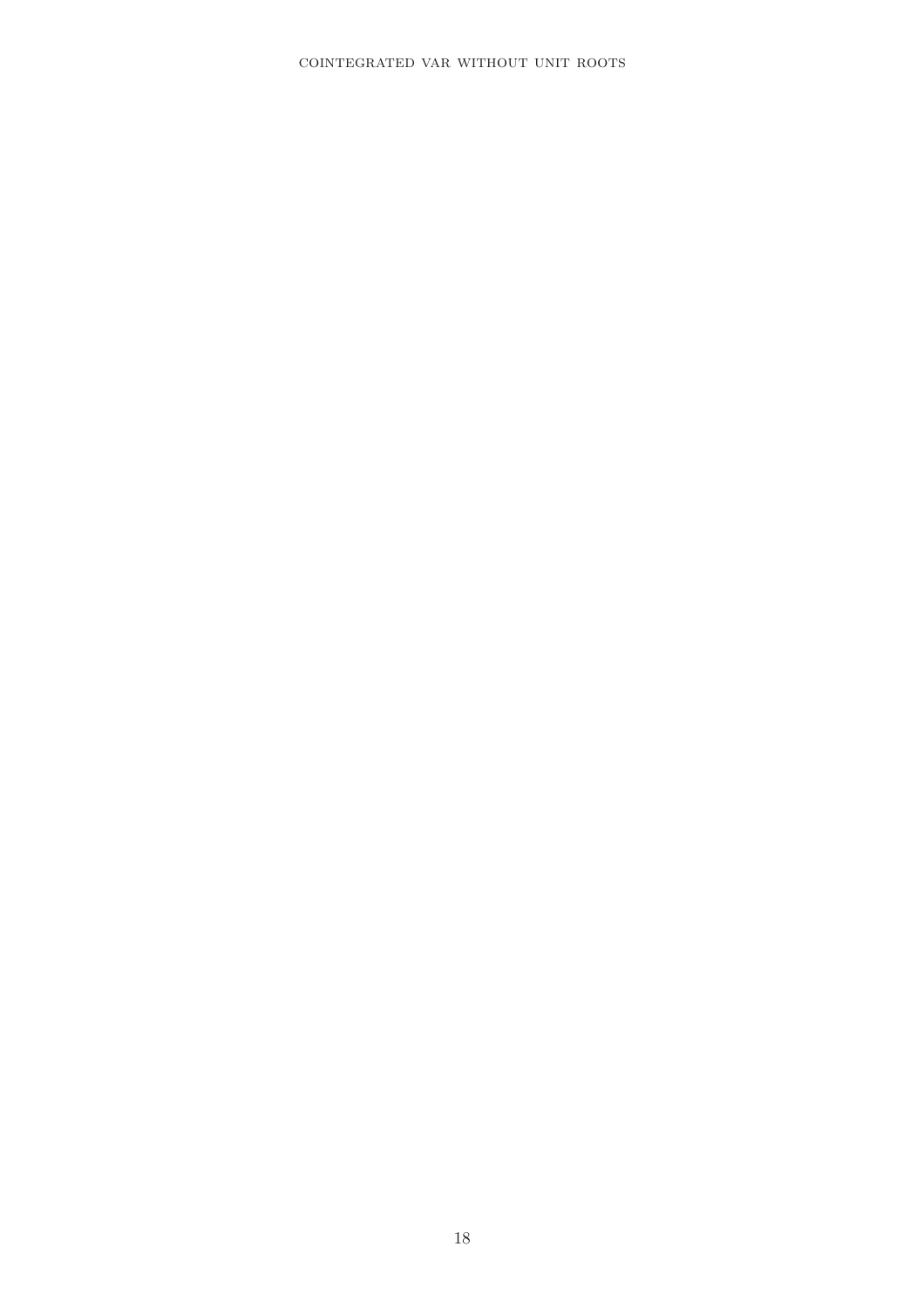## <span id="page-20-0"></span>Appendices

*Notation.* For  $x \in \mathbb{R}^p$  and  $A \in \mathbb{R}^{p \times p}$ ,  $||x||$  denotes the Euclidean norm and  $||A|| := \sup_{||x||=1} ||Ax||$ the induced matrix norm.

## <span id="page-20-1"></span>A Representation theory

This section provides results that support some of the assertions made in the course of Sections [2](#page-3-0) and [3,](#page-9-0) and which are auxiliary to results proved in the following appendices. Some are well known, but are collected here for ease of reference. Proofs follow at the end of this appendix.

For VAR coefficients  $\boldsymbol{\Phi} \coloneqq (\Phi_1, \dots, \Phi_k) \in \mathbb{R}^{p \times kp}$ , let

$$
F := F(\Phi) := \begin{bmatrix} \Phi_1 & \Phi_2 & \cdots & \Phi_{k-1} & \Phi_k \\ I & 0 & \cdots & 0 & 0 \\ 0 & I & \cdots & 0 & 0 \\ \vdots & \vdots & \ddots & \vdots & \vdots \\ 0 & 0 & \cdots & I & 0 \end{bmatrix}
$$
(A.1)

denote the associated companion form matrix. For a collection of  $m \times n$  matrices  $Z_1, \ldots, Z_k$ , let

$$
col{Zi}i=1k := \begin{bmatrix} Z_1 \\ \vdots \\ Z_k \end{bmatrix},
$$

so that taking  $\mathbf{x}_t := \text{col}\{x_{t-i}\}_{i=0}^{k-1}$ , we may write  $(2.1)$  as

<span id="page-20-6"></span>
$$
\mathbf{x}_{t} = F\mathbf{x}_{t-1} + \begin{bmatrix} \varepsilon_{t} \\ 0_{(k-1)p \times 1} \end{bmatrix}
$$
 (A.2)

Let  $\lambda_i(\Phi)$  denote the *i*th root of the characteristic polynomial associated to  $\Phi$ , when these are placed in descending order of modulus.

<span id="page-20-3"></span><span id="page-20-2"></span>**Lemma A.1.** Suppose that  $|\lambda_q(\Phi)| > |\lambda_{q+1}(\Phi)|$  for some  $q \in \{1, ..., p\}$ . Then there exist there matrices  $R \in \mathbb{R}^{p \times kp}$ ,  $\Lambda \in \mathbb{R}^{kp \times kp}$  and  $L \in \mathbb{R}^{p \times kp}$  such that:

- (i)  $\Lambda = \text{diag}\{\Lambda_{\text{LU}}, \Lambda_{\text{ST}}\}$ , where the eigenvalues of  $\Lambda_{\text{LU}} \in \mathbb{R}^{q \times q}$  and  $\Lambda_{\text{ST}}$  are  $\{\lambda_i(\Phi)\}_{i=1}^q$  and  $\{\lambda_i(\mathbf{\Phi})\}_{i=q+1}^{kp}$  respectively;
- <span id="page-20-4"></span>(ii) the following hold:

$$
R\Lambda^k - \sum_{i=1}^k \Phi_i R \Lambda^{k-i} = 0 \qquad \Lambda^k L^{\mathsf{T}} - \sum_{i=1}^k \Lambda^{k-i} L^{\mathsf{T}} \Phi_i = 0. \qquad (A.3)
$$

<span id="page-20-7"></span><span id="page-20-5"></span>(iii)  $\mathbf{R} \coloneqq \text{col}\{R\Lambda^{k-i}\}_{i=1}^k$  is invertible, and L equals the first p rows of  $\mathbf{L} \coloneqq (\mathbf{R}^{-1})^{\mathsf{T}}$ ;

(iv)  $F(\mathbf{\Phi}) = \mathbf{R} \Lambda \mathbf{L}^{\mathsf{T}}$ ; and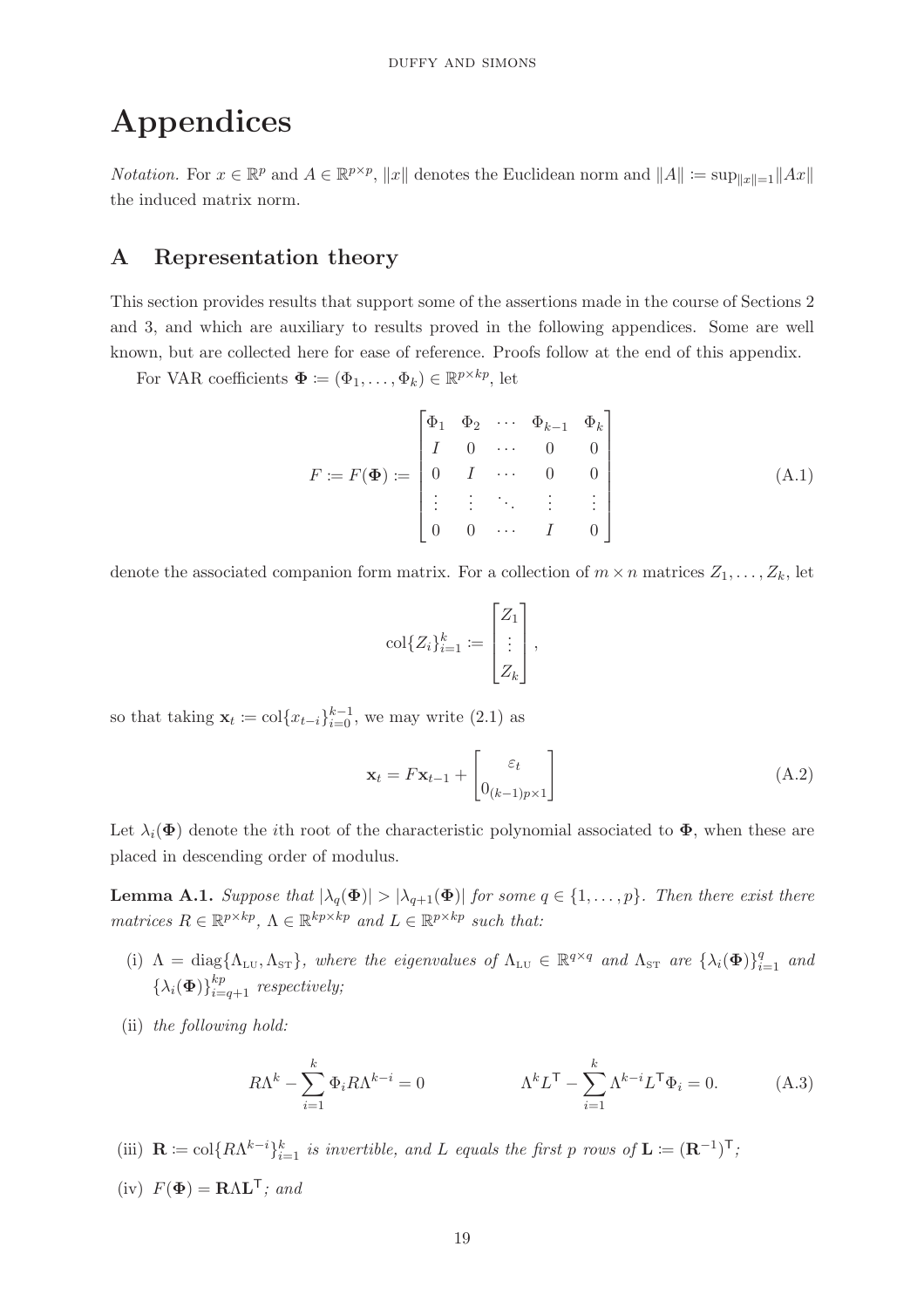<span id="page-21-2"></span>(v) in the model [\(2.1\)](#page-3-3),  $\text{IRF}_s \coloneqq \partial y_{t+s} / \partial \varepsilon_t = R \Lambda^{k-1+s} L^{\mathsf{T}}$  for  $s \geq 1$ .

Further, the matrices  $R^* \in \mathbb{R}^{p \times kp}$ ,  $\Lambda^* \in \mathbb{R}^{kp \times kp}$  and  $L^* \in \mathbb{R}^{p \times kp}$  satisfy conditions  $(i)$ – $(v)$  if and only if there exists an invertible  $kp \times kp$  matrix  $Q = \text{diag}\{Q_{LU}, Q_{ST}\}\$ , where  $Q_{LU} \in \mathbb{R}^{q \times q}$ , such that  $R^* = RQ$ ,  $\Lambda^* = Q^{-1}\Lambda Q$  and  $L^* = L(Q^{\mathsf{T}})^{-1}$ .

For a given  $\Phi$ , and its associated companion form  $F = F(\Phi)$ , we shall routinely partition the matrices appearing in Lemma [A.1](#page-20-2) as

$$
R \coloneqq [R_{\text{LU}}, R_{\text{ST}}] \qquad \mathbf{R} \coloneqq [\mathbf{R}_{\text{LU}}, \mathbf{R}_{\text{ST}}] \qquad \quad L \coloneqq [L_{\text{LU}}, L_{\text{ST}}] \qquad \quad \mathbf{L} \coloneqq [\mathbf{L}_{\text{LU}}, \mathbf{L}_{\text{ST}}] \qquad \quad \text{(A.4)}
$$

where each of  $R_{\text{LU}}$ ,  $\mathbf{R}_{\text{LU}}$ ,  $L_{\text{LU}}$  and  $\mathbf{L}_{\text{LU}}$  have q columns, i.e. the partitioning is conformable with that of  $\Lambda = \text{diag}\{\Lambda_{\text{LU}}, \Lambda_{\text{ST}}\}$ . This partitioning, in conjunction with parts [\(ii\)](#page-20-4) and [\(v\)](#page-21-2) of the preceding lemma, yields [\(2.5\)](#page-5-3) and [\(2.6\)](#page-5-2) above. Moreover, we may write part [\(iv\)](#page-20-5) as

<span id="page-21-6"></span><span id="page-21-3"></span>
$$
F = \mathbf{R}\Lambda\mathbf{L}^{\mathsf{T}} = \mathbf{R}_{\text{LU}}\Lambda_{\text{LU}}\mathbf{L}_{\text{LU}}^{\mathsf{T}} + \mathbf{R}_{\text{ST}}\Lambda_{\text{ST}}\mathbf{L}_{\text{ST}}^{\mathsf{T}}
$$
(A.5)

which decomposes  $F$  with respect to the invariant subspaces associated to the eigenvalues of  $\Lambda_{\text{LU}}$  and  $\Lambda_{\text{ST}}$ .

<span id="page-21-4"></span>**Lemma A.2.** Suppose that  $|\lambda_q(\Phi)| > |\lambda_{q+1}(\Phi)|$  for some  $q \in \{1, ..., p\}$ , the eigenvalues of  $\Lambda_0 \in \mathbb{R}^{q \times q}$  are all greater than  $|\lambda_{q+1}(\mathbf{\Phi})|$  in modulus, and  $R_0 \in \mathbb{R}^{p \times q}$  is a full column rank matrix such that

<span id="page-21-5"></span>
$$
R_0 \Lambda_0^k - \sum_{i=1}^k \Phi_i R_0 \Lambda_0^{k-i} = 0.
$$
 (A.6)

Then there exist matrices  $R = [R_{\text{LU}}, R_{\text{ST}}], \Lambda = \text{diag}\{\Lambda_{\text{LU}}, \Lambda_{\text{ST}}\}\$ and L satisfying the conditions of Lemma [A.1,](#page-20-2) with  $R_{\text{LU}} = R_0$  and  $\Lambda_{\text{LU}} = \Lambda_0$ .

For the next result, recall the definition of  $S_r$  given in the context of [\(2.2\)](#page-4-1) above.

<span id="page-21-0"></span>Lemma A.3. Suppose [DGP](#page-3-4) holds.

- (i) If  $\text{QC}$  $\text{QC}$  $\text{QC}$  holds for some  $\rho \in (0,1]$ , then  $S_r = (\text{sp } R_{\text{LU}})^{\perp}$ .
- (ii) If cv holds, then  $CS = S_r = (\text{sp } R_{\text{LU}})^{\perp}$ , and  $\text{QC}$  $\text{QC}$  $\text{QC}$  holds with  $\rho = 1$ .

<span id="page-21-1"></span>**Lemma A.4.** Suppose [DGP](#page-3-4) and [QC](#page-6-0) hold. Let  $\Lambda = diag\{\Lambda_{\text{LU}}, \Lambda_{\text{ST}}\}, R = [R_{\text{LU}}, R_{\text{ST}}]$  and  $\mathbf{L} =$  $[\mathbf{L}_{\text{LU}}, \mathbf{L}_{\text{ST}}]$  be as in Lemma [A.1](#page-20-2) and [\(A.4\)](#page-21-3). Then [\(3.6\)](#page-10-3)–[\(3.7\)](#page-11-1) hold with  $\Phi_{\text{LU}} = R_{\text{LU}} \Lambda_{\text{LU}}^k$ ,  $\Phi_{\text{ST}} =$  $R_{\text{ST}} \Lambda_{\text{ST}}^k$ ,  $z_{\text{LU},t} := \mathbf{L}_{\text{LU}}^{\mathsf{T}} \mathbf{x}_t$  and  $z_{\text{ST},t} := \mathbf{L}_{\text{ST}}^{\mathsf{T}} \mathbf{x}_t$ .

*Proof of Lemma [A.1.](#page-20-2)* Let J denote a  $(kp \times kp)$  real Jordan matrix similar to F, each of whose diagonal blocks correspond to roots of  $\Phi(\cdot)$ , so that  $P^{-1}FP = J$  for some  $P \in \mathbb{R}^{kp \times kp}$ . We may take the diagonal blocks of J to be ordered such that  $J = diag\{J_{\text{LU}}, J_{\text{ST}}\}$ , where  $J_{\text{LU}} \in \mathbb{R}^{q \times q}$  has all its eigenvalues in  $\mathcal{L}_{\text{LU}}^{\rho}$ . Letting

$$
X \coloneqq [0_p \quad \cdots \quad 0_p \quad I_p]P
$$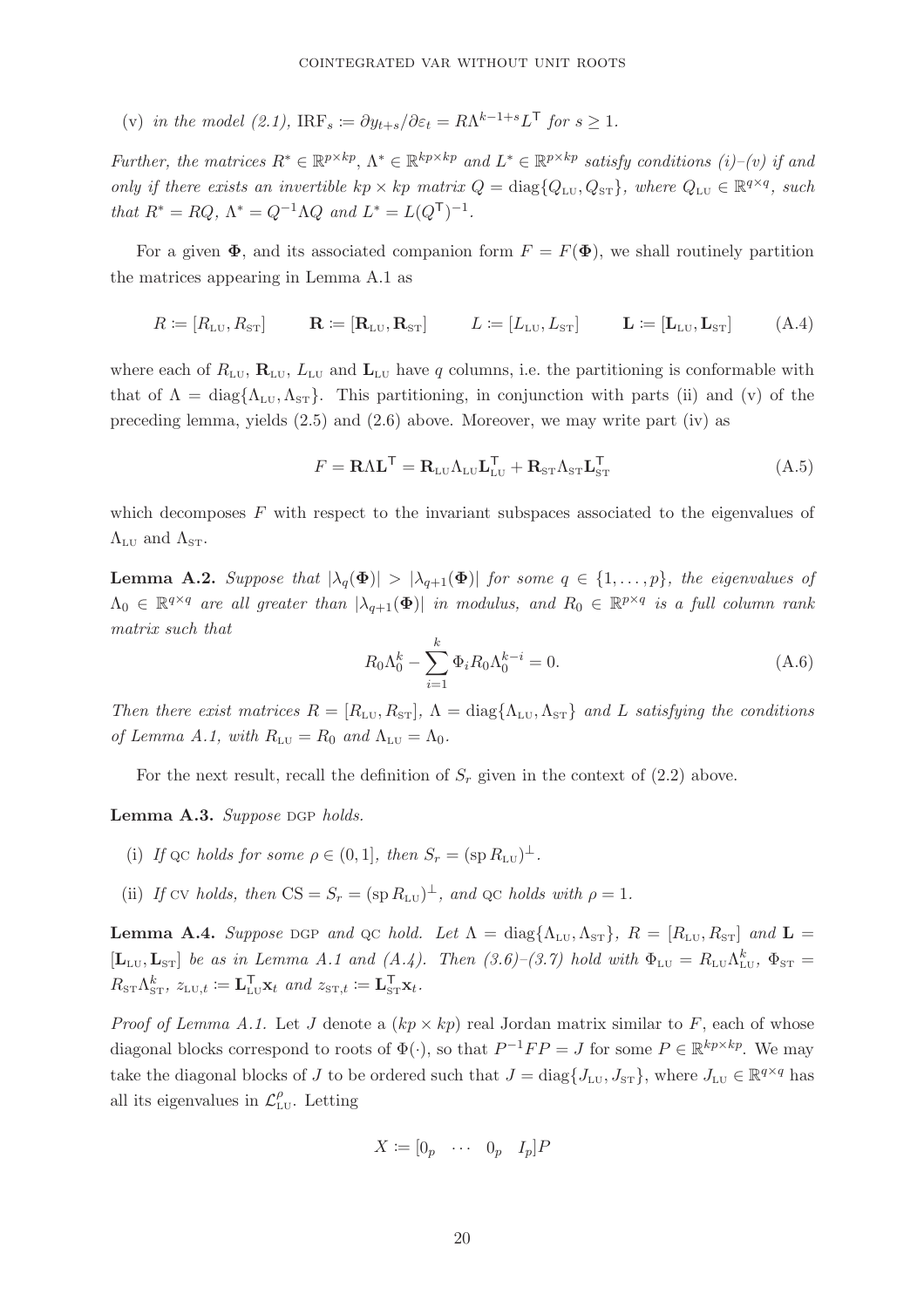we have by [Gohberg, Lancaster, and Rodman \(1982](#page-17-15), Thm. 1.24 and 1.25) that the matrices  $(X, J)$  form a standard pair for  $\Phi(\cdot)$ .<sup>[4](#page-22-0)</sup> Therefore,

$$
XJ^k - \sum_{i=1}^k \Phi_i X J^{k-i} = 0,
$$

and  $\text{col}\lbrace XJ^{k-i}\rbrace_{i=1}^k = P$  is invertible, so that the matrix

$$
Y \coloneqq [I_p \quad \cdots \quad 0_p \quad 0_p] (P^{\mathsf{T}})^{-1} \tag{A.7}
$$

is well defined. By Gohberg, Lancaster, and Rodman  $(1982, Prop. 2.1), (Y, J)$  satisfy

$$
J^k Y^{\mathsf{T}} - \sum_{i=1}^k J^{k-i} Y^{\mathsf{T}} \Phi_i = 0.
$$

Parts [\(i\)–](#page-20-3)[\(iv\)](#page-20-5) of the lemma are thus satisfied with  $(R, \Lambda, L^{\mathsf{T}}, \mathbf{R}, \mathbf{L}^{\mathsf{T}}) = (X, J, Y^{\mathsf{T}}, P, P^{-1})$ . It further follows by recursive substitution that

$$
\text{IRF}_s = [F^s]_{11} = [\mathbf{R}\Lambda^s \mathbf{L}^\mathsf{T}]_{11} = R\Lambda^{k-1+s} L^\mathsf{T}
$$

where  $[A]_{11}$  denotes the upper left  $p \times p$  block of the matrix A; thus part [\(v\)](#page-21-2) is proved.

Finally, let  $Q = diag\{Q_{\text{LU}}, Q_{\text{ST}}\}$  be as in the final part of the lemma. It is easily verified that

$$
\Lambda_* := \text{diag}\{Q_{\text{LU}}^{-1} \Lambda_{\text{LU}} Q_{\text{LU}}, Q_{\text{ST}}^{-1} \Lambda_{\text{ST}} Q_{\text{ST}}\} = Q^{-1} \Lambda Q,
$$

 $R_* := RQ$  and  $L_* := L(Q^{\mathsf{T}})^{-1}$  have the required properties. Conversely, if both  $(R, \Lambda, L)$  and  $(R_*,\Lambda_*,L_*)$  satisfy conditions [\(i\)](#page-20-3)[–\(v\),](#page-21-2) then both  $\Lambda$  and  $\Lambda_*$  are block diagonal matrices similar to  $J = \text{diag}\{J_{\text{LU}}, J_{\text{ST}}\}\$ , whence there exists  $Q = \text{diag}\{Q_{\text{LU}}, Q_{\text{ST}}\}\$  such that  $\Lambda^* = Q^{-1}\Lambda Q$ , etc.  $\Box$ 

*Proof of Lemma [A.2.](#page-21-4)*  $\mathbf{R}_0 \coloneqq \text{col}\{R_0 \Lambda_0^{k-i}\}_{i=1}^k \in \mathbb{R}^{kp \times q}$  has rank q, and [\(A.6\)](#page-21-5) implies that  $F\mathbf{R}_0 =$  $\mathbf{R}_0\Lambda_0$ , for  $F := F(\Phi)$ . Since the remaining  $kp - q$  eigenvalues of F are distinct from the eigenvalues of  $\Lambda_0$ ,  $\mathbf{R}_0$  is a simple invariant subspace of F [\(Stewart and Sun, 1990,](#page-18-11) Defn V.1.2). Hence there exist  $\mathbf{R}, \Lambda, \mathbf{L} \in \mathbb{R}^{kp \times kp}$  such that  $F = \mathbf{R} \Lambda \mathbf{L}^{\mathsf{T}}$  and  $\mathbf{L}^{\mathsf{T}} \mathbf{R} = I_{kp}$ , and  $\mathbf{R}$  and  $\Lambda$  can be partitioned as  $\mathbf{R} = [\mathbf{R}_0, \mathbf{R}_{ST}]$  and  $\Lambda = \text{diag}\{\Lambda_0, \Lambda_{ST}\}\$  [\(Stewart and Sun](#page-18-11), [1990,](#page-18-11) Thm V.1.5). Since  $\Lambda_0$  and  $\Lambda_{ST}$  must be similar to the blocks  $J_{\text{LU}}$  and  $J_{ST}$  of the real Jordan form of F, as introduced in the proof of Lemma [A.1,](#page-20-2) the result then follows by the same arguments as were given in that proof.  $\Box$ 

*Proof of Lemma [A.3.](#page-21-0)* (i). By Lemma [A.1](#page-20-2)[\(v\),](#page-21-2) for any  $b \in \mathbb{R}^p$ ,

<span id="page-22-1"></span>
$$
b^{\mathsf{T}} \text{IRF}_s = b^{\mathsf{T}} R \Lambda^{k-1+s} L^{\mathsf{T}} = b^{\mathsf{T}} R_{\text{LU}} \Lambda_{\text{LU}}^{k-1+s} L_{\text{LU}}^{\mathsf{T}} + b^{\mathsf{T}} R_{\text{ST}} \Lambda_{\text{ST}}^{k-1+s} L_{\text{ST}}^{\mathsf{T}}.
$$
 (A.8)

Since the spectral radius of  $\Lambda_{ST}$  is strictly less than  $\rho$ , we have by [Horn and Johnson \(2013](#page-17-14),

<span id="page-22-0"></span><sup>&</sup>lt;sup>4</sup>Note that the 'first companion form' matrix defined by these authors  $(C_1$  on p. 13 of that work) equals F with the ordering of its rows and columns reversed, so our definitions of  $X$  (and below,  $Y$ ) differ from theirs.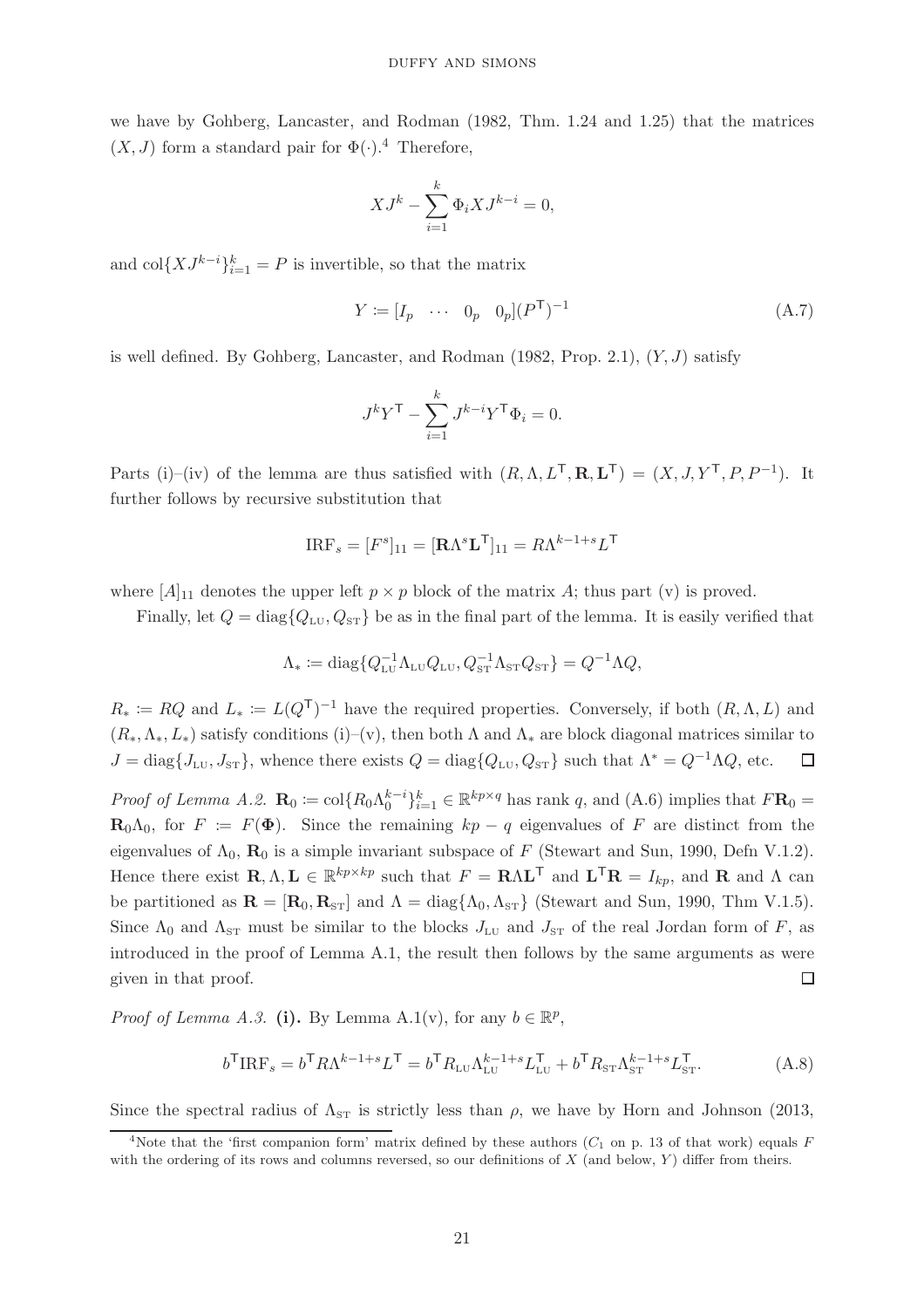Cor. 5.6.13) that

$$
\Lambda_{\rm ST}^t / \rho^t \to 0 \tag{A.9}
$$

as  $t \to \infty$ . Since  $\Lambda_{\text{LU}}$  is diagonalisable under [QC](#page-6-0)[2](#page-6-2), by Lemma [A.1](#page-20-2) we may choose  $(R_{\text{LU}}, \Lambda_{\text{LU}}, L_{\text{LU}})$ such that  $\Lambda_{\text{LU}}$  [is a real Jordan block diagonal matrix \(as in Corollary 3.4.1.10 of](#page-17-14) Horn and Johnson, [2013\)](#page-17-14). The eigenvalues of  $\Lambda_{\text{LU}}^{\text{T}} \Lambda_{\text{LU}} = \Lambda_{\text{LU}} \Lambda_{\text{LU}}^{\text{T}}$  are therefore of the form  $|\lambda|^2$ , for  $\lambda$  and eigenvalue of  $\Lambda_{\text{LU}}$ , and thus  $\lambda_{\text{min}}(\Lambda_{\text{LU}}^{\text{T}} \Lambda_{\text{LU}}) \geq \rho^2$ , where  $\lambda_{\text{min}}(M)$  denotes the smallest eigenvalue of a positive-definite matrix M. Therefore letting  $x := R_{\text{LU}}^{\mathsf{T}} b$ ,

$$
||x^{\mathsf{T}} \Lambda_{\text{LU}}^t L_{\text{LU}}^{\mathsf{T}}||^2 \geq \lambda_{\min}(L_{\text{LU}}^{\mathsf{T}} L_{\text{LU}}) ||x^{\mathsf{T}} \Lambda_{\text{LU}}^t ||^2
$$
  

$$
\geq \rho \lambda_{\min}(L_{\text{LU}}^{\mathsf{T}} L_{\text{LU}}) ||\Lambda_{\text{LU}}^{t-1} x ||^2 \geq \cdots \geq \rho^{2t} \lambda_{\min}(L_{\text{LU}}^{\mathsf{T}} L_{\text{LU}}) ||x||^2.
$$

 $\lambda_{\min}(L_{\text{LU}}^{\text{T}}L_{\text{LU}}) > 0$ , since  $L_{\text{LU}}$  has full column rank under [QC](#page-6-0)[2](#page-6-2). Deduce that if  $b^{\text{T}}R_{\text{LU}} \neq 0$ , then

<span id="page-23-0"></span>
$$
\liminf_{t \to \infty} \|b^{\mathsf{T}} R_{\text{LU}} \Lambda_{\text{LU}}^t L_{\text{LU}}^{\mathsf{T}}\| / \rho^t > 0. \tag{A.10}
$$

It follows from  $(A.8)$ – $(A.10)$  that  $b^{\mathsf{T}} \text{IRF}_s/\rho^s \to 0$  as  $s \to \infty$  if and only if  $b \perp sp R_{\text{LU}}$ . Thus  $(\text{sp } R_{\text{LU}})^{\perp}$  gives the unique r-dimensional subspace of  $\mathbb{R}^p$  satisfying the definition of  $S_r$ .

(ii). Since  $\text{rk } \Phi(1) = p - q$  under [CV](#page-4-0)[2](#page-4-3), there exists  $R_{\text{LU}} \in \mathbb{R}^{p \times q}$  having rank q such that

<span id="page-23-1"></span>
$$
0 = \Phi(1)R_{\text{LU}} = R_{\text{LU}} - \sum_{i=1}^{k} \Phi_i R_{\text{LU}} = (1) R_{\text{LU}} \Lambda_{\text{LU}}^k - \sum_{i=1}^{k} \Phi_i R_{\text{LU}} \Lambda_{\text{LU}}^{k-i}
$$
(A.11)

where  $=_{(1)}$  follows by taking  $\Lambda_{LU} = I_q$ . By a similar argument, here exists a  $L_{LU} \in \mathbb{R}^{p \times q}$  with  $\text{rk } L_{\text{LU}} = q \text{ and } L_{\text{LU}}^{\text{T}} \Phi(1) = 0.$  [CV](#page-4-0) is thus a special case of [QC](#page-6-0) with  $\rho = 1$ .  $S_r = (\text{sp } R_{\text{LU}})^{\perp}$  therefore follows immediately from part (i) of the lemma. Finally, recall from the second characterisation of the cointegrating space given in Section [2.2](#page-3-2) that  $CS = {\ker \Phi(1)}^{\perp}$ . By [\(A.11\)](#page-23-1) this also coincides with  $(\text{sp } R_{\text{LU}})^{\perp}$ .  $\Box$ 

Proof of Lemma [A.4.](#page-21-1) By [\(A.2\)](#page-20-6) and Lemma [A.1,](#page-20-2)

$$
\mathbf{L}^{\mathsf{T}}\mathbf{x}_t = \mathbf{L}^{\mathsf{T}} F \mathbf{x}_{t-1} + L^{\mathsf{T}} \varepsilon_t = \Lambda \mathbf{L}^{\mathsf{T}} \mathbf{x}_{t-1} + L^{\mathsf{T}} \varepsilon_t.
$$

Since  $\Lambda = \text{diag}\{\Lambda_{\text{LU}}, \Lambda_{\text{ST}}\}\$ , it is clear that [\(3.7\)](#page-11-1) holds for  $z_{\text{LU},t}$  and  $z_{\text{ST},t}$  as defined in the lemma. Further, taking the first  $p$  rows of  $(A.2)$  and using Lemma [A.1](#page-20-2) again yields

$$
x_t = R\Lambda^k \mathbf{L}^\mathsf{T} \mathbf{x}_{t-1} + \varepsilon_t = R_{\text{LU}} \Lambda_{\text{LU}}^k \mathbf{L}_{\text{LU}}^\mathsf{T} \mathbf{x}_{t-1} + R_{\text{ST}} \Lambda_{\text{ST}}^k \mathbf{L}_{\text{ST}}^\mathsf{T} \mathbf{x}_{t-1} + \varepsilon_t.
$$

 $\Box$ 

Proof of Proposition [2.1.](#page-6-3) This is an immediate corollary of Lemma [A.3.](#page-21-0)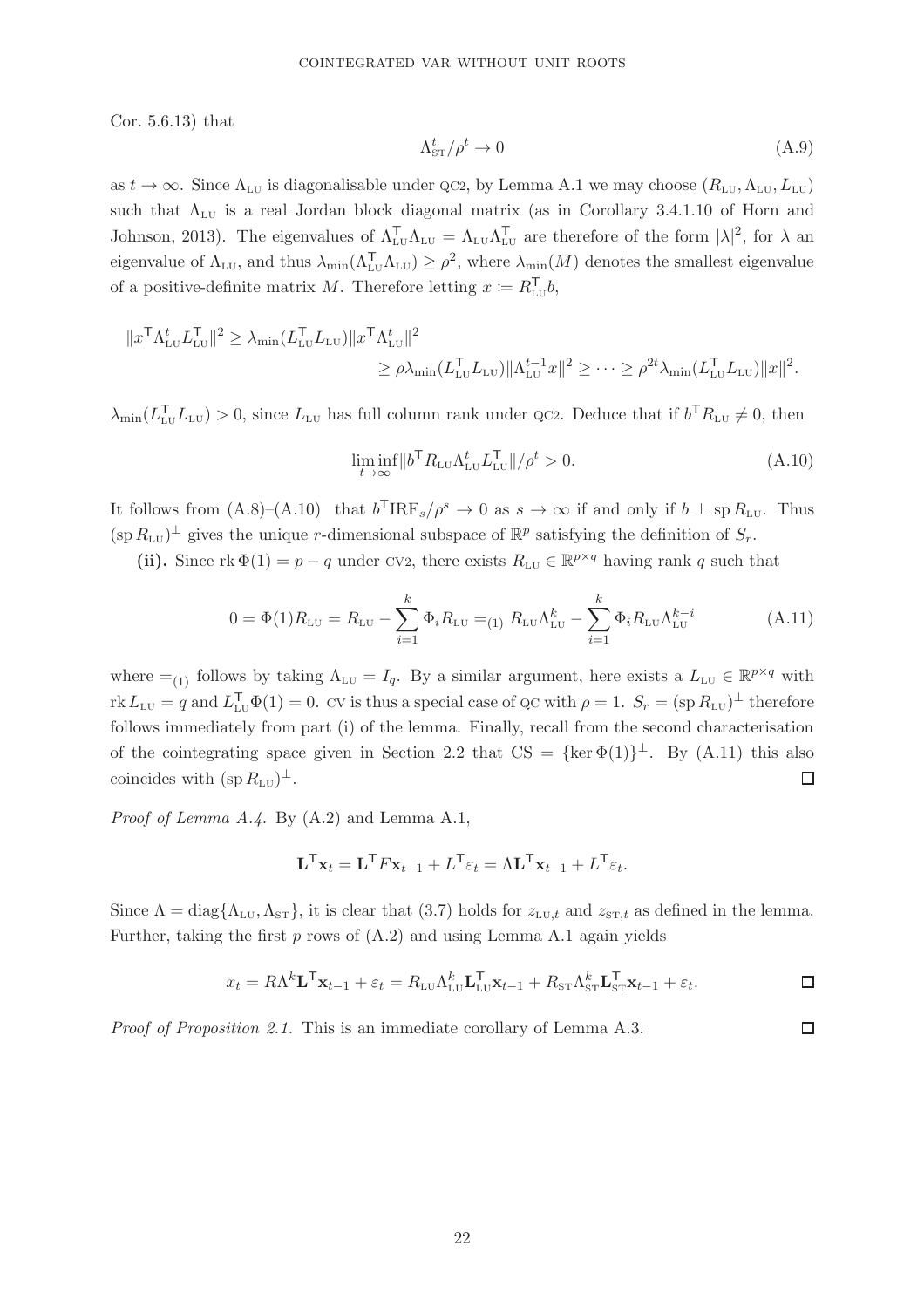## <span id="page-24-0"></span>B Perturbation theory

Recall the definition of  $\mathscr{P} \subset \mathbb{R}^{p \times kp}$  given in Section [3.2.](#page-10-1) The normalisation [\(3.3\)](#page-10-1) entails that

<span id="page-24-3"></span>
$$
\begin{bmatrix} A \\ I_q \end{bmatrix} \Lambda_{\text{LU}}^k - \sum_{i=1}^k \Phi_i \begin{bmatrix} A \\ I_q \end{bmatrix} \Lambda_{\text{LU}}^{k-i} = 0
$$
 (B.1)

which by Lemmas [A.1](#page-20-2) and [A.2](#page-21-4) uniquely determines  $R_{\text{LU}} = \begin{bmatrix} A \\ I_q \end{bmatrix}$  and  $\Lambda_{\text{LU}}$  as a function of  $\Phi \in \mathscr{P}$ . As in Section [3.2,](#page-9-2) we shall denote the implied mappings by  $R_{\text{LU}}(\Phi)$ ,  $A(\Phi)$ ,  $\Lambda_{\text{LU}}(\Phi)$ , and  $\mathbf{R}_{\text{LU}}(\Phi) \coloneqq \text{col}\{R_{\text{LU}}(\Phi)\Lambda_{\text{LU}}^{k-i}(\Phi)\}_{i=1}^k$ . Our first result is that these are smooth (i.e. infinitely differentiable); its proof and those of the subsequent lemmas appear at the end of this appendix.

<span id="page-24-1"></span>**Lemma B.1.**  $\mathscr P$  is open; and  $A(\Phi)$  and  $\Lambda_{LU}(\Phi)$  are smooth on  $\mathscr P$ .

Our next result gives the first derivatives of the maps  $A(\Phi)$  and  $\Lambda_{\text{LU}}(\Phi)$ ; it is closely related to Theorem 2.1 in [Sun \(1991](#page-18-12)). To express these derivatives more concisely, let

<span id="page-24-6"></span>
$$
B(\mathbf{\Phi}) \coloneqq (I_q \otimes R_{ST})[(\Lambda_{LU}^{\mathsf{T}} \otimes I_{kp-q}) - (I_q \otimes \Lambda_{ST})]^{-1}(I_q \otimes L_{ST}^{\mathsf{T}}),
$$
(B.2)

where we have suppressed the dependence of each of the r.h.s. quantities on  $\Phi$ . The matrix in square brackets on the r.h.s. has eigenvalues of the form  $\lambda - \mu$ , where  $\lambda$  and  $\mu$  are eigenvalues of  $\Lambda_{\text{LU}}$  and  $\Lambda_{\text{ST}}$  respectively; it is thus invertible for all  $\Phi \in \mathscr{P}$ . Under the normalisation implied by [\(B.1\)](#page-24-3), B is uniquely determined by  $\Phi \in \mathscr{P}$ , even though  $R_{ST}$ ,  $\Lambda_{ST}$  and  $L_{ST}$  individually are not (as follows from the final part of Lemma [A.1\)](#page-20-2).

<span id="page-24-2"></span>Lemma B.2. Let  $\Phi_0 \in \mathscr{P}$ ,  $A_0 \coloneqq A(\Phi_0)$ ,  $\Lambda_{0,\texttt{LU}} \coloneqq \Lambda_{\texttt{LU}}(\Phi_0)$ ,  $R_{0,\texttt{LU}} \coloneqq \left[\begin{smallmatrix} A_0 \ I_q \end{smallmatrix}\right]$  and  $\mathbf{R}_{0,\texttt{LU}} \coloneqq$  $\mathrm{col}\{R_{0,\mathrm{LU}}\Lambda_{0,\mathrm{LU}}^{k-i}\}_{i=1}^k$ . Then

- <span id="page-24-8"></span><span id="page-24-7"></span>(i)  $A_0 = A(\Phi)$  and  $\Lambda_{0,\text{LU}} = \Lambda_{\text{LU}}(\Phi)$  for all  $\Phi \in \mathscr{P}$  such that  $(\Phi - \Phi_0)R_{0,\text{LU}} = 0$  and  $|\lambda_{q+1}(\mathbf{\Phi})| < |\lambda_q(\mathbf{\Phi}_0)|;$
- (ii) the first differentials of  $A(\cdot)$  and  $\Lambda_{LU}(\cdot)$  at  $\Phi = \Phi_0$  satisfy<sup>[5](#page-24-4)</sup>

$$
\begin{bmatrix} \text{vec}(\mathrm{d}A) \\ \text{vec}(\mathrm{d}\Lambda_{\text{LU}}) \end{bmatrix} = \begin{bmatrix} J_A(\boldsymbol{\Phi}_0) \\ J_\Lambda(\boldsymbol{\Phi}_0) \end{bmatrix} \text{vec}\{(\mathrm{d}\boldsymbol{\Phi})\mathbf{R}_{0,\text{LU}}\}
$$

where

<span id="page-24-5"></span>
$$
J(\Phi) := \begin{bmatrix} J_A(\Phi) \\ J_\Lambda(\Phi) \end{bmatrix} := \begin{bmatrix} (I_q \otimes \beta^\mathsf{T})B \\ [(\Lambda_{\text{LU}}^\mathsf{T} \otimes I_q) - (I_q \otimes \Lambda_{\text{LU}})](I_q \otimes G^\mathsf{T})B + (I_q \otimes L_{\text{LU}}^\mathsf{T}) \end{bmatrix}
$$
(B.3)

for 
$$
G^{\mathsf{T}} := [0_{q \times r}, I_q], \beta^{\mathsf{T}} = [I_r, -A],
$$
 and  $\Lambda_{LU} = \Lambda_{LU}(\Phi)$ , etc.; and

<span id="page-24-9"></span>(iii)  $J(\Phi)$  is continuous.

When  $\Lambda_{\text{LU}}(\Phi) = I_q$ , the  $pq \times pq$  matrix  $J(\Phi)$  simplifies as follows.

<span id="page-24-4"></span> ${}^{5}$ For a more compact notation, here and subsequently we express matrix derivatives in terms of differentials, in the manner of [Magnus and Neudecker \(2007\)](#page-18-13).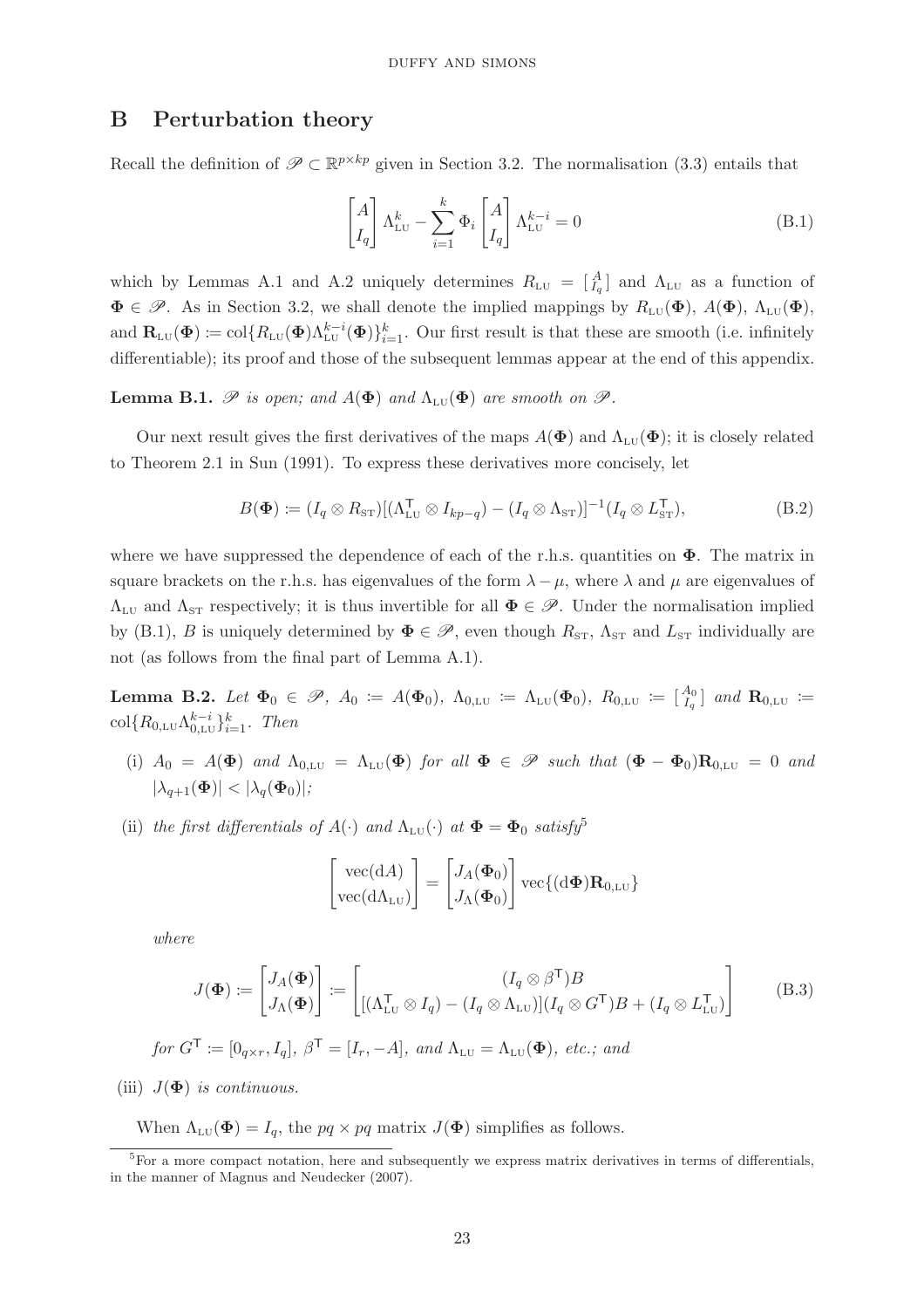<span id="page-25-2"></span>**Lemma B.3.** Suppose  $\Phi \in \mathscr{P}$  with  $\Lambda_{LU}(\Phi) = I_q$ . Then  $J(\Phi)$  is nonsingular, and

$$
\begin{bmatrix} J_A(\mathbf{\Phi}) \\ J_\Lambda(\mathbf{\Phi}) \end{bmatrix} = \begin{bmatrix} I_q \otimes \beta^\mathsf{T} R_{\mathrm{ST}} (I_{kp-q} - \Lambda_{\mathrm{ST}})^{-1} L_{\mathrm{ST}}^\mathsf{T} \\ I_q \otimes L_{\mathrm{LU}}^\mathsf{T} \end{bmatrix}.
$$

*Proof of Lemma [B.1.](#page-24-1)* We first prove  $\mathscr P$  is open. For  $F \in \mathbb R^{kp \times kp}$ , let  $\lambda_i(F)$  denote the *i*th eigenvalue of F, when these are placed in descending order of modulus. Let  $\mathscr F$  denote the set of  $kp \times kp$  matrices such that

(i)  $|\lambda_{q+1}(F)| < |\lambda_q(F)|$ ; and

there exist  $\Lambda_{\text{LU}} \in \mathbb{R}^{q \times q}$  and  $\mathbf{R}_{\text{LU}} \in \mathbb{R}^{kp \times q}$  such that

- (ii) the eigenvalues of  $\Lambda_{\text{LU}}$  are  $\{\lambda_i(F)\}_{i=1}^q$ ,  $F\mathbf{R}_{\text{LU}} = \mathbf{R}_{\text{LU}}\Lambda_{\text{LU}}$ ; and
- (iii)  $\mathrm{rk}\{\mathbf{G}^\mathsf{T}\mathbf{R}_{\mathrm{LU}}\}=q$ , where  $\mathbf{G}^\mathsf{T} \coloneqq [0_{q\times (kp-q)},I_q] = [0_{q\times k(p-1)}, G^\mathsf{T}].$

In view of Lemma [A.1,](#page-20-2)  $\Phi \in \mathscr{P}$  if and only if the companion form matrix  $F(\Phi)$  is in  $\mathscr{F}$ . Since  $F(\cdot)$  is trivially continuous, it suffices to show that  $\mathscr F$  is open.

To that end, fix  $F_0 \in \mathscr{F}$ , and let  $\mathbf{R}_{0,\text{LU}}$  and  $\Lambda_{0,\text{LU}}$  denote matrices satisfying (ii) and (iii) above. By the continuity of eigenvalues and simple invariant subspaces (Theorems IV.1.1 and V.2.8 in [Stewart and Sun, 1990](#page-18-11)), for every  $\epsilon > 0$  there exists a  $\delta > 0$  such that whenever  $||F - F_0|| < \delta$ , F satisfies requirements (i) and (ii) above, with associated  $\mathbf{R}_{\text{LU}}$  such that  $||\mathbf{R}_{\text{LU}} \mathbf{R}_{0,\text{LU}}\| < \epsilon$ . Since the set of full rank matrices is open, we may take  $\epsilon > 0$  sufficiently small such that (iii) also holds. Thus  $F \in \mathscr{F}$ , and so  $F_0$  is an interior point of  $\mathscr{F}$ ; deduce  $\mathscr{F}$  is open.

We turn next to the smoothness of  $A(\Phi)$  and  $\Lambda_{LU}(\Phi)$ . For  $F_0 \in \mathscr{F}$  we have the invariant subspace decomposition (as per [\(A.5\)](#page-21-6) above)

<span id="page-25-0"></span>
$$
F_0 = \mathbf{R}_{0,\text{LU}} \Lambda_{0,\text{LU}} \mathbf{L}_{0,\text{LU}}^{\mathsf{T}} + \mathbf{R}_{0,\text{ST}} \Lambda_{0,\text{ST}} \mathbf{L}_{0,\text{ST}}^{\mathsf{T}}
$$
(B.4)

<span id="page-25-1"></span>where  $\mathbf{R}_{0,\text{LU}}$  and  $\Lambda_{0,\text{LU}}$  satisfy (ii)–(iii) above. Since (iii) holds, we may choose  $\mathbf{R}_{0,\text{LU}}$  such that  $\mathbf{G}^{\mathsf{T}}\mathbf{R}_{0,\text{LU}} = I_q$ ; note that  $\mathbf{L}_0^{\mathsf{T}}\mathbf{R}_0 = I_{kp}$  (as per Lemma [A.1](#page-20-2)[\(iii\)\)](#page-20-7) implies  $\mathbf{L}_{0,\text{LU}}^{\mathsf{T}}\mathbf{R}_{0,\text{LU}} = I_q$ . Define the maps

$$
H(\mathbf{R}_{\text{LU}}, \Lambda_{\text{LU}}; F) := \begin{bmatrix} \mathbf{R}_{\text{LU}} \Lambda_{\text{LU}} - F \mathbf{R}_{\text{LU}}; & \mathbf{G}^{\mathsf{T}} \mathbf{R}_{\text{LU}} - I_q \end{bmatrix}
$$
(B.5a)

$$
H^*(\mathbf{R}_{\text{LU}}, \Lambda_{\text{LU}}; F) := \begin{bmatrix} \mathbf{R}_{\text{LU}} \Lambda_{\text{LU}} - F \mathbf{R}_{\text{LU}}; & \mathbf{L}_{0,\text{LU}}^{\mathsf{T}} \mathbf{R}_{\text{LU}} - I_q \end{bmatrix},
$$
(B.5b)

so that  $H(\mathbf{R}_{0,\text{LU}},\Lambda_{0,\text{LU}};F_0) = H^*(\mathbf{R}_{0,\text{LU}},\Lambda_{0,\text{LU}};F_0) = 0$ ; but note that these maps need not otherwise agree, since they impose distinct normalisations on  $\mathbf{R}_{\text{LU}}$ . Once we have shown that the Jacobian of  $H^*$  with respect to  $(\mathbf{R}_{\text{LU}}, \Lambda_{\text{LU}})$  is nonsingular at  $(\mathbf{R}_{0,\text{LU}}, \Lambda_{0,\text{LU}}; F_0)$ , it will follow by the implicit mapping theorem [\(Lang](#page-17-16), [1993,](#page-17-16) Thm. XIV.2.1) that there exists a neighbourhood  $N \subset \mathscr{F}$  of  $F_0$  and smooth functions  $\mathbf{R}_{\text{\tiny LU}}^* : N \to \mathbb{R}^{kp \times q}$ ,  $\Lambda_{\text{\tiny LU}}^* : N \to \mathbb{R}^{q \times q}$  such that

$$
H^*[\mathbf{R}^*_{\mathrm{LU}}(F),\Lambda^*_{\mathrm{LU}}(F);F]=0
$$

for all  $F \in N$ ; by the continuity of  $\mathbf{R}_{\text{LU}}^* (\cdot)$ , we may choose N such that  $\text{rk}_{\mathbf{G}}^{\mathsf{T}} \mathbf{R}_{\text{LU}}^* (F)$  = q for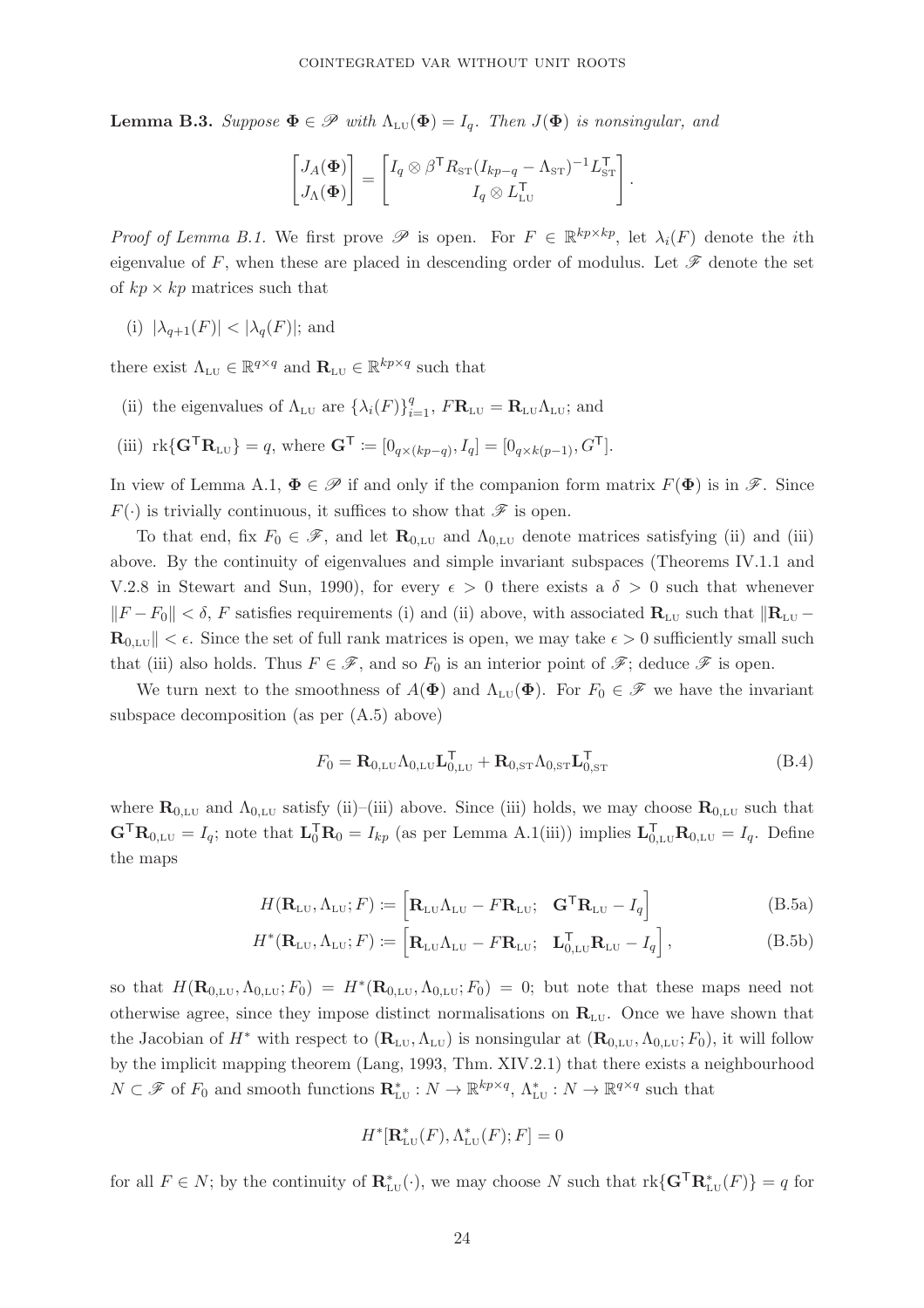all  $F \in N$ . Thus

$$
\mathbf{R}_{\text{LU}}(F) \coloneqq \mathbf{R}_{\text{LU}}^*(F) [\mathbf{G}^\mathsf{T} \mathbf{R}_{\text{LU}}^*(F)]^{-1} \tag{B.6}
$$

$$
\Lambda_{\text{LU}}(F) := [\mathbf{G}^\mathsf{T} \mathbf{R}_{\text{LU}}^*(F)] \Lambda_{\text{LU}}^*(F) [\mathbf{G}^\mathsf{T} \mathbf{R}_{\text{LU}}^*(F)]^{-1} \tag{B.7}
$$

are well defined for all  $F \in N$ , and have the property that

<span id="page-26-1"></span><span id="page-26-0"></span>
$$
H[\mathbf{R}_{\mathrm{LU}}(F), \Lambda_{\mathrm{LU}}(F); F] = 0
$$

for all  $F \in N$ . Since the  $(\mathbf{R}_{\text{LU}}, \Lambda_{\text{LU}})$  satisfying  $H(\mathbf{R}_{\text{LU}}, \Lambda_{\text{LU}}; F) = 0$  is unique, repeating this construction for every  $F_0 \in \mathscr{F}$  allows the smooth maps  $\mathbf{R}_{\text{LU}}(F)$  and  $\Lambda_{\text{LU}}(F)$  to be extended to the whole of  $\mathscr{F}$ . The smoothness of  $\Lambda_{\text{LU}}(\Phi) := \Lambda_{\text{LU}}[F(\Phi)]$  and  $\mathbf{R}_{\text{LU}}(\Phi) := \mathbf{R}_{\text{LU}}[F(\Phi)]$  follows immediately, and that of  $A(\Phi)$  by noting that it corresponds to rows  $(k-1)p+1$  to  $(k-1)p+r$ of  $\mathbf{R}_{\text{LU}}(\mathbf{\Phi})$ .

It thus remains to verify that the Jacobian of  $H^*$  with respect to  $(\mathbf{R}_{\text{LU}}, \Lambda_{\text{LU}})$  is nonsingular at  $(\mathbf{R}_{0,\text{LU}}, \Lambda_{0,\text{LU}}; F_0)$ . Matrix differentiation gives

$$
dH^* = \left[\mathbf{R}_{0,\text{LU}}(d\Lambda_{\text{LU}}) + (d\mathbf{R}_{\text{LU}})\Lambda_{0,\text{LU}} - F_0(d\mathbf{R}_{\text{LU}}); \quad \mathbf{L}_{0,\text{LU}}^{\mathsf{T}}(d\mathbf{R}_{\text{LU}})\right] =: \left[dH_1^*; \quad dH_2^*\right]
$$

The Jacobian is nonsingular if  $dH^* = 0$  implies  $d\mathbf{R}_{\text{LU}} = 0$  and  $d\Lambda_{\text{LU}} = 0$ . To that end, suppose  $dH^* = 0$ . Then  $0 = dH_2^* = \mathbf{L}_{0,\text{LU}}^{\mathsf{T}}(d\mathbf{R}_{\text{LU}})$ , and

$$
\mathrm{d} \mathbf{R}_{\text{LU}} = (\mathbf{R}_{0} \mathbf{L}_{0}^{\mathsf{T}}) \mathrm{d} \mathbf{R}_{\text{LU}} = (\mathbf{R}_{0,\text{LU}} \mathbf{L}_{0,\text{LU}}^{\mathsf{T}} + \mathbf{R}_{0,\text{ST}} \mathbf{L}_{0,\text{ST}}^{\mathsf{T}}) \mathrm{d} \mathbf{R}_{\text{LU}} = (\mathbf{R}_{0,\text{ST}} \mathbf{L}_{0,\text{ST}}^{\mathsf{T}}) \mathrm{d} \mathbf{R}_{\text{LU}}
$$

and similarly, by [\(B.4\)](#page-25-0) above,

$$
\textstyle F_0(\mathrm{d} \mathbf{R}_{\scriptscriptstyle{\mathrm{LU}}}) = (\mathbf{R}_{0,\scriptscriptstyle{\mathrm{LU}}} \Lambda_{0,\scriptscriptstyle{\mathrm{LU}}} \mathbf{L}_{0,\scriptscriptstyle{\mathrm{LU}}}^\mathsf{T} + \mathbf{R}_{0,\scriptscriptstyle{\mathrm{ST}}} \Lambda_{0,\scriptscriptstyle{\mathrm{ST}}} \mathbf{L}_{0,\scriptscriptstyle{\mathrm{ST}}}^\mathsf{T}) \mathrm{d} \mathbf{R}_{\scriptscriptstyle{\mathrm{LU}}} = \mathbf{R}_{0,\scriptscriptstyle{\mathrm{ST}}} \Lambda_{0,\scriptscriptstyle{\mathrm{ST}}} \mathbf{L}_{0,\scriptscriptstyle{\mathrm{ST}}}^\mathsf{T} (\mathrm{d} \mathbf{R}_{\scriptscriptstyle{\mathrm{LU}}}).
$$

Hence

$$
dH_1^* = \mathbf{R}_{0,\text{LU}}(d\Lambda_{\text{LU}}) + \mathbf{R}_{0,\text{ST}}[\mathbf{L}_{0,\text{ST}}^\mathsf{T}(d\mathbf{R}_{\text{LU}})\Lambda_{0,\text{LU}} - \Lambda_{0,\text{ST}}\mathbf{L}_{0,\text{ST}}^\mathsf{T}(d\mathbf{R}_{\text{LU}})]
$$
  
= 
$$
\begin{bmatrix} \mathbf{R}_{0,\text{LU}} & \mathbf{R}_{0,\text{ST}} \end{bmatrix} \begin{bmatrix} d\Lambda_{\text{LU}} \\ \mathcal{T}[\mathbf{L}_{0,\text{ST}}^\mathsf{T}(d\mathbf{R}_{\text{LU}})] \end{bmatrix},
$$

where  $\mathcal{T}(M) \coloneqq M \Lambda_{0,\text{LU}} - \Lambda_{0,\text{ST}} M$ . Since  $\mathbf{R}_0$  is nonsingular,  $dH_1^* = 0$  implies that  $d\Lambda_{\text{LU}} = 0$  and  $\mathcal{T}[\mathbf{L}_{0,\mathrm{ST}}^{T}(\mathrm{d}\mathbf{R}_{\mathrm{LU}})] = 0$ ; but since  $\Lambda_{0,\mathrm{LU}}$  and  $\Lambda_{0,\mathrm{ST}}$  have no common eigenvalues,  $\mathcal{T}(M) = 0$  if and only if  $M = 0$  [\(Stewart and Sun](#page-18-11), [1990](#page-18-11), Thm V.1.3). Thus  $\mathbf{L}_{0,\text{ST}}^{T}(\text{d}\mathbf{R}_{\text{LU}}) = 0$ , whence

$$
\begin{bmatrix} \mathbf{L}_{0,\text{\tiny{LU}}}^{\mathsf{T}} \\ \mathbf{L}_{0,\text{\tiny{ST}}}^{\mathsf{T}} \end{bmatrix} \mathrm{d} \mathbf{R}_{\text{\tiny{LU}}} = 0
$$

from which it follows that  $d\mathbf{R}_{LU} = 0$ , since  $\mathbf{L}_0$  is nonsingular.

25

 $\Box$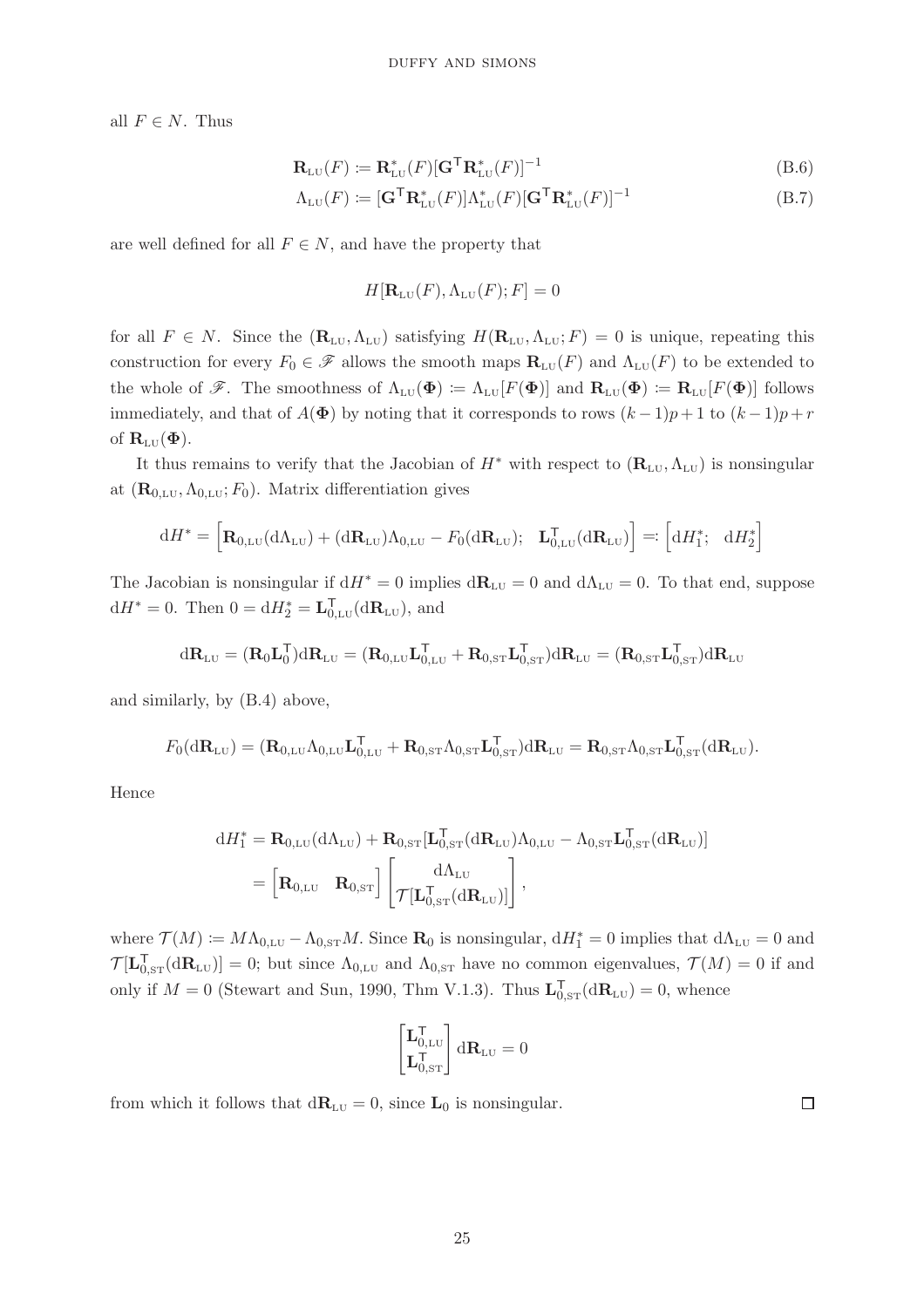Proof of Lemma [B.2.](#page-24-2) (i). We have

$$
R_{0,\text{LU}}\Lambda_{0,\text{LU}}^k - \sum_{i=1}^k \Phi_i R_{0,\text{LU}}\Lambda_{0,\text{LU}}^{k-i} = \Phi \mathbf{R}_{0,\text{LU}} =_{(1)} \Phi_0 \mathbf{R}_{0,\text{LU}} = R_{0,\text{LU}}\Lambda_{0,\text{LU}}^k - \sum_{i=1}^k \Phi_{0,i} R_{0,\text{LU}}\Lambda_{0,\text{LU}}^{k-i} =_{(2)} 0
$$

where  $=_{(1)}$  is by hypothesis, and  $=_{(2)}$  by Lemma [A.1.](#page-20-2) Since  $|\lambda_{q+1}(\Phi)| < |\lambda_q(\Phi_0)| = |\lambda_q(\Lambda_{0,\text{LU}})|$ and  $\Phi \in \mathscr{P}$ , the result then follows by Lemma [A.2.](#page-21-4)

(ii). Analogously to [\(B.5\)](#page-25-1) above, define

$$
H(\mathbf{R}_{\text{LU}}, \Lambda_{\text{LU}}; \boldsymbol{\Phi}) \coloneqq \begin{bmatrix} \mathbf{R}_{\text{LU}} \Lambda_{\text{LU}} - F(\boldsymbol{\Phi}) \mathbf{R}_{\text{LU}}; & \mathbf{G}^\mathsf{T} \mathbf{R}_{\text{LU}} - I_q \end{bmatrix}
$$

$$
H^*(\mathbf{R}_{\text{LU}}, \Lambda_{\text{LU}}; \boldsymbol{\Phi}) \coloneqq \begin{bmatrix} \mathbf{R}_{\text{LU}} \Lambda_{\text{LU}} - F(\boldsymbol{\Phi}) \mathbf{R}_{\text{LU}}; & \mathbf{L}_{0,\text{LU}}^\mathsf{T} \mathbf{R}_{\text{LU}} - I_q \end{bmatrix}.
$$

By the argument given in the proof of Lemma [B.1,](#page-24-1) there are smooth maps  $\mathbf{R}_{\text{LU}}(\Phi)$ ,  $\mathbf{R}^*_{\text{LU}}(\Phi)$ ,  $\Lambda_{\text{LU}}(\mathbf{\Phi})$  and  $\Lambda^*_{\text{LU}}(\mathbf{\Phi})$  such that  $H[\mathbf{R}_{\text{LU}}(\mathbf{\Phi}), \Lambda_{\text{LU}}(\mathbf{\Phi}); \mathbf{\Phi}] = 0$  and  $H^*[\mathbf{R}_{\text{LU}}^*(\mathbf{\Phi}), \Lambda_{\text{LU}}^*(\mathbf{\Phi}); \mathbf{\Phi}] = 0$  for all  $\Phi \in \mathscr{P}$ . Since  $G^{\mathsf{T}} R_{0,\text{LU}} = I_q$  implies that  $\mathbf{G}^{\mathsf{T}} \mathbf{R}_{0,\text{LU}} = I_q$ , we have  $\mathbf{R}_{\text{LU}}(\Phi) = \mathbf{R}_{\text{LU}}^*(\Phi) = \mathbf{R}_{0,\text{LU}}$ and  $\Lambda_{\text{LU}}(\Phi) = \Lambda_{\text{LU}}^*(\Phi) = \Lambda_{0,\text{LU}}$  when  $\Phi = \Phi_0$ , but otherwise these maps need not agree. Since the maps  $\mathbf{R}_{\text{LU}}^*(\boldsymbol{\Phi})$  and  $\Lambda_{\text{LU}}^*(\boldsymbol{\Phi})$  are easier to work with, we first obtain the derivatives of these, and subsequently those of  $A(\Phi)$  and  $\Lambda_{LU}(\Phi)$  via renormalisation, analogously to [\(B.6\)](#page-26-0)–[\(B.7\)](#page-26-1).

Setting the total differential of  $H^*$  to zero gives

<span id="page-27-0"></span>
$$
0 = \mathrm{d}H^* = \left[\mathbf{R}_{0,\mathrm{LU}}(\mathrm{d}\Lambda_{\mathrm{LU}}^*) + (\mathrm{d}\mathbf{R}_{\mathrm{LU}}^*)\Lambda_{0,\mathrm{LU}} - F_0(\mathrm{d}\mathbf{R}_{\mathrm{LU}}^*) - F(\mathrm{d}\Phi)\mathbf{R}_{0,\mathrm{LU}}; \quad \mathbf{L}_{0,\mathrm{LU}}^{\mathsf{T}}(\mathrm{d}\mathbf{R}_{\mathrm{LU}}^*)\right] \tag{B.8}
$$

where  $F_0 \coloneqq F(\Phi)$ , whence by similar arguments as were given in the proof of Lemma [B.1,](#page-24-1)

<span id="page-27-2"></span>
$$
F(\mathrm{d}\Phi)\mathbf{R}_{0,\mathrm{LU}} = \mathbf{R}_{0,\mathrm{LU}}(\mathrm{d}\Lambda_{\mathrm{LU}}^*) + \mathbf{R}_{0,\mathrm{ST}}\mathbf{L}_{0,\mathrm{ST}}^{\mathsf{T}}(\mathrm{d}\mathbf{R}_{\mathrm{LU}}^*)\Lambda_{0,\mathrm{LU}} - \mathbf{R}_{0,\mathrm{ST}}\Lambda_{0,\mathrm{ST}}\mathbf{L}_{0,\mathrm{ST}}^{\mathsf{T}}(\mathrm{d}\mathbf{R}_{\mathrm{LU}}^*).
$$
(B.9)

Vectorising gives

<span id="page-27-1"></span>
$$
\text{vec}[F(\text{d}\Phi)\mathbf{R}_{0,\text{LU}}] = (I_q \otimes \mathbf{R}_{0,\text{LU}})\,\text{vec}(\text{d}\Lambda_{\text{LU}}^*) + M\,\text{vec}(\text{d}\mathbf{R}_{\text{LU}}^*)\tag{B.10}
$$

for  $M := (I_q \otimes \mathbf{R}_{0,sT})[(\Lambda_{0,\text{LU}}^{\mathsf{T}} \otimes I_{kp-q}) - (I_q \otimes \Lambda_{0,sT})](I_q \otimes \mathbf{L}_{0,sT}^{\mathsf{T}})$ . Since  $\mathbf{L}_{0,sT}^{\mathsf{T}}\mathbf{R}_{0,\text{LU}} = 0$  and  $\mathbf{L}_{0,\mathrm{ST}}^{\mathsf{T}}\mathbf{R}_{0,\mathrm{ST}}=I_{kp-q}, \text{ setting}$ 

$$
M^{\dagger} := (I_q \otimes \mathbf{R}_{0,\text{ST}})[(\Lambda_{0,\text{LU}}^{\mathsf{T}} \otimes I_{kp-q}) - (I_q \otimes \Lambda_{0,\text{ST}})]^{-1} (I_q \otimes \mathbf{L}_{0,\text{ST}}^{\mathsf{T}})
$$

we have  $M^{\dagger}(I_q \otimes \mathbf{R}_{0,\text{LU}}) = 0$  and  $M^{\dagger}M = I_q \otimes \mathbf{R}_{0,\text{ST}}\mathbf{L}_{0,\text{ST}}^{\mathsf{T}}$ . Since  $\mathbf{L}_{0,\text{LU}}^{\mathsf{T}}(\text{d}\mathbf{R}_{\text{LU}}^*) = 0$  by [\(B.8\)](#page-27-0), it follows that

$$
\mathrm{d} \mathbf{R}_{\text{\tiny LU}}^* = (\mathbf{R}_{0,\text{\tiny LU}}\mathbf{L}_{0,\text{\tiny LU}}^\textsf{T} + \mathbf{R}_{0,\text{\tiny ST}}\mathbf{L}_{0,\text{\tiny ST}}^\textsf{T})\mathrm{d} \mathbf{R}_{\text{\tiny LU}}^* = (\mathbf{R}_{0,\text{\tiny ST}}\mathbf{L}_{0,\text{\tiny ST}}^\textsf{T})\mathrm{d} \mathbf{R}_{\text{\tiny LU}}^*
$$

whence  $M^{\dagger}M$  vec $(d\mathbf{R}_{\text{LU}}^*)$  = vec $(d\mathbf{R}_{\text{LU}}^*)$ , and so premultiplying [\(B.10\)](#page-27-1) by  $M^{\dagger}$  gives

$$
\text{vec}(\text{d}\mathbf{R}_{\text{LU}}^*) = M^{\dagger} \text{vec}[F(\text{d}\Phi)\mathbf{R}_{0,\text{LU}}^*].
$$

By the structure of the companion form matrix,  $\mathbf{L}_{0,\text{ST}}^{\mathsf{T}}F(\mathrm{d}\Phi)\mathbf{R}_{0,\text{LU}} = L_{0,\text{ST}}^{\mathsf{T}}(\mathrm{d}\Phi)\mathbf{R}_{0,\text{LU}}$ . Since R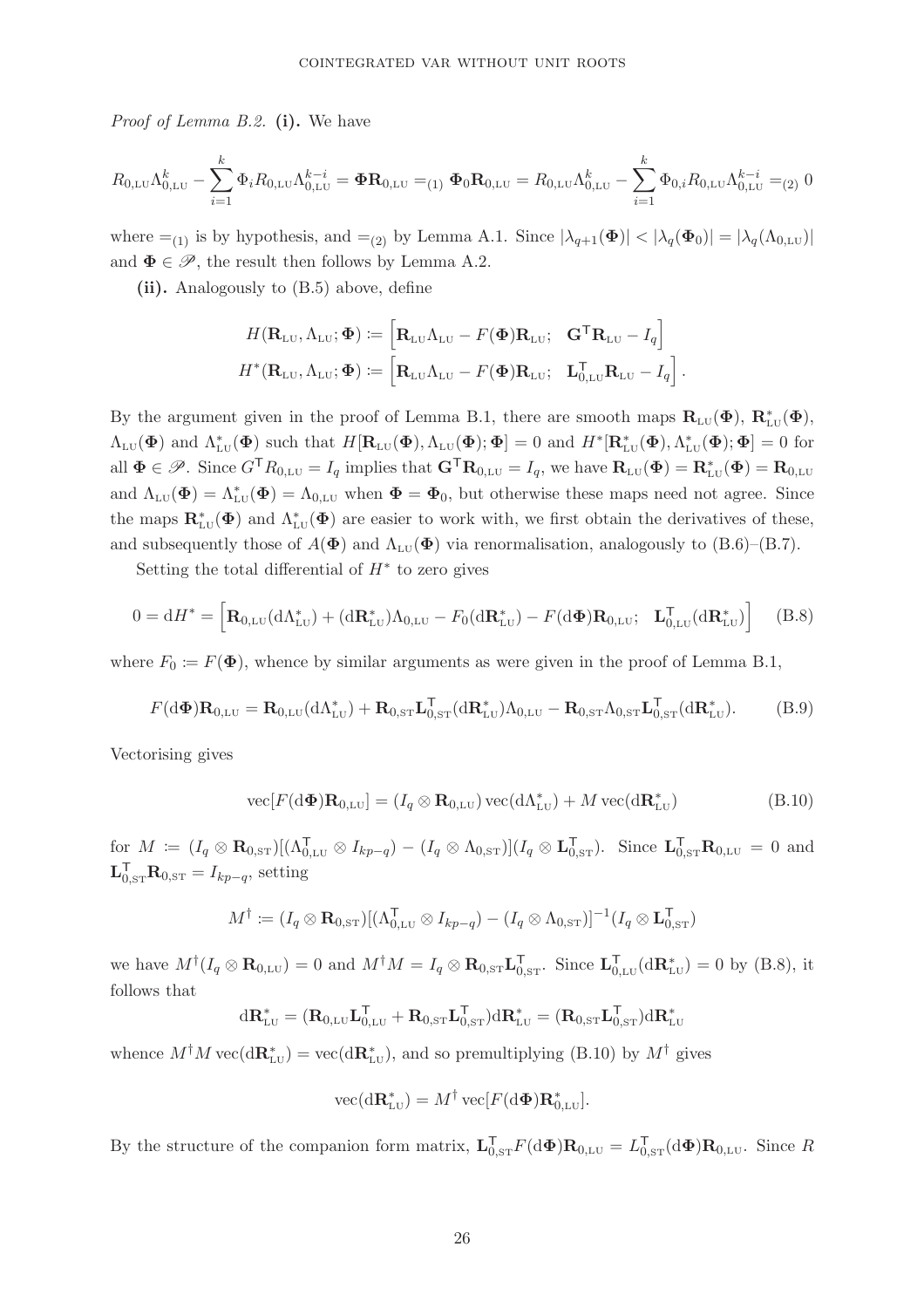is given by the final  $p$  rows of **R**, we have

$$
\begin{split} \text{vec}(\mathrm{d}R_{\text{LU}}^*) &= (I_q \otimes R_{0,\text{ST}})[(\Lambda_{0,\text{LU}}^\mathsf{T} \otimes I_{kp-q}) - (I_q \otimes \Lambda_{0,\text{ST}})]^{-1} (I_q \otimes L_{0,\text{ST}}^\mathsf{T}) \,\text{vec}\{(\mathrm{d}\Phi)\mathbf{R}_{0,\text{LU}}\} \\ &= B(\Phi_0) \,\text{vec}\{(\mathrm{d}\Phi)\mathbf{R}_{0,\text{LU}}\}. \end{split} \tag{B.11}
$$

To compute the Jacobian of  $A(\Phi)$ , note that by partitioning the  $p \times p$  identity matrix as

<span id="page-28-1"></span><span id="page-28-0"></span>
$$
\begin{bmatrix} G_\perp & G \end{bmatrix} := \begin{bmatrix} I_r & 0 \\ 0 & I_q \end{bmatrix}
$$

we have  $A(\Phi) = G_{\perp}^{\mathsf{T}} R_{\text{LU}}^*(\Phi) = G_{\perp}^{\mathsf{T}} R_{\text{LU}}^*(\Phi) [G^{\mathsf{T}} R_{\text{LU}}^*(\Phi)]^{-1}$ . From  $R_{\text{LU}}^*(\Phi_0) = R_{0,\text{LU}}$ ,  $G^{\mathsf{T}} R_{0,\text{LU}} =$  $\mathbf{G}^{\mathsf{T}}\mathbf{R}_{0,\text{LU}} = I_q$  and  $G_{\perp}^{\mathsf{T}}R_{0,\text{LU}} = A_0$ , it follows that at  $\mathbf{\Phi} = \mathbf{\Phi}_0$ 

$$
dA = G_{\perp}^{\mathsf{T}}(dR_{\text{LU}}^*) - (G_{\perp}^{\mathsf{T}}R_{0,\text{LU}})G^{\mathsf{T}}(dR_{\text{LU}}^*) = (G_{\perp}^{\mathsf{T}} - A_0G^{\mathsf{T}})dR_{\text{LU}}^* = \beta_0^{\mathsf{T}}dR_{\text{LU}}^* \tag{B.12}
$$

for  $\beta_0^{\mathsf{T}} = [I_r, -A_0]$ . The first part of [\(B.3\)](#page-24-5) follows immediately from [\(B.11\)](#page-28-0) and [\(B.12\)](#page-28-1). For the Jacobian of  $\Lambda_{LU}(\Phi)$ , note that (as per [\(B.7\)](#page-26-1) above)

$$
\Lambda_{\text{LU}}(\boldsymbol{\Phi}) = [\mathbf{G}^\mathsf{T}\mathbf{R}^*_{\text{LU}}(\boldsymbol{\Phi})] \Lambda^*_{\text{LU}}(\boldsymbol{\Phi}) [\mathbf{G}^\mathsf{T}\mathbf{R}^*_{\text{LU}}(\boldsymbol{\Phi})]^{-1}
$$

whence at  $\Phi = \Phi_0$ ,

$$
\mathrm{d}\Lambda_{\scriptscriptstyle{\mathrm{LU}}}=\mathbf{G}^\mathsf{T}(\mathrm{d}\mathbf{R}_{\scriptscriptstyle{\mathrm{LU}}}^*)\Lambda_{0,\scriptscriptstyle{\mathrm{LU}}}+\mathrm{d}\Lambda_{\scriptscriptstyle{\mathrm{LU}}}^*-\Lambda_{0,\scriptscriptstyle{\mathrm{LU}}}\mathbf{G}^\mathsf{T}(\mathrm{d}\mathbf{R}_{\scriptscriptstyle{\mathrm{LU}}}^*).
$$

Recognising that  $\mathbf{G}^{\mathsf{T}}(\mathrm{d}\mathbf{R}_{\text{LU}}^*) = G^{\mathsf{T}}(\mathrm{d}R_{\text{LU}}^*)$  and vectorising, we have

<span id="page-28-2"></span>
$$
\text{vec}(d\Lambda_{\text{LU}}) = \{ (\Lambda_{0,\text{LU}}^{\mathsf{T}} \otimes I_q) - (I_q \otimes \Lambda_{0,\text{LU}}) \} (I_q \otimes G^{\mathsf{T}}) \,\text{vec}(dR_{\text{LU}}^*) + \text{vec}(d\Lambda_{\text{LU}}^*).
$$
 (B.13)

 $dR_{\text{LU}}^*$  is given in [\(B.11\)](#page-28-0) above. To obtain  $d\Lambda_{\text{LU}}^*$ , note that premultiplying [\(B.9\)](#page-27-2) by  $\mathbf{L}_{0,\text{LU}}^{\mathsf{T}}$  yields

<span id="page-28-3"></span>
$$
d\Lambda_{\text{LU}}^* = \mathbf{L}_{0,\text{LU}}^\mathsf{T} F(d\Phi) \mathbf{R}_{0,\text{LU}} = L_{0,\text{LU}}^\mathsf{T} (d\Phi) \mathbf{R}_{0,\text{LU}}.
$$
 (B.14)

 $\Box$ 

Thus  $(B.11)$ ,  $(B.13)$  and  $(B.14)$  give the second part of  $(B.3)$ .

(iii). Continuity of  $J(\Phi)$  is immediate from  $A(\Phi)$  and  $\Lambda_{LU}(\Phi)$  being smooth.

*Proof of Lemma [B.3.](#page-25-2)* The stated expression for  $J(\Phi)$  is immediate from [\(B.2\)](#page-24-6), Lemma [B.2,](#page-24-2) and  $\Lambda_{\text{LU}}(\Phi) = I_q$ . That  $J(\Phi)$  is nonsingular will follow once we have shown that the  $(p \times p)$  matrix

$$
K \coloneqq \begin{bmatrix} \beta^{\mathsf{T}} R_{\mathrm{ST}} (I_{kp-q} - \Lambda_{\mathrm{ST}})^{-1} L_{\mathrm{ST}}^{\mathsf{T}} \\ L_{\mathrm{LU}}^{\mathsf{T}} \end{bmatrix}
$$

is nonsingular. We first note the following facts. Since  $\Phi \in \mathscr{P}$  with  $\Lambda_{\text{LU}}(\Phi) = I_q$ , it follows from [\(B.1\)](#page-24-3) that  $rk \Phi(1) \leq p - q$ . Since  $\Phi(\cdot)$  has exactly q roots at unity, the reverse inequality holds by Corollary 4.3 of [Johansen \(1995](#page-17-1)), whence  $rk \Phi(1) = p - q$ . Thus [CV](#page-4-0) holds: this implies that  $\sup \beta = \sup \Phi(1)^{\mathsf{T}}$  and  $\text{rk } L_{\text{LU}} = q$  (see Lemma [A.3](#page-21-0) and the characterisation of the CS discussed in Section [2.2\)](#page-3-2).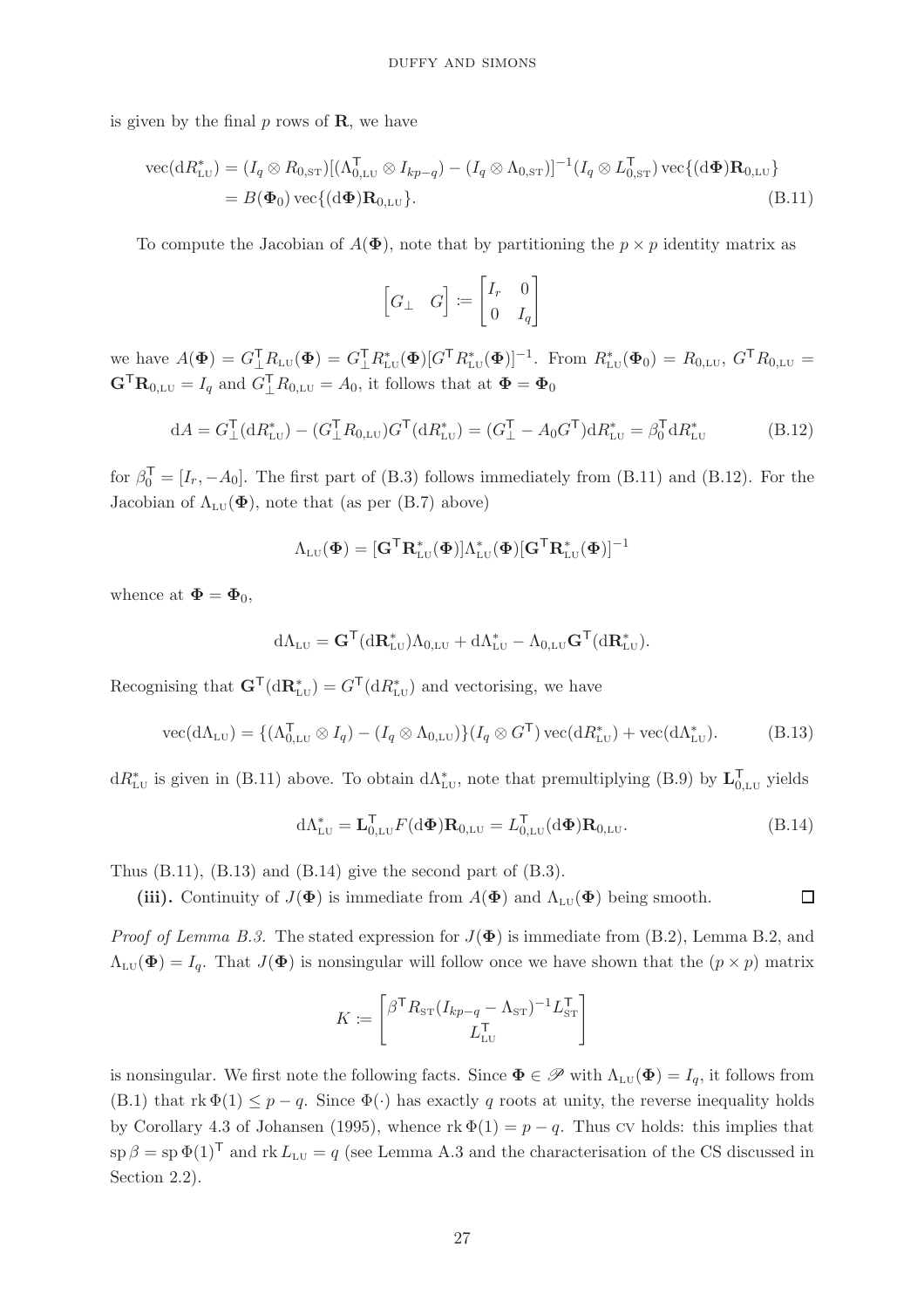Now let  $c \in \mathbb{R}^p$  be such that  $Kc = 0$ , so that in particular  $L_{\text{LU}}^{\text{T}} c = 0$ . Since  $\text{rk } \Phi(1) + \text{rk } L_{\text{LU}} =$ p, while [\(2.5\)](#page-5-3) with  $\Lambda_{\text{LU}} = I_q$  implies  $L_{\text{LU}}^{\text{T}} \Phi(1) = 0$ , it follows that  $c \in sp \Phi(1)$ , i.e.  $c = \Phi(1)b$  for some  $b \in \mathbb{R}^p$ . By [Gohberg, Lancaster, and Rodman \(1982,](#page-17-15) Thm 2.4),  $\Phi(\mu)^{-1} = R(\mu I - \Lambda)^{-1}L^{\mathsf{T}}$ for any  $\mu$  not a root of  $\Phi(\cdot)$ . Since the columns of the quasi-cointegrating matrix  $\beta$  are orthogonal to  $R_{\text{LU}}$ , we have

<span id="page-29-6"></span>
$$
\beta^{\mathsf{T}} = \beta^{\mathsf{T}} R_{\text{ST}} (\mu I_{kp-q} - \Lambda_{\text{ST}})^{-1} L_{\text{ST}}^{\mathsf{T}} \Phi(\mu) \to \beta^{\mathsf{T}} R_{\text{ST}} (I_{kp-q} - \Lambda_{\text{ST}})^{-1} L_{\text{ST}}^{\mathsf{T}} \Phi(1)
$$
(B.15)

by the continuity of the r.h.s., as  $\mu \to 1$ , since  $\Lambda_{ST}$  has no eigenvalues at unity. Hence

$$
0 = Kc = \begin{bmatrix} \beta^{\mathsf{T}} R_{\mathrm{ST}} (I_{kp-q} - \Lambda_{\mathrm{ST}})^{-1} L_{\mathrm{ST}}^{\mathsf{T}} \Phi(1) b \\ 0 \end{bmatrix} = \begin{bmatrix} \beta^{\mathsf{T}} b \\ 0 \end{bmatrix}
$$

implying  $\beta^{\mathsf{T}}b = 0$ . But  $\text{sp } \beta = \text{sp }\Phi(1)^{\mathsf{T}}$ , so we must have  $\Phi(1)b = 0$ . Thus  $c = 0$ , from which it follows that  $K$  is nonsingular.  $\Box$ 

## <span id="page-29-0"></span>C Asymptotics

The assumptions [DGP](#page-3-4) and [LOC](#page-10-2) are maintained throughout this appendix. We first recall some notation. Let  $\Phi_0 := \lim_{n \to \infty} \Phi_n$ , where  $\{\Phi_n\}$  is the sequence specified by [LOC](#page-10-2). Let  $R_n :=$  $[R_{\text{LU}}(\Phi_n), R_{\text{ST}}]$  and  $\Lambda_n := \text{diag}\{\Lambda_{n,\text{LU}}, \Lambda_{\text{ST}}\}$  be as in [LOC](#page-10-2). Take  $\mathbf{R}_n := \text{col}\{R_n \Lambda_n^{k-i}\}_{i=1}^k$  and  $\mathbf{L}_n :=$  $(\mathbf{R}_n^{\mathsf{T}})^{-1}$  as in Lemma [A.1,](#page-20-2) and partition these as  $\mathbf{R}_n = [\mathbf{R}_{n,\text{LU}}, \mathbf{R}_{n,\text{ST}}]$  and  $\mathbf{L}_n = [\mathbf{L}_{n,\text{LU}}, \mathbf{L}_{n,\text{ST}}]$ (as per [\(A.4\)](#page-21-3)); note that both these matrices are convergent.

Let  $z_{\text{LU},t} \coloneqq \mathbf{L}_{n,\text{LU}}^{\mathsf{T}} \mathbf{x}_t$  and  $z_{\text{ST},t} = \mathbf{L}_{n,\text{ST}}^{\mathsf{T}} \mathbf{x}_t$  be as in Lemma [A.4](#page-21-1) (for  $\mathbf{\Phi} = \mathbf{\Phi}_n$ ); these follow the autoregressions given in [\(3.7\)](#page-11-1). Recall  $E \sim BM(\Sigma)$  and  $Z_C(r) \coloneqq \int_0^r e^{C(r-s)} L_{LU}^{\mathsf{T}} dE(s)$  from [\(3.8\)](#page-11-2). For  $i \in \{\text{LU}, \text{ST}\},$  let  $\bar{z}_{i,t}$  denote the residual from an OLS regression of  $\{\bar{z}_{\text{LU},t-1}\}_{t=1}^n$  onto a constant and linear trend. Recall that  $\bar{Z}_C$  denotes the residual from an  $L^2[0,1]$  projection of each sample path of  $Z_C$  onto a constant and linear trend. As in Section [3.1,](#page-9-1) let  $\hat{\Sigma}_n$  denote the unrestricted MLE for  $\Sigma$ , i.e. the OLS residual variance matrix estimator.

Proofs of the following results appear at the end of this section.

<span id="page-29-2"></span><span id="page-29-1"></span>Lemma C.1. The following hold jointly:

(i) 
$$
n^{-1/2} \sum_{t=1}^{\lfloor nr \rfloor} \varepsilon_t \leadsto E(r)
$$
  
\n(ii)  $n^{-1/2} z_{\text{LU},\lfloor nr \rfloor} \leadsto Z_C(r)$   
\n(iii)  $n^{-1/2} \overline{z}_{\text{LU},\lfloor nr \rfloor} \leadsto \overline{Z}_C(r)$ 

as weak convergences on the space of right-continuous functions  $[0,1] \to \mathbb{R}^m$  (with respect to the uniform topology); and

<span id="page-29-5"></span><span id="page-29-4"></span><span id="page-29-3"></span>(iv) 
$$
n^{-1} \sum_{t=1}^{n} (\bar{z}_{\text{LU},t-1} \otimes \varepsilon_t) \rightsquigarrow \int_0^1 [\bar{Z}_C(r) \otimes dE(r)]
$$
  
\n(v)  $n^{-1/2} \sum_{t=1}^{n} (\bar{z}_{\text{ST},t-1} \otimes \varepsilon_t) \rightsquigarrow \xi \sim N[0, \Omega \otimes \Sigma]$   
\n(vi)  $\hat{\Sigma}_n \xrightarrow{p} \Sigma$ ,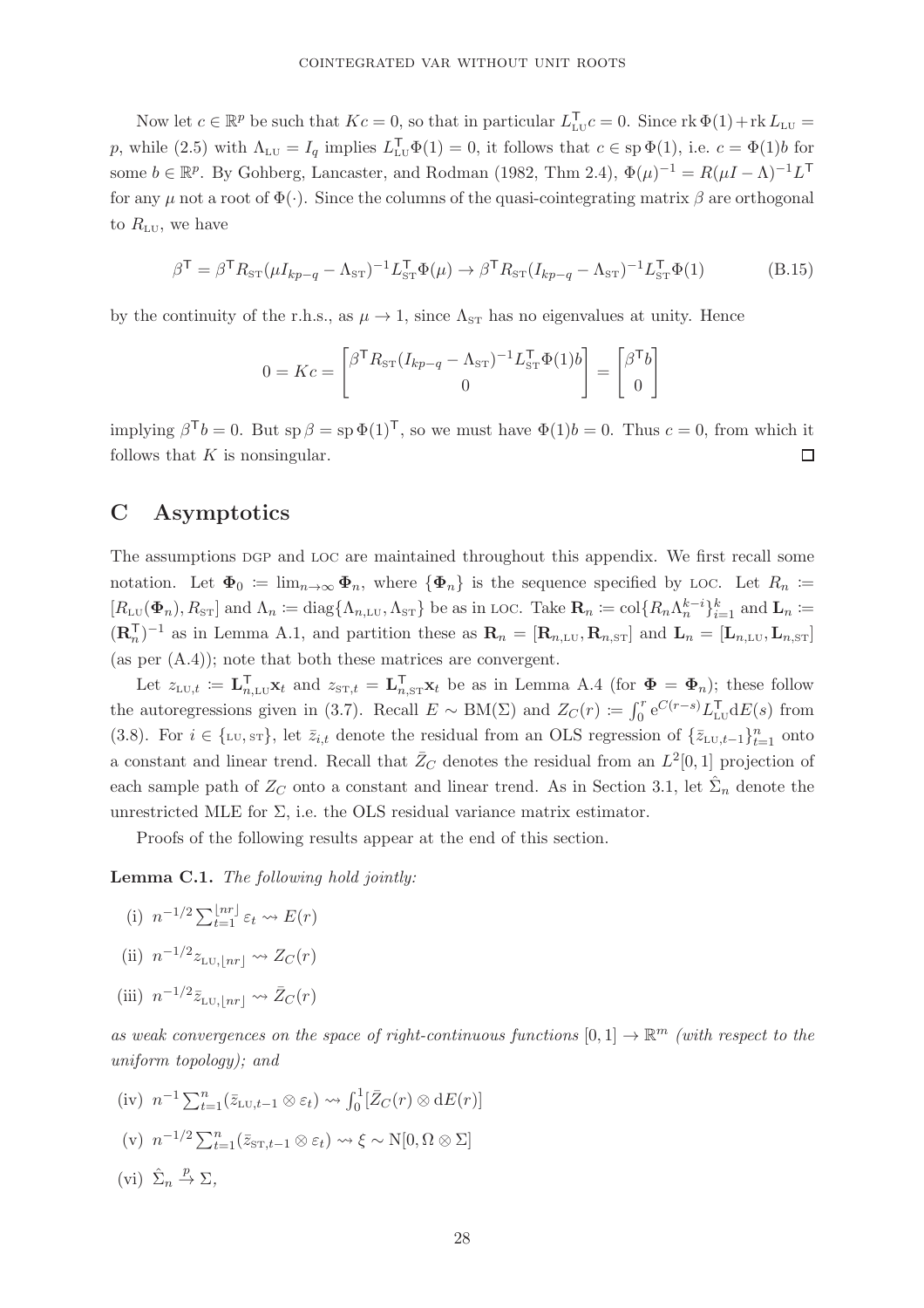where  $\Omega \coloneqq \lim_{n \to \infty} \text{var}(z_{ST,n})$  and  $\xi$  is independent of E.

Now define the reparametrisation  $\Phi \mapsto \varphi$  by

<span id="page-30-0"></span>
$$
\varphi := \begin{bmatrix} \varphi_{\text{LU}} \\ \varphi_{\text{ST}} \end{bmatrix} = \begin{bmatrix} \text{vec}\{(\boldsymbol{\Phi} - \boldsymbol{\Phi}_n) \mathbf{R}_{n,\text{LU}}\} \\ \text{vec}\{(\boldsymbol{\Phi} - \boldsymbol{\Phi}_n) \mathbf{R}_{n,\text{ST}}\} \end{bmatrix} = \text{vec}\{(\boldsymbol{\Phi} - \boldsymbol{\Phi}_n) \mathbf{R}_n\},\tag{C.1}
$$

which is reversed by setting  $\mathbf{\Phi} = \mathbf{\Phi}_n + \text{vec}^{-1}(\varphi) \mathbf{L}_n^{\mathsf{T}}$  $_n^{\mathsf{T}}$ , where vec<sup>-1</sup>(*x*) maps *x* ∈  $\mathbb{R}^{kp^2}$  to the matrix  $X \in \mathbb{R}^{p \times kp}$  for which  $\text{vec}(X) = x$ . The parameter space for  $\varphi$  is the open set

<span id="page-30-2"></span>
$$
\mathcal{P}_n := \{ \text{vec}[(\mathbf{\Phi} - \mathbf{\Phi}_n) \mathbf{R}_n] \mid \mathbf{\Phi} \in \mathscr{P} \},\tag{C.2}
$$

and the true parameters correspond to  $\varphi = 0$ . Although  $\mathcal{P}_n$  depends on n, since  $\Phi_n \to \Phi_0 \in \mathscr{P}$ and  $\mathscr P$  is open (Lemma [B.1\)](#page-24-1), there is an  $\epsilon > 0$  such that  $\mathcal P_n$  contains a ball of radius  $\epsilon$  centred at the origin, for all  $n$  sufficiently large. Let

$$
\ell_n^*(\varphi) := \ell_n[\mathbf{\Phi}_n + \text{vec}^{-1}(\varphi)\mathbf{L}_n^{\mathsf{T}}, \hat{\Sigma}_n].
$$

Define  $D_n \coloneqq \text{diag}\{nI_{\#LU}, n^{1/2}I_{\#ST}\}\$ , where  $\#LU \coloneqq pq$  and  $\#ST \coloneqq p(kp-q)$  correspond to the dimensions of the vectors  $\varphi_{\text{LU}}$  and  $\varphi_{\text{ST}}$  respectively.

<span id="page-30-1"></span>**Lemma C.2.** There exist  $S_n$  and  $H_n$  such that for all  $\varphi \in \mathcal{P}_n$ ,

$$
\ell_n^*(\varphi) - \ell^*(0) = S_n^{\mathsf{T}}(D_n \varphi) - \frac{1}{2}(D_n \varphi)^{\mathsf{T}} H_n(D_n \varphi)
$$

where

$$
S_n \rightsquigarrow \begin{bmatrix} \int_0^1 [\bar{Z}_C(r) \otimes \Sigma^{-1} dE(r)] \\ \xi \end{bmatrix} =: \begin{bmatrix} S_{\text{LU}} \\ S_{\text{ST}} \end{bmatrix} =: S
$$

$$
H_n \rightsquigarrow \begin{bmatrix} \int \bar{Z}_C \bar{Z}_C^\mathsf{T} & 0 \\ 0 & \Omega \end{bmatrix} \otimes \Sigma^{-1} =: \begin{bmatrix} H_{\text{LU}} & 0 \\ 0 & H_{\text{ST}} \end{bmatrix} =: H,
$$

for  $\xi$  as in Lemma [C.1.](#page-29-1)

Define the constraint maps

$$
\theta_n(\varphi) \coloneqq \text{vec}\{\Lambda_{\text{LU}}[\mathbf{\Phi}_n + \text{vec}^{-1}(\varphi)\mathbf{L}_n^{\mathsf{T}}] - (I_q + C/n)\}\
$$
  

$$
\gamma_n(\varphi) \coloneqq a_{ij}[\mathbf{\Phi}_n + \text{vec}^{-1}(\varphi)\mathbf{L}_n^{\mathsf{T}}] - a_{ij}(\mathbf{\Phi}_n),
$$
 (C.3)

and the associated restricted parameter spaces

$$
\mathcal{P}_{n|\theta} \coloneqq \{ \varphi \in \mathcal{P}_n \mid \theta_n(\varphi) = 0 \}
$$
  

$$
\mathcal{P}_{n|\theta,\gamma} \coloneqq \{ \varphi \in \mathcal{P}_n \mid \theta_n(\varphi) = 0 \text{ and } \gamma_n(\varphi) = 0 \}.
$$

Let  $\hat{\varphi}_n$ ,  $\hat{\varphi}_{n|\theta}$  and  $\hat{\varphi}_{n|\theta,\gamma}$  denote exact maximisers of  $\ell_n^*(\varphi)$  over the sets  $\mathcal{P}_n$ ,  $\mathcal{P}_{n|\theta}$  and  $\mathcal{P}_{n|\theta,\gamma}$  respectively: which may be shown to exist at least with with probability approaching one (w.p.a.1), and may be arbitrarily defined otherwise.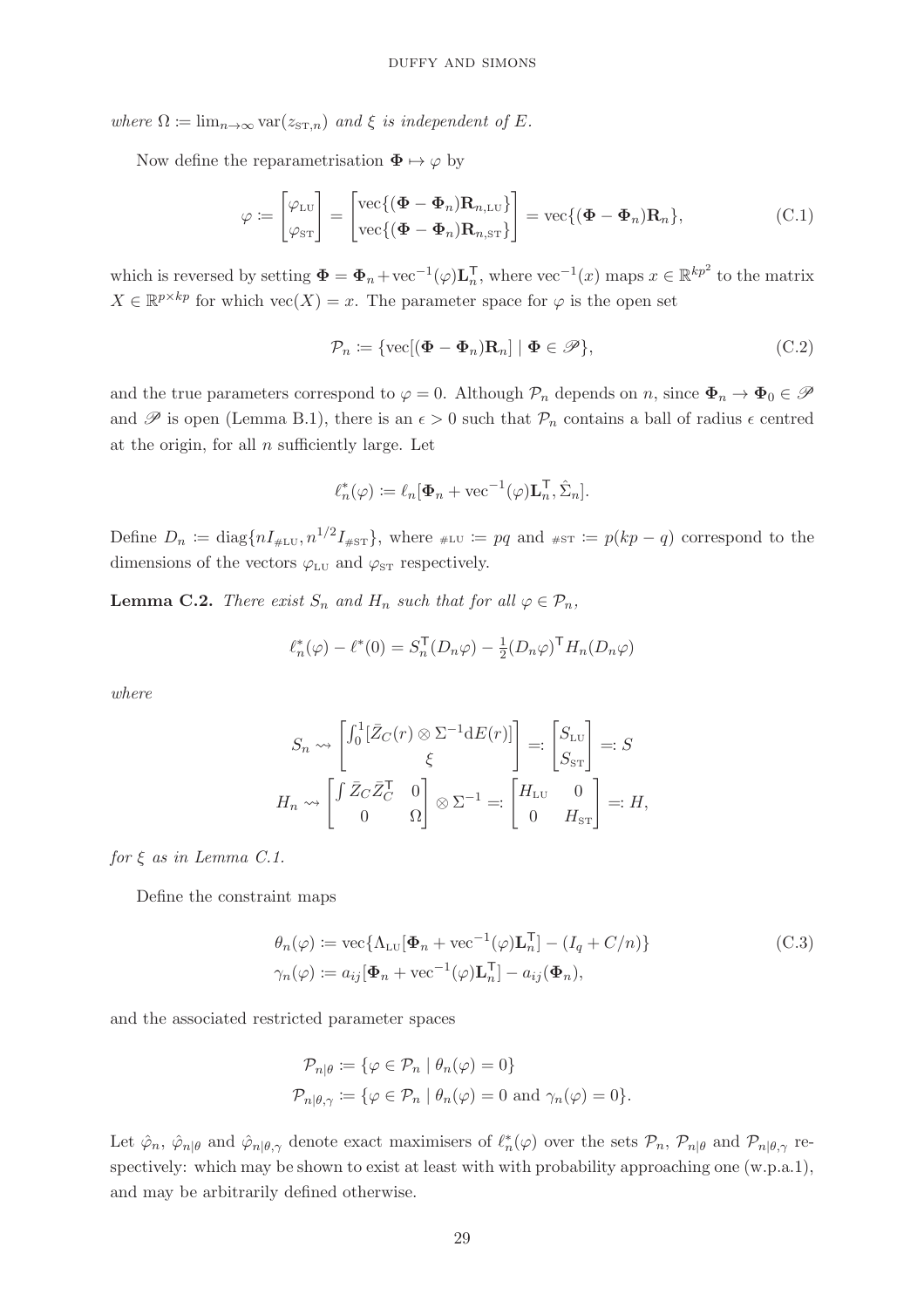### <span id="page-31-0"></span>**Lemma C.3.** Each of  $D_n\hat{\varphi}_n$ ,  $D_n\hat{\varphi}_{n|\theta}$  and  $D_n\hat{\varphi}_{n|\theta,\gamma}$  are  $O_p(1)$ .

Let  $\nabla_{\varphi} g(\varphi_0)$  denote the gradient of  $g: \mathcal{P} \to \mathbb{R}^{d_g}$  at  $\varphi = \varphi_0$ . The derivatives of the maps  $\theta_n$ and  $\gamma_n$  can be inferred from Lemma [B.2.](#page-24-2) Part [\(ii\)](#page-24-7) of that result gives the derivatives with respect to  $\varphi_{\text{LU}}$ , and part [\(i\)](#page-24-8) implies that when  $\varphi_{\text{LU}} = 0$ , the the first (and higher order) derivatives with respect to  $\varphi_{ST}$  are identically zero. Now letting  $e_{d,i} \in \mathbb{R}^d$  denote a vector with zero everywhere except for a 1 in the dth position, define

$$
\Pi \coloneqq [\Theta; \quad \Gamma] \coloneqq [I_q \otimes L_{\texttt{LU}}; \quad e_{q,j} \otimes L_{\texttt{ST}} (I_{kp-q} - \Lambda_{\texttt{ST}}^{\mathsf{T}})^{-1} R_{\texttt{ST}}^{\mathsf{T}} \beta e_{r,i}],
$$

which by Lemma [B.3](#page-25-2) has full column rank, and

$$
\Theta \coloneqq \begin{bmatrix} \Theta \\ 0_{\# \text{ST} \times q^2} \end{bmatrix} \qquad \qquad \Pi \coloneqq \begin{bmatrix} \Pi \\ 0_{\# \text{ST} \times (q^2+1)} \end{bmatrix}.
$$

#### <span id="page-31-4"></span><span id="page-31-1"></span>Lemma C.4.

(i) Let  $\{\tilde{\varphi}_n\}$  denote a random sequence in  $\mathcal{P}_n$  with  $\tilde{\varphi}_n \stackrel{p}{\rightarrow} 0$ . Then

$$
\nabla_{\varphi} \theta_n(\tilde{\varphi}_n) \stackrel{p}{\rightarrow} \Theta \qquad \qquad \nabla_{\varphi} \gamma_n(\tilde{\varphi}_n) \stackrel{p}{\rightarrow} \Gamma.
$$

<span id="page-31-3"></span>(ii) Let  $\mathcal{Q}_{\Theta,\perp}$  and  $\mathcal{Q}_{\Pi,\perp}$  denote orthogonal projections from  $\mathbb{R}^{kp^2}$  onto the subspaces orthogonal to the the columns of  $\Theta$  and  $\Pi$ . Then

$$
D_n \hat{\varphi}_{n|\theta} = \mathcal{Q}_{\Theta,\perp} D_n \hat{\varphi}_{n|\theta} + o_p(||D_n \hat{\varphi}_{n|\theta}||)
$$
  

$$
D_n \hat{\varphi}_{n|\theta,\gamma} = \mathcal{Q}_{\Pi,\perp} D_n \hat{\varphi}_{n|\theta,\gamma} + o_p(||D_n \hat{\varphi}_{n|\theta,\gamma}||).
$$

Let  $\Theta_{\perp} \in \mathbb{R}^{pq \times qr}$  and  $\Pi_{\perp} \in \mathbb{R}^{pq \times (qr-1)}$  denote matrices having full column rank, such that  $\Theta_{\perp}^{\mathsf{T}}\Theta = 0$  and  $\Pi_{\perp}^{\mathsf{T}}\Pi = 0$ . We may take  $\Theta_{\perp} = I_q \otimes L_{\text{LU},\perp}$ , for  $L_{\text{LU},\perp}$  a  $p \times r$  matrix having rank r and for which  $L_{\text{LU},\perp}^{\text{T}}L_{\text{LU}}=0$ . Since  $\Pi = [\Theta,\Gamma]$  there exists a full column rank matrix  $\Xi \in \mathbb{R}^{qr \times (qr-1)}$  for which  $\Pi_{\perp} \coloneqq \Theta_{\perp} \Xi$ .

#### <span id="page-31-5"></span><span id="page-31-2"></span>Proposition C.1.

<span id="page-31-6"></span>(i) 
$$
D_n \hat{\varphi}_n = \begin{bmatrix} n \hat{\varphi}_{n,\text{LU}} \\ n^{1/2} \hat{\varphi}_{n,\text{ST}} \end{bmatrix} \leadsto \begin{bmatrix} H_{\text{LU}}^{-1} S_{\text{LU}} \\ H_{\text{ST}}^{-1} S_{\text{ST}} \end{bmatrix},
$$
  
\n(ii)  $D_n \hat{\varphi}_{n|\theta} = \begin{bmatrix} n \hat{\varphi}_{n,\text{LU}} | \theta \\ n^{1/2} \hat{\varphi}_{n,\text{ST}} | \theta \end{bmatrix} \leadsto \begin{bmatrix} \Theta_{\perp} (\Theta_{\perp}^{\mathsf{T}} H_{\text{LU}} \Theta_{\perp})^{-1} \Theta_{\perp}^{\mathsf{T}} S_{\text{LU}} \\ H_{\text{ST}}^{-1} S_{\text{ST}} \end{bmatrix},$ 

<span id="page-31-7"></span>(iii) 
$$
2[\ell_n^*(\hat{\varphi}_n) - \ell_n^*(\hat{\varphi}_{n|\theta})] \rightsquigarrow S_{\text{LU}}^\mathsf{T} H_{\text{LU}}^{-1} \Theta (\Theta^\mathsf{T} H_{\text{LU}}^{-1} \Theta)^{-1} \Theta^\mathsf{T} H_{\text{LU}}^{-1} S_{\text{LU}}.
$$

<span id="page-31-8"></span>Let  $H_{\Theta,\perp} \coloneqq \Theta \cdot \prod H_{\text{LU}} \Theta_{\perp}$ , and  $\mathcal{Q} \in \mathbb{R}^{qr \times qr}$  denote the orthogonal projection onto  $\text{sp } H_{\Theta,\perp}^{1/2} \Xi$ . Then  $^{-1/2}$  $^{-1/2}$ 

(iv) 
$$
2[\ell_n^*(\hat{\varphi}_{n|\theta}) - \ell_n^*(\hat{\varphi}_{n|\theta,\gamma})] \rightsquigarrow (H_{\Theta,\perp}^{-1/2} \Theta_{\perp}^{\mathsf{T}} S_{\text{LU}})^{\mathsf{T}} [I_{qr} - \mathcal{Q}] (H_{\Theta,\perp}^{-1/2} \Theta_{\perp}^{\mathsf{T}} S_{\text{LU}}).
$$

The preceding gives the limiting distribution of  $\hat{\Phi}_n$  under the reparametrisation [\(C.1\)](#page-30-0); the limiting distributions of estimators of A and  $\Lambda_{\text{LU}}$  will then follow by an application of the delta method, as per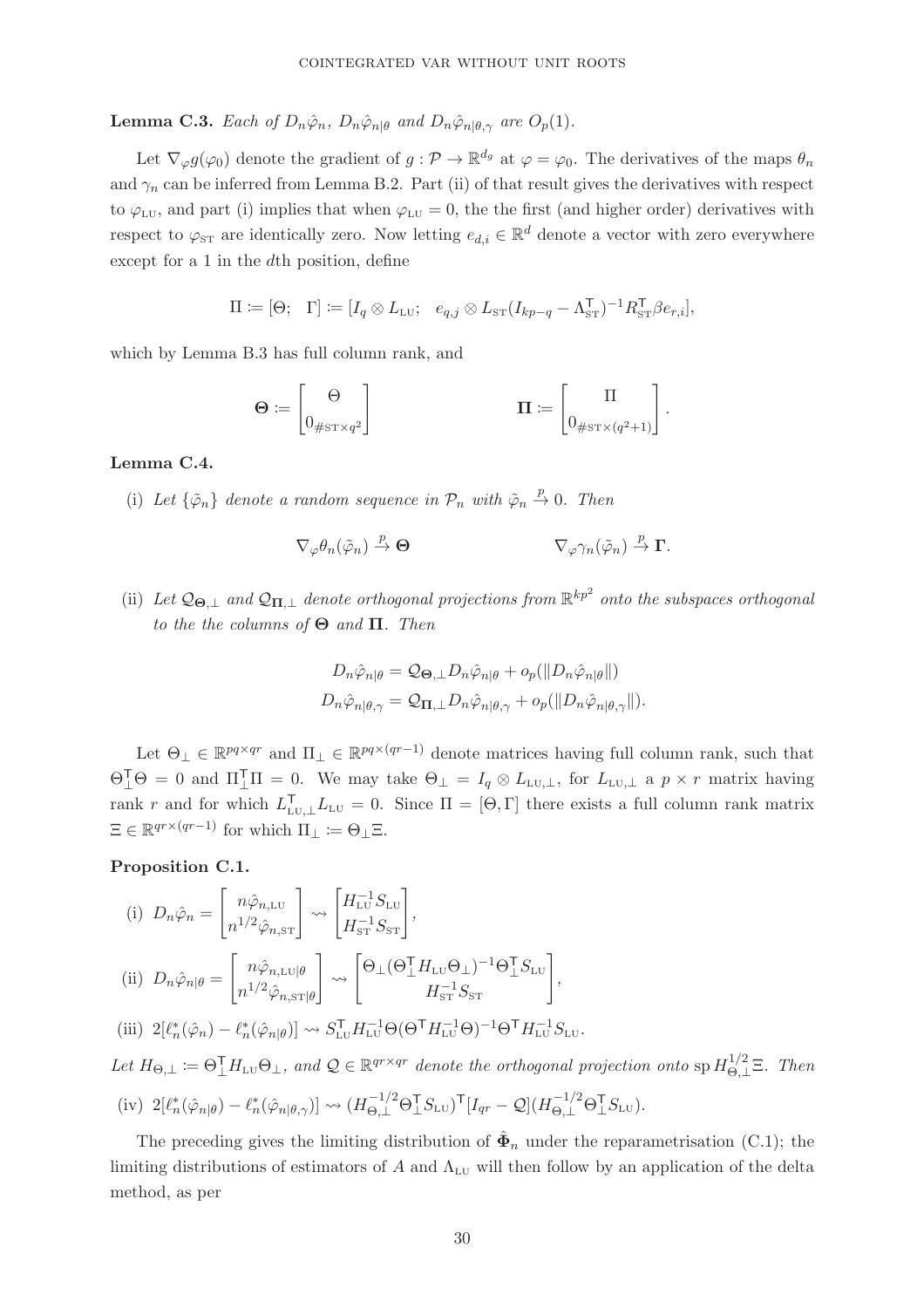<span id="page-32-0"></span>**Proposition C.2.** Let  $\{\Phi_n\}$  be as in [LOC](#page-10-2),  $\Phi_0 \coloneqq \lim_{n\to\infty} \Phi_n \in \mathscr{P}$ , and  $\{\tilde{\Phi}_n\}$  a random sequence in  $\mathscr P$  with  $\tilde{\Phi}_n = \Phi_n + o_p(1)$ . Then

<span id="page-32-1"></span>
$$
\begin{bmatrix}\n\operatorname{vec}\{A(\tilde{\Phi}_n) - A(\Phi_n)\} \\
\operatorname{vec}\{\Lambda_{\text{LU}}(\tilde{\Phi}_n) - \Lambda_{\text{LU}}(\Phi_n)\}\n\end{bmatrix} = \left(\begin{bmatrix}\nJ_A(\Phi_0) \\
J_\Lambda(\Phi_0)\n\end{bmatrix} + o_p(1)\right) \operatorname{vec}\{(\tilde{\Phi}_n - \Phi_n)\mathbf{R}_{n,\text{LU}}\}\n\tag{C.4}
$$

where  $\mathbf{R}_{n,\text{LU}} \coloneqq \mathbf{R}_{\text{LU}}(\mathbf{\Phi}_n)$ .

Proof of Lemma [C.1.](#page-29-1) [\(i\)–](#page-29-2)[\(iv\)](#page-29-3) [follow by Donsker's theorem for partial sums, Lemma 3.1 in](#page-18-14) Phillips [\(1988](#page-18-14)) and the continuous mapping theorem; [\(v\)](#page-29-4) by the martingale central limit theorem [\(Hall and Heyde, 1980,](#page-17-17) Thm. 3.2); and [\(vi\)](#page-29-5) by arguments similar to those given in Section 3.2.2 of Lütkepohl (2007).  $\Box$ 

*Proof of Lemma [C.2.](#page-30-1)* Let  $\Phi_i := \mathbf{\Phi} \mathbf{R}_{n,i}$  and  $\Phi_{n,i} := \mathbf{\Phi}_n \mathbf{R}_{n,i}$  for  $i \in \{\text{iv}, \text{sr}\}\$ . Then

$$
\ell_n(\Phi, \Sigma) = -\frac{n}{2} \log \det \Sigma - \min_{m,d} \frac{1}{2} \sum_{t=1}^n ||y_t - m - dt - \Phi \mathbf{y}_{t-1}||_{\Sigma^{-1}}^2
$$
  
\n
$$
= -\frac{n}{2} \log \det \Sigma - \min_{m,d} \frac{1}{2} \sum_{t=1}^n ||x_t - m - dt - \Phi \mathbf{x}_{t-1}||_{\Sigma^{-1}}^2
$$
  
\n
$$
= -\frac{n}{2} \log \det \Sigma - \min_{m,d} \frac{1}{2} \sum_{t=1}^n ||x_t - m - dt - \Phi \mathbf{x}_{t-1}||_{\Sigma^{-1}}^2 - \Phi \mathbf{x}_{t-1}||_{\Sigma^{-1}}^2
$$
  
\n
$$
= -\frac{n}{2} \log \det \Sigma - \frac{1}{2} \sum_{t=1}^n ||\bar{x}_t - \Phi \mathbf{x}_{t-1}||_{\Sigma(t,t-1)}^2 - \Phi \mathbf{x}_{t-1}||_{\Sigma^{-1}}^2
$$

Twice differentiating the r.h.s. (as in Lütkepohl 2007, Sec. 3.4) with respect to  $\Phi_{\text{LU}}$  and  $\Phi_{\text{ST}}$ , and noting that  $\varphi_i = \text{vec}(\Phi_i - \Phi_{n,i})$ , we thus have

$$
\ell_n^*(\varphi) - \ell_n^*(0) = \ell_n(\Phi, \hat{\Sigma}_n) - \ell_n(\Phi_n, \hat{\Sigma}_n) = S_n^{\mathsf{T}}(D_n\varphi) - \frac{1}{2}(D_n\varphi)^{\mathsf{T}}H_n(D_n\varphi)
$$

where

$$
S_n := \begin{bmatrix} n^{-1} \sum_{t=1}^n (\bar{z}_{\text{LU},t-1} \otimes \hat{\Sigma}_n^{-1} \bar{\varepsilon}_t) \\ n^{-1/2} \sum_{t=1}^n (\bar{z}_{\text{ST},t-1} \otimes \hat{\Sigma}_n^{-1} \bar{\varepsilon}_t) \end{bmatrix} = (1) \begin{bmatrix} \frac{1}{n} \sum_{t=1}^n (\bar{z}_{\text{LU},t-1} \otimes \hat{\Sigma}_n^{-1} \varepsilon_t) \\ \frac{1}{n^{1/2}} \sum_{t=1}^n (\bar{z}_{\text{ST},t-1} \otimes \hat{\Sigma}_n^{-1} \varepsilon_t) \end{bmatrix}
$$

$$
H_n := \begin{bmatrix} n^{-2} \sum_{t=1}^n \bar{z}_{\text{LU},t-1} \bar{z}_{\text{LU},t-1}^\mathsf{T} & n^{-3/2} \sum_{t=1}^n \bar{z}_{\text{LU},t-1} \bar{z}_{\text{ST},t-1}^\mathsf{T} \\ n^{-3/2} \sum_{t=1}^n \bar{z}_{\text{ST},t-1} \bar{z}_{\text{LT},t-1}^\mathsf{T} & n^{-1} \sum_{t=1}^n \bar{z}_{\text{ST},t-1} \bar{z}_{\text{ST},t-1}^\mathsf{T} \end{bmatrix} \otimes \hat{\Sigma}_n^{-1},
$$

and  $\bar{\varepsilon}_t$  denotes the residual from an OLS regression of  $\{\varepsilon_t\}_{t=1}^n$  on a constant and a linear trend;  $=$ (1) holds because each element of  $\bar{z}_{\text{LU},t-1}$  and  $\bar{z}_{\text{ST},t-1}$  is orthogonal to a constant and linear trend. The stated convergences of  $S_n$  and  $H_n$  then follow by Lemma [C.1](#page-29-1) and the continuous mapping theorem.  $\Box$ 

Proof of Lemma [C.3.](#page-31-0) By Lemma [C.2,](#page-30-1) we have

$$
\ell_n^*(\varphi) - \ell_n^*(0) \leq ||D_n\varphi||[||S_n|| - \frac{1}{2}\lambda_{\min}(H_n)||D_n\varphi||].
$$

Let  $M < \infty$  and  $\epsilon > 0$ . Since  $D_n = \text{diag}\{nI_{\#LU}, n^{1/2}I_{\#ST}\}, S_n = O_p(1)$  and  $H_n \rightsquigarrow H$  is positive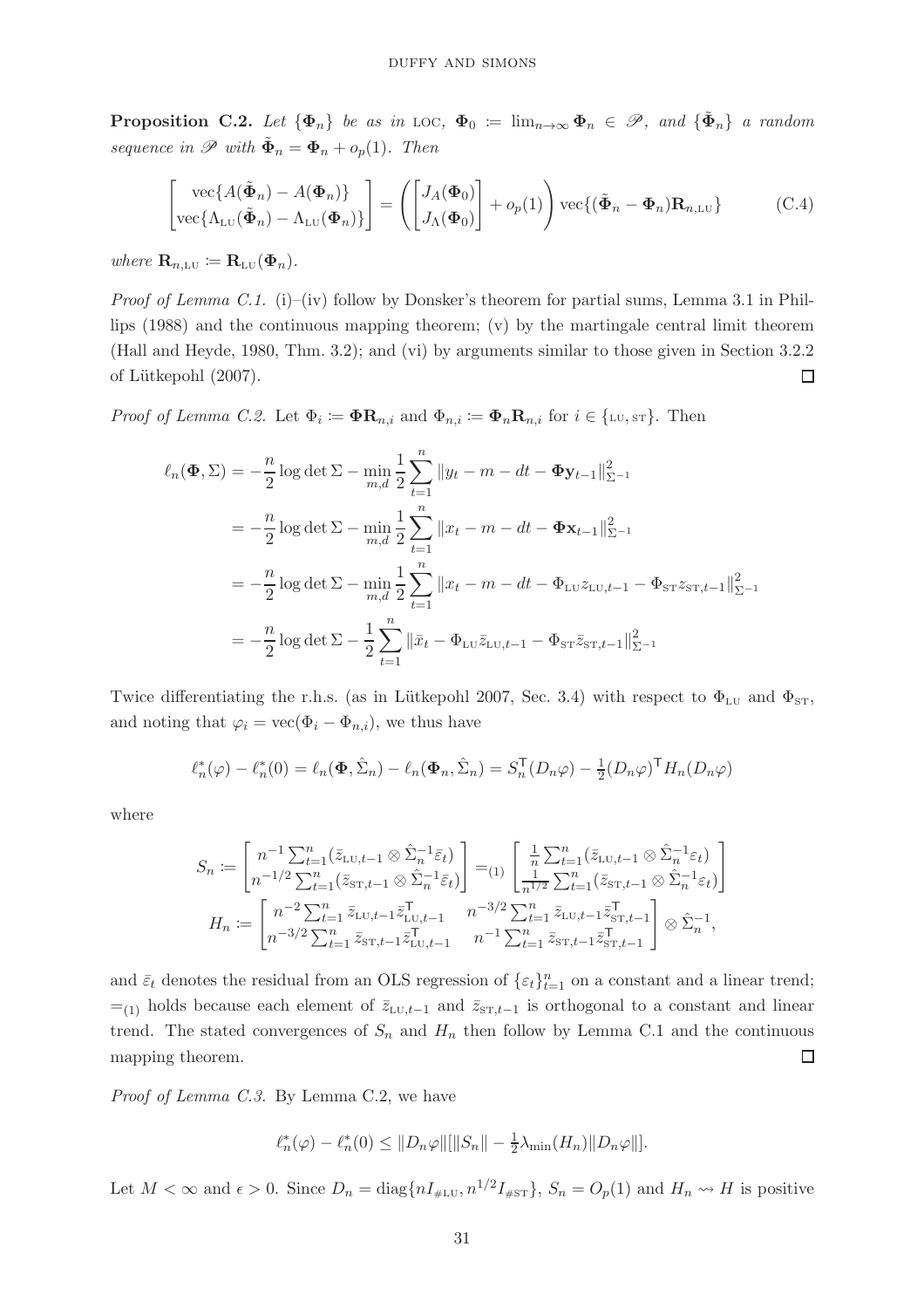definite w.p.a.1, it is evident that

$$
\mathbb{P}\left\{\sup_{\{\varphi\in\mathcal{P}_n\|\|D_n\varphi\|\geq M\}}\left[\ell_n^*(\varphi)-\ell_n^*(0)\right]\leq -\epsilon\right\}\geq \mathbb{P}\left\{M[\|S_n\|-\frac{1}{2}\lambda_{\min}(H_n)M\right]\leq -\epsilon\right\}
$$

and

$$
\limsup_{n \to \infty} \mathbb{P} \left\{ M \left[ ||S_n|| - \frac{1}{2} \lambda_{\min}(H_n) M \right] \le -\epsilon \right\} \le \mathbb{P} \left\{ M \left[ ||S|| - \frac{1}{2} \lambda_{\min}(H) M \right] \le -\epsilon \right\} \to 1
$$

as  $M \to \infty$ . Deduce that  $D_n \hat{\varphi}_n = O_p(1)$ . Since  $\mathcal{P}_{n | \theta, \gamma} \subset \mathcal{P}_{n | \theta} \subset \mathcal{P}_n$  and  $0 \in \mathcal{P}_{n | \theta, \gamma}$ , that  $D_n \hat{\varphi}_{n | \theta}$ and  $D_n \hat{\varphi}_{n|\theta,\gamma}$  are stochastically bounded follows by the same argument.  $\Box$ 

Proof of Lemma [C.4.](#page-31-1) (i). Since  $\Phi_n \to \Phi_0$ ,  $\mathbf{L}_n \to \mathbf{L}_0$  and  $\Lambda_{\text{LU}}(\cdot)$  is continuously differentiable (Lemma [B.1\)](#page-24-1),

$$
\nabla_{\varphi} \theta_n(\tilde{\varphi}_n) \stackrel{p}{\to} \nabla_{\varphi} \text{vec}\{\Lambda_{\text{LU}}[\Phi_0 + \text{vec}^{-1}(\varphi)\mathbf{L}_0^{\top}]\} =_{(1)} \begin{bmatrix} I_q \otimes L_{\text{LU}} \\ 0_{\# \text{ST} \times q^2} \end{bmatrix} = \Theta
$$

where  $=_{(1)}$  follows by Lemmas [B.2](#page-24-2) and [B.3.](#page-25-2) The probability limit of  $\nabla_{\varphi} \gamma_n(\tilde{\varphi}_n)$  follows similarly.

(ii). By Lemma [C.3](#page-31-0) and the remarks following [\(C.2\)](#page-30-2), there exists a ball  $B(0, \epsilon)$  of radius  $\epsilon > 0$ , centred on the origin, such that  $B(0, \epsilon) \subset \mathcal{P}_n$  for all n sufficiently large, and  $\mathbb{P}\{\hat{\varphi}_{n|\theta}\in\mathbb{P}\}$  $B(0, \epsilon)$   $\} \to 1$ . We may take  $\epsilon$  sufficiently small that  $\Phi_{\varphi} := \Phi_n + \text{vec}^{-1}(\varphi) \mathbf{L}_n^{\mathsf{T}}$  has  $|\lambda_{q+1}(\Phi_{\varphi})|$  $|\lambda_q(\Phi_n)|$  for all n sufficiently large, for all  $\varphi \in B(0,\epsilon)$ . In particular, suppose  $\varphi_{\text{LU}} = 0$ ; then  $(\Phi_{\varphi}-\Phi_n)\mathbf{R}_{n,\text{LU}}=0$  and we have by Lemma [B.2](#page-24-2)[\(i\)](#page-24-8) that  $\Lambda_{\text{LU}}(\Phi_{\varphi})=\Lambda_{\text{LU}}(\Phi_n)=C/n$ . It follows that  $\theta_n(0, \hat{\varphi}_{n,ST|\theta}) = 0$  w.p.a.1., whence

$$
0 = \theta_n(\hat{\varphi}_{n,\text{LU}|\theta}, \hat{\varphi}_{n,\text{ST}|\theta}) = \theta_n(\hat{\varphi}_{n,\text{LU}|\theta}, \hat{\varphi}_{n,\text{ST}|\theta}) - \theta_n(0, \hat{\varphi}_{n,\text{ST}|\theta})
$$
  
= 
$$
[\Theta + o_p(1)]^{\mathsf{T}} \hat{\varphi}_{n,\text{LU}|\theta} = \Theta^{\mathsf{T}} \hat{\varphi}_{n,\text{LU}|\theta} + o_p(||\hat{\varphi}_{n,\text{LU}|\theta}||)
$$

by part (i) of the lemma and a mean value expansion. Hence, letting  $\mathcal{Q}_{\Theta}$  and  $\mathcal{Q}_{\Theta,\perp}$  denote the matrices that orthogonally project from  $\mathbb{R}^{\#LU}$  onto  $sp \Theta$  and  $(sp \Theta)^{\perp}$  respectively, we have

$$
D_n \hat{\varphi}_{n|\theta} = \begin{bmatrix} nI_{\#LU} & 0 \\ 0 & n^{1/2}I_{\#ST} \end{bmatrix} \begin{bmatrix} \mathcal{Q}_{\Theta} + \mathcal{Q}_{\Theta,\perp} & 0 \\ 0 & I_{\#ST} \end{bmatrix} \begin{bmatrix} \hat{\varphi}_{n,\text{LU}|\theta} \\ \hat{\varphi}_{n,\text{ST}|\theta} \end{bmatrix}
$$
  
= 
$$
\begin{bmatrix} \mathcal{Q}_{\Theta,\perp} & 0 \\ 0 & I_{\#ST} \end{bmatrix} \begin{bmatrix} n\hat{\varphi}_{n,\text{LU}|\theta} \\ n^{1/2} \hat{\varphi}_{n,\text{ST}|\theta} \end{bmatrix} + o_p(n||\hat{\varphi}_{n,\text{LU}|\theta}||) = \mathcal{Q}_{\Theta,\perp} D_n \hat{\varphi}_{n|\theta} + o_p(||D_n \hat{\varphi}_{n|\theta}||). \quad \Box
$$

Proof of Proposition [C.1.](#page-31-2) (i). Immediate from Lemma [C.2.](#page-30-1)

(ii). As in the proof of Lemma [C.4](#page-31-1)[\(ii\),](#page-31-3) we may take  $\epsilon > 0$  such that  $B(0, \epsilon) \subset \mathcal{P}_n$  for all *n* sufficiently large, and  $\mathbb{P}\{\hat{\varphi}_{n|\theta} \in B(0,\epsilon)\}\to 1$ . Hence w.p.a.1.,  $\hat{\varphi}_{n|\theta}$  satisfies the first-order conditions for a constrained interior maximum,

$$
\nabla_{\varphi} \ell_n^* (\hat{\varphi}_{n | \theta}) = D_n S_n - D_n H_n (D_n \hat{\varphi}_{n | \theta}) = \nabla_{\varphi} \theta_n (\hat{\varphi}_{n | \theta}) \mu_n,
$$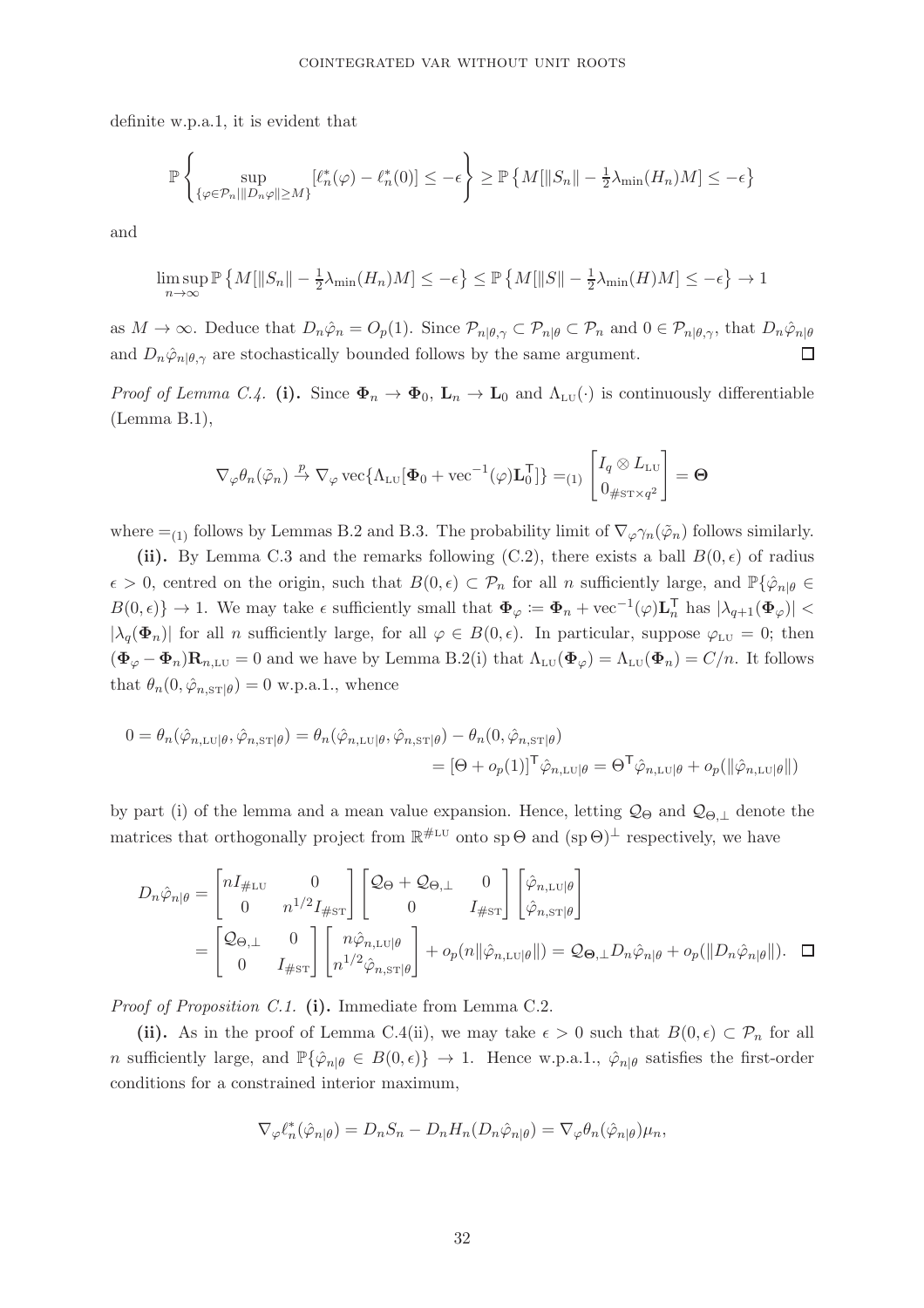where  $\mu_n \in \mathbb{R}^{q^2}$  is a vector of Lagrange multipliers; whence

<span id="page-34-0"></span>
$$
S_n - H_n(D_n \hat{\varphi}_{n|\theta}) = (nD_n^{-1}) \nabla_{\varphi} \theta_n(\hat{\varphi}_{n|\theta}) (n^{-1} \mu_n) =: \Theta_n(n^{-1} \mu_n)
$$
(C.5)

w.p.a.1. By a similar argument as given in the proof of Lemma [C.4](#page-31-1)[\(ii\),](#page-31-3) it follows from Lemma [B.2](#page-24-2)[\(i\)](#page-24-8) that  $\nabla_{\varphi_{ST}} \theta_n(0, \hat{\varphi}_{n,\text{ST}|\theta}) = 0$  w.p.a.1, and so by a a mean value expansion and Lemma [C.3,](#page-31-0)

$$
\nabla_{\varphi_{ST}} \theta_n(\hat{\varphi}_{n|\theta}) = \nabla_{\varphi_{ST}} \theta_n(\hat{\varphi}_{n,\text{LU}|\theta}, \hat{\varphi}_{n,\text{ST}|\theta}) - \nabla_{\varphi_{ST}} \theta_n(0, \hat{\varphi}_{n,\text{ST}|\theta}) = O_p(||\hat{\varphi}_{n,\text{LU}|\theta}||) = O_p(n^{-1}).
$$

Deduce from the preceding and Lemma [C.4](#page-31-1)[\(i\)](#page-31-4) that

$$
\mathbf{\Theta}_n = (nD_n^{-1}) \nabla_{\varphi} \theta_n(\hat{\varphi}_{n|\theta}) = \begin{bmatrix} \nabla_{\varphi_{\text{LU}}} \theta_n(\hat{\varphi}_{n|\theta}) \\ n^{1/2} \nabla_{\varphi_{\text{ST}}} \theta_n(\hat{\varphi}_{n|\theta}) \end{bmatrix} \xrightarrow{p} \mathbf{\Theta},
$$

which has full column rank. Let  $\Theta_{\perp} := \text{diag}\{\Theta_{\perp}, I_{\#ST}\}\$ , a full column rank matrix for which  $\Theta_{\perp}^{\mathsf{T}}\Theta=0$ ; then  $\Theta_{n,\perp}:=[I_{kp^2}-\Theta_n(\Theta_n^{\mathsf{T}}\Theta_n)^{-1}\Theta_n^{\mathsf{T}}]\Theta_{\perp}\stackrel{p}{\to}\Theta_{\perp}$  and  $\Theta_{n,\perp}^{\mathsf{T}}\Theta_n=0$  for all n. Hence w.p.a.1

$$
0 =_{(1)} \mathbf{\Theta}_{n,\perp}^{\mathsf{T}} S_n - \mathbf{\Theta}_{n,\perp}^{\mathsf{T}} H_n(D_n \hat{\varphi}_{n|\theta})
$$
  
=
$$
_{(2)} \mathbf{\Theta}_{n,\perp}^{\mathsf{T}} S_n - \mathbf{\Theta}_{n,\perp}^{\mathsf{T}} H_n[\mathbf{\Theta}_{\perp}(\mathbf{\Theta}_{\perp}^{\mathsf{T}} \mathbf{\Theta}_{\perp})^{-1} \mathbf{\Theta}_{\perp}^{\mathsf{T}} (D_n \hat{\varphi}_{n|\theta}) + o_p(||D_n \hat{\varphi}_{n|\theta}||)]
$$

where  $=_{(1)}$  follows from premultiplying [\(C.5\)](#page-34-0) by  $\Theta_{n,\perp}^{\mathsf{T}}$ , and  $=_{(2)}$  from Lemma [C.4](#page-31-1)[\(ii\).](#page-31-3) A further appeal to that result and rearranging the preceding yields

$$
D_n\hat{\varphi}_{n|\theta} = \mathcal{Q}_{\Theta,\perp}D_n\hat{\varphi}_{n|\theta} + o_p(||D_n\hat{\varphi}_{n|\theta}||) = \Theta_\perp(\Theta_{n,\perp}^\mathsf{T} H_n\Theta_\perp)^{-1}\Theta_{n,\perp}^\mathsf{T} S_n + o_p(1 + ||D_n\hat{\varphi}_{n|\theta}||).
$$

The result then follows by Lemmas [C.2](#page-30-1) and [C.3.](#page-31-0)

(iii). From parts (i) and (ii) and Lemma [C.2](#page-30-1) we have

<span id="page-34-2"></span><span id="page-34-1"></span>
$$
2[\ell_n^*(\hat{\varphi}_n) - \ell_n^*(0)] \leadsto S_{\text{LU}}^\mathsf{T} H_{\text{LU}}^{-1} S_{\text{LU}} + S_{\text{ST}}^\mathsf{T} H_{\text{ST}}^{-1} S_{\text{ST}} \tag{C.6}
$$

$$
2[\ell_n^*(\hat{\varphi}_{n|\theta}) - \ell_n^*(0)] \rightsquigarrow S_{\text{LU}}^\mathsf{T} \Theta_\perp (\Theta_\perp^\mathsf{T} H_{\text{LU}} \Theta_\perp)^{-1} \Theta_\perp^\mathsf{T} S_{\text{LU}} + S_{\text{ST}}^\mathsf{T} H_{\text{ST}}^{-1} S_{\text{ST}}
$$
(C.7)

whence the result follows by subtracting  $(C.7)$  from  $(C.6)$  and noting that

$$
H_{\text{LU}}^{-1/2}\Theta(\Theta^{\mathsf{T}}H_{\text{LU}}^{-1}\Theta)^{-1}\Theta^{\mathsf{T}}H_{\text{LU}}^{-1/2} + H_{\text{LU}}^{1/2}\Theta_{\perp}(\Theta_{\perp}^{\mathsf{T}}H_{\text{LU}}\Theta_{\perp})^{-1}\Theta_{\perp}^{\mathsf{T}}H_{\text{LU}}^{1/2} = I_{pq}
$$

since the columns of  $H_{\text{LU}}^{-1/2}\Theta$  and  $H_{\text{LU}}^{1/2}\Theta_{\perp}$  are mutually orthogonal, and collectively span the whole of  $\mathbb{R}^{pq}$ .

(iv). The same argument as which yielded [\(C.7\)](#page-34-1) also gives

<span id="page-34-3"></span>
$$
2[\ell_n^*(\hat{\varphi}_{n|\theta,\gamma}) - \ell_n^*(0)] = S_{\text{LU}}^\mathsf{T}\Pi_\perp (\Pi_\perp^\mathsf{T} H_{\text{LU}}\Pi_\perp)^{-1}\Pi_\perp^\mathsf{T} S_{\text{LU}} + S_{\text{ST}}^\mathsf{T} H_{\text{ST}}^{-1} S_{\text{ST}}
$$
(C.8)

so that subtracting [\(C.8\)](#page-34-3) from [\(C.7\)](#page-34-1), and recalling  $\Pi_{\perp} = \Theta_{\perp} \Xi$ , yields

$$
2[\ell_n^*(\hat{\varphi}_{n|\theta})-\ell_n^*(\hat{\varphi}_{n|\theta,\gamma})]=S_{\text{LU}}^\textsf{T}\Theta_\perp(\Theta_\perp^\textsf{T} H_{\text{LU}}\Theta_\perp)^{-1}\Theta_\perp^\textsf{T} S_{\text{LU}}^\textsf{T}-S_{\text{LU}}^\textsf{T}\Pi_\perp (\Pi_\perp^\textsf{T} H_{\text{LU}}\Pi_\perp)^{-1}\Pi_\perp^\textsf{T})S_{\text{LU}}
$$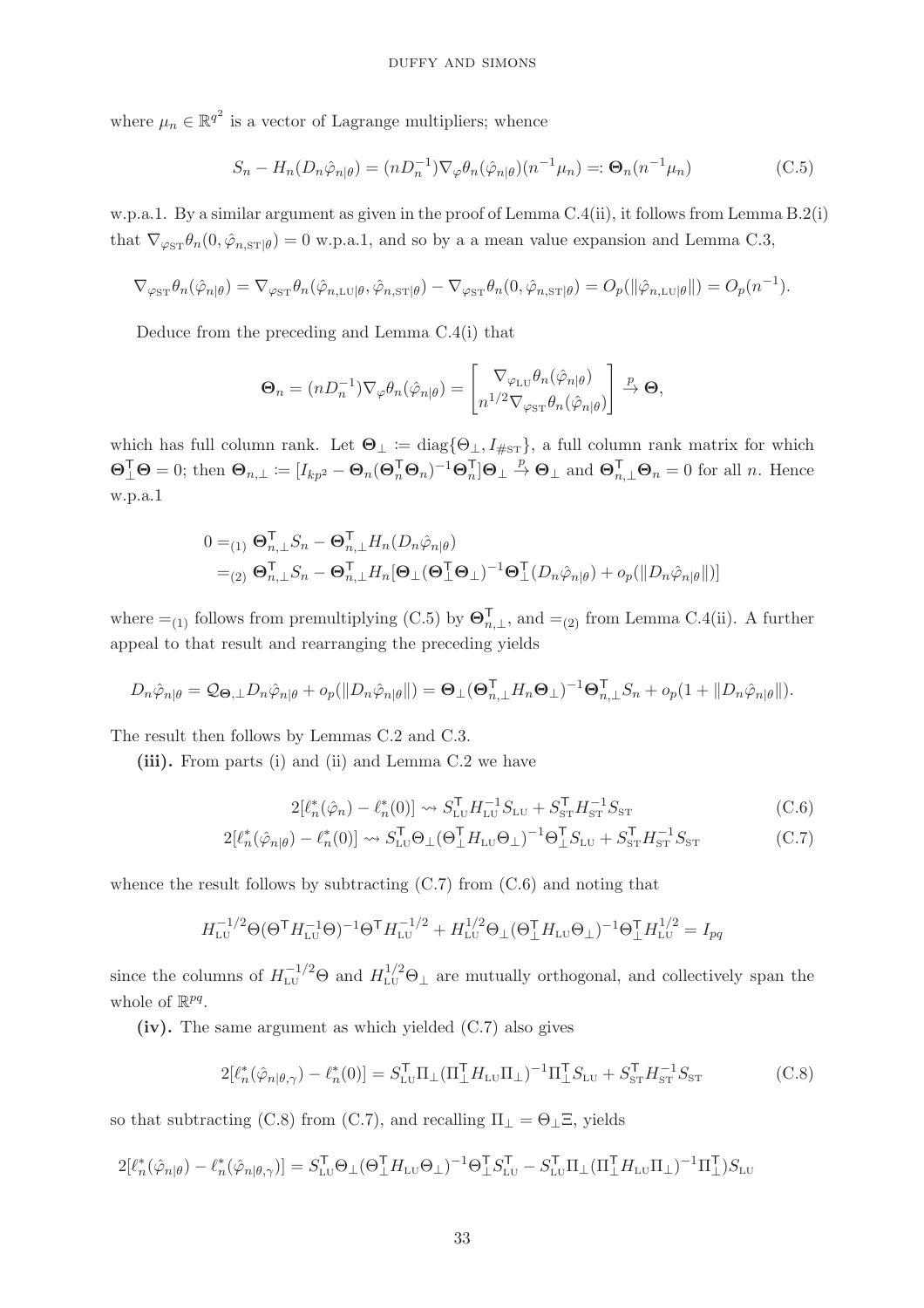$$
= (\Theta_{\perp}^{\mathsf{T}} S_{\text{LU}})^{\mathsf{T}} [H_{\Theta,\perp}^{-1} - \Xi (\Xi^{\mathsf{T}} H_{\Theta,\perp} \Xi)^{-1} \Xi^{\mathsf{T}}] (\Theta_{\perp}^{\mathsf{T}} S_{\text{LU}})
$$
  

$$
= (H_{\Theta,\perp}^{-1/2} \Theta_{\perp}^{\mathsf{T}} S_{\text{LU}})^{\mathsf{T}} [I_{qr} - H_{\Theta,\perp}^{1/2} \Xi (\Xi^{\mathsf{T}} H_{\Theta,\perp} \Xi)^{-1} \Xi^{\mathsf{T}} H_{\Theta,\perp}^{1/2}] (H_{\Theta,\perp}^{-1/2} \Theta_{\perp}^{\mathsf{T}} S_{\text{LU}}).
$$

*Proof of Proposition [C.2.](#page-32-0)* Recall the definitions of  $\mathbf{R}_n = [\mathbf{R}_{n,\text{LU}}, \mathbf{R}_{n,\text{ST}}]$  and  $\mathbf{L}_n = [\mathbf{L}_{n,\text{LU}}, \mathbf{L}_{n,\text{ST}}]$ given at the beginning of this appendix. Since  $I_{kp} = \mathbf{R}_{n,\text{LU}} \mathbf{L}_{n,\text{LU}}^{\mathsf{T}} + \mathbf{R}_{n,\text{ST}} \mathbf{L}_{n,\text{ST}}^{\mathsf{T}}$ , we may write

$$
\tilde{\mathbf{\Phi}}_n = \mathbf{\Phi}_n + [(\tilde{\mathbf{\Phi}}_n - \mathbf{\Phi}_n) \mathbf{R}_{n,\text{LU}}] \mathbf{L}_{n,\text{LU}}^\mathsf{T} + [(\tilde{\mathbf{\Phi}}_n - \mathbf{\Phi}_n) \mathbf{R}_{n,\text{ST}}] \mathbf{L}_{n,\text{ST}}^\mathsf{T} =: \mathbf{\Phi}_n + \tilde{\Delta}_{n,\text{LU}} + \tilde{\Delta}_{n,\text{ST}}.
$$

Since  $\tilde{\Delta}_{n,\text{LU}} = o_p(1)$  and  $\Phi_n \to \Phi_0$ , we have  $|\lambda_{q+1}(\Phi_n + \tilde{\Delta}_{n,\text{ST}})| < |\lambda_q(\Phi_n)|$  w.p.a.1, and so by Lemma [B.2](#page-24-2)[\(i\)](#page-24-8)

<span id="page-35-1"></span>
$$
A(\tilde{\Phi}_n) - A(\Phi_n) = A(\Phi_n + \tilde{\Delta}_{n,\text{ST}} + \tilde{\Delta}_{n,\text{LU}}) - A(\Phi_n + \tilde{\Delta}_{n,\text{ST}})
$$
(C.9)

w.p.a.1. Since  $A(\cdot)$  is smooth, a second-order Taylor series expansion and Lemma [B.2](#page-24-2)[\(ii\)](#page-24-7) yield

vec
$$
\begin{split} \n\text{vec}\{A(\boldsymbol{\Phi}_{n} + \tilde{\Delta}_{n,\text{ST}} + \tilde{\Delta}_{n,\text{LU}}) - A(\boldsymbol{\Phi}_{n} + \tilde{\Delta}_{n,\text{ST}})\} \\
&= [J_{A}(\boldsymbol{\Phi}_{n} + \tilde{\Delta}_{n,\text{ST}}) + o_{p}(1)] \text{vec}\{\tilde{\Delta}_{n,\text{LU}}\mathbf{R}_{\text{LU}}(\boldsymbol{\Phi}_{n} + \tilde{\Delta}_{n,\text{ST}})\} \\
&= [J_{A}(\boldsymbol{\Phi}_{0}) + o_{p}(1)] \text{vec}\{\tilde{\Delta}_{n,\text{LU}}\mathbf{R}_{n,\text{LU}}\}\n\end{split} \tag{C.10}
$$

where the second equality holds w.p.a.1, and follows from the continuity of  $J_A$  (Lemma [B.2](#page-24-2)[\(iii\)\)](#page-24-9),  $\Phi_n + \tilde{\Delta}_{n,\text{ST}} = \Phi_0 + o_p(1)$ , and  $\mathbf{R}_{\text{LU}}(\Phi_n + \tilde{\Delta}_{n,\text{ST}}) = \mathbf{R}_{\text{LU}}(\Phi_n) = \mathbf{R}_{n,\text{LU}}$  (w.p.a.1, as implied by Lemma  $B.2(i)$ ). Finally, since

<span id="page-35-2"></span>
$$
\tilde{\Delta}_{n,\text{LU}} \mathbf{R}_{n,\text{LU}} = [(\tilde{\Phi}_n - \Phi_n) \mathbf{R}_{n,\text{LU}}] \mathbf{L}_{n,\text{LU}}^\mathsf{T} \mathbf{R}_{n,\text{LU}} = (\tilde{\Phi}_n - \Phi_n) \mathbf{R}_{n,\text{LU}},
$$
\n(C.11)

<span id="page-35-0"></span>the first part of [\(C.4\)](#page-32-1) follows from [\(C.9\)](#page-35-1)–[\(C.11\)](#page-35-2). The proof of the second part is analogous.  $\Box$ 

## D Proofs of theorems

*Proof of Theorem [3.1.](#page-12-3)* (i). In the notation of Appendix [C,](#page-29-0)  $\hat{\varphi}_{n,\text{LU}} = \text{vec}\{(\hat{\Phi}_n - \Phi_n)R_{n,\text{LU}}\}$ . By Proposition [C.1](#page-31-2)[\(i\)](#page-31-5)

$$
n \operatorname{vec}\{(\hat{\Phi}_n - \Phi_n) \mathbf{R}_{n,\text{LU}}\} \rightsquigarrow \left[ \left( \int \bar{Z}_C \bar{Z}_C^\mathsf{T} \right)^{-1} \otimes I_p \right] \int_0^1 [\bar{Z}_C(r) \otimes \mathrm{d}E(r)]
$$

$$
= \operatorname{vec}\left\{ \int (\mathrm{d}E) \bar{Z}_C^\mathsf{T} \left( \int \bar{Z}_C \bar{Z}_C^\mathsf{T} \right)^{-1} \right\},
$$

and so by Proposition [C.2](#page-32-0)

<span id="page-35-3"></span>
$$
\left[\operatorname{vec}\left\{A(\hat{\Phi}_n) - A(\Phi_n)\right\}\right] \rightsquigarrow \left[\frac{J_A(\Phi_0)}{J_\Lambda(\Phi_0)}\right] \operatorname{vec}\left\{\int (\mathrm{d}E)\bar{Z}_C^\mathsf{T} \left(\int \bar{Z}_C \bar{Z}_C^\mathsf{T}\right)^{-1}\right\}.
$$
\n(D.1)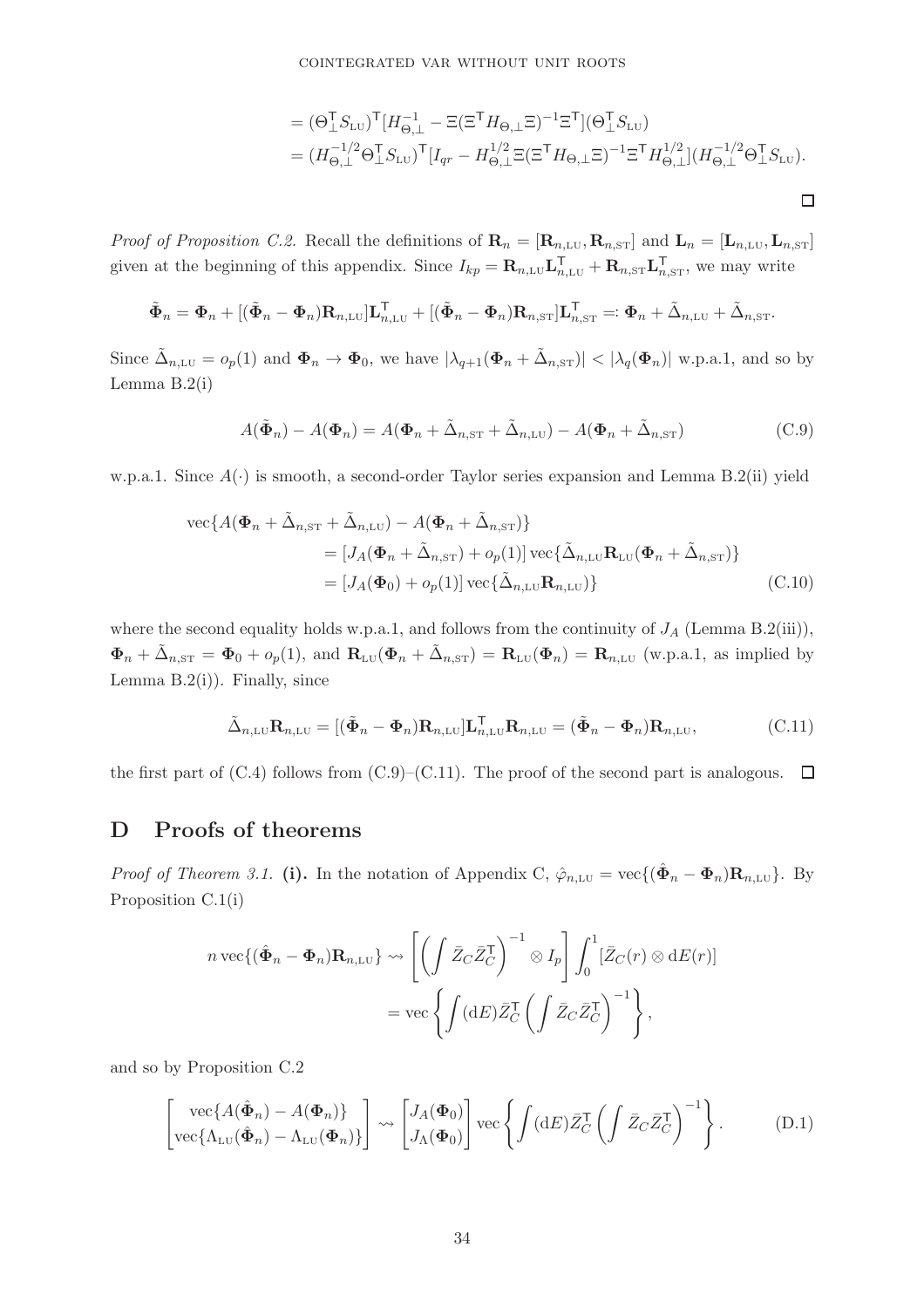Since  $\Phi_n \to \Phi_0$  with  $\Lambda_{\text{LU}}(\Phi_0) = I_q$  under [LOC](#page-10-2), we have by Lemma [B.3](#page-25-2) that

<span id="page-36-0"></span>
$$
\begin{bmatrix} J_A(\Phi_0) \\ J_\Lambda(\Phi_0) \end{bmatrix} = \begin{bmatrix} I_q \otimes \beta^\mathsf{T} R_{\mathrm{ST}} (I_{kp-q} - \Lambda_{\mathrm{ST}})^{-1} L_{\mathrm{ST}}^\mathsf{T} \\ I_q \otimes L_{\mathrm{LU}}^\mathsf{T} \end{bmatrix} . \tag{D.2}
$$

The result then follows from  $(D.1)$  and  $(D.2)$ , by reversing the vectorisation.

(ii). In the notation of Appendix [C,](#page-29-0) maximising  $\ell_n^*(\Phi)$  subject to  $\Lambda_{LU}(\Phi) = \Lambda_{n,LU}$  $I_q+C/n$  corresponds to maximising  $\ell_n(\varphi)$  subject to  $\theta_n(\varphi)=0$ . Thus  $\hat{\varphi}_{n,\text{LU}}\theta=\text{vec}\{(\hat{\Phi}_{n|\Lambda_{n,\text{LU}}}-\varphi)$  $\Phi_n$ ) $\mathbf{R}_{n,\text{LU}}$ , and so by Proposition [C.1](#page-31-2)[\(ii\)](#page-31-6)

$$
n \operatorname{vec}\left\{ (\hat{\boldsymbol{\Phi}}_{n|{\Lambda_{n,\text{LU}}}} - \boldsymbol{\Phi}_n) \mathbf{R}_{n,\text{LU}} \right\} \rightsquigarrow \Theta_{\perp} (\Theta_{\perp}^\mathsf{T} H_{\text{LU}} \Theta_{\perp})^{-1} \Theta_{\perp}^\mathsf{T} S_{\text{LU}}
$$

where  $\Theta_{\perp} = I_q \otimes L_{\text{LU},\perp}$ . Hence by Proposition [C.2,](#page-32-0)

vec
$$
\{A(\hat{\Phi}_{n|\Lambda_{n,\mathrm{LU}}}) - A(\Phi_n)\}\leadsto J_A(\Phi_0)\Theta_\perp(\Theta_\perp^\mathsf{T} H_{\mathrm{LU}}\Theta_\perp)^{-1}\Theta_\perp^\mathsf{T} S_{\mathrm{LU}}.
$$

To determine the distribution of the r.h.s., we note that

<span id="page-36-2"></span>
$$
\Theta_{\perp}^{\mathsf{T}} S_{\mathrm{LU}} = \int_0^1 [\bar{Z}_C(r) \otimes L_{\mathrm{LU},\perp}^{\mathsf{T}} \Sigma^{-1} \mathrm{d}E(r)] =: \int_0^1 [\bar{Z}_C(r) \otimes \mathrm{d}U(r)]. \tag{D.3}
$$

Recall that  $\bar{Z}_C$  is a function only of  $Z_C$ , which from [\(3.8\)](#page-11-2) is given by

<span id="page-36-1"></span>
$$
Z_C(r) = \int_0^r e^{C(r-s)} L_{\text{LU}}^\mathsf{T} dE(s) =: \int_0^r e^{C(r-s)} dV(s).
$$
 (D.4)

 $(U, V) = (L_{\text{LU}, \perp}^{\mathsf{T}} \Sigma^{-1} E, L_{\text{LU}}^{\mathsf{T}} E)$  is a pair of vector Brownian motions, with covariance

$$
\mathbb{E}U(1)V(1)^{\mathsf{T}} = L_{\text{LU},\perp}^{\mathsf{T}} \Sigma^{-1} \mathbb{E} [E(1)E(1)^{\mathsf{T}}] L_{\text{LU}} = L_{\text{LU},\perp}^{\mathsf{T}} L_{\text{LU}} = 0;
$$

whence U and V are independent. In particular, we have from  $(D.4)$  that U is independent of  $Z<sub>C</sub>$ . This, combined with the fact that

$$
J_A(\Phi_0)\Theta_\perp(\Theta_\perp^\mathsf{T} H_{\text{LU}}\Theta_\perp)^{-1} = \left(\int \bar{Z}_C \bar{Z}_C^\mathsf{T}\right)^{-1} \otimes \mathcal{J} L_{\text{LU},\perp} (L_{\text{LU},\perp}^\mathsf{T} \Sigma^{-1} L_{\text{LU},\perp})^{-1}
$$

depends only on  $\bar{Z}_C$ , implies  $J_A(\Phi_0) \Theta_\perp (\Theta_\perp^\mathsf{T} H_{\text{LU}} \Theta_\perp)^{-1} \Theta_\perp^\mathsf{T} S_{\text{LU}}$  is mixed normal with variance

$$
\left(\int \bar{Z}_C \bar{Z}_C^\mathsf{T}\right)^{-1} \otimes \mathcal{J} L_{\text{LU},\perp} (L_{\text{LU},\perp}^\mathsf{T} \Sigma^{-1} L_{\text{LU},\perp})^{-1} L_{\text{LU},\perp}^\mathsf{T} \mathcal{J}^\mathsf{T},
$$

which proves  $(3.10)$ .

Finally, note that the preceding holds for any choice of  $L_{\text{LU},\perp} \in \mathbb{R}^{p \times r}$  having full column rank and  $L_{\text{LU},\perp}^{\text{T}}L_{\text{LU}}=0$ . Let  $\alpha := \Phi_0(1)\beta(\beta^{\text{T}}\beta)^{-1} \in \mathbb{R}^{p \times r}$ , where  $\Phi_0(1) := \lim_{n \to \infty} \Phi_n(1)$ ; then

$$
L_{\text{LU}}^\mathsf{T}\alpha=L_{\text{LU}}^\mathsf{T}\Phi_0(1)\beta(\beta^\mathsf{T}\beta)^{-1}=0
$$

by [\(2.5\)](#page-5-3) with  $\Lambda_{\text{LU}} = \Lambda_{\text{LU}}(\Phi_0) = I_q$ . Further,  $\text{rk}\,\alpha = r$  since  $\text{sp}\,\Phi_0(1) = \text{sp}\,\beta$ , and thus we may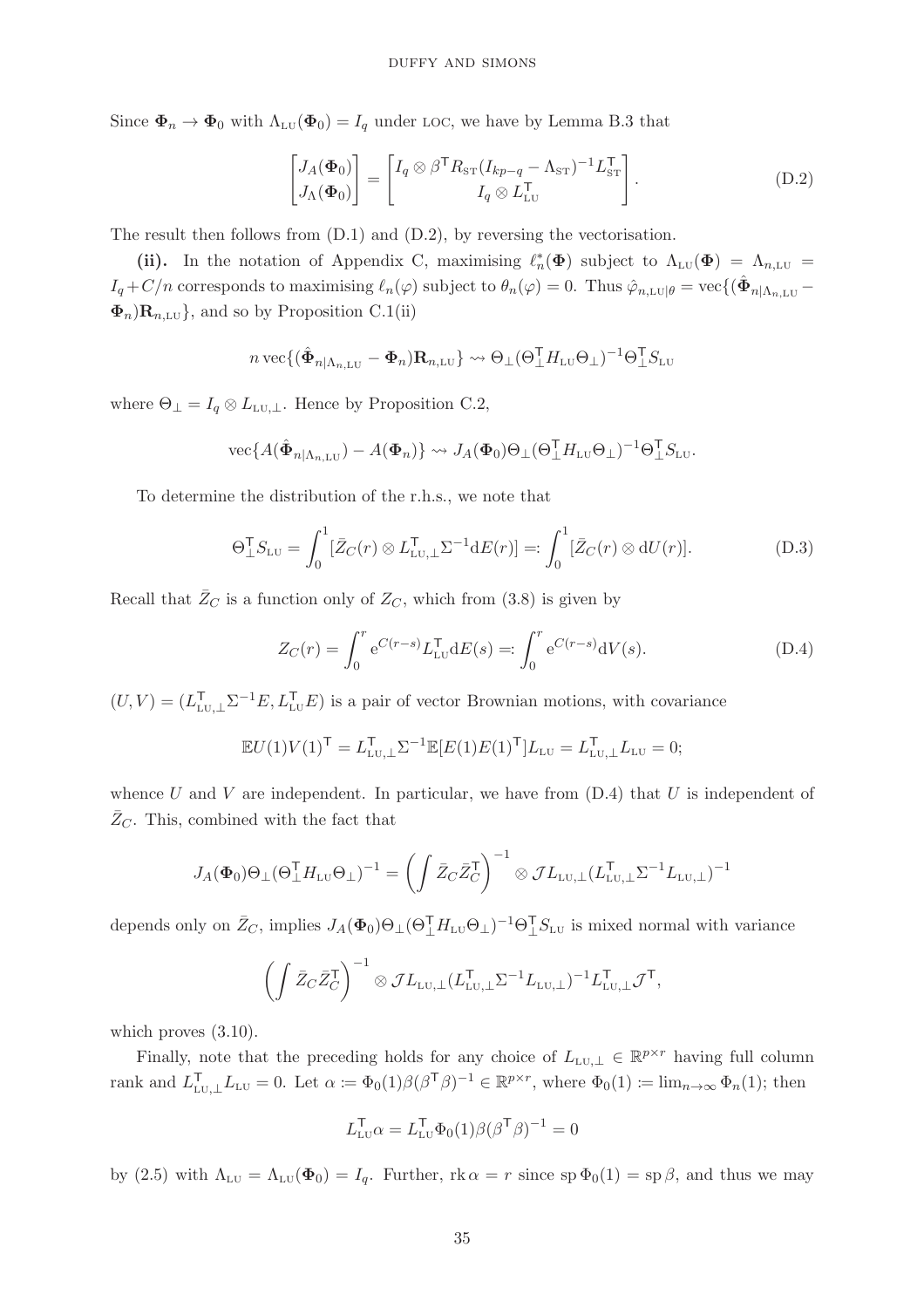indeed choose  $L_{\text{LU},\perp} = \alpha$ . In this case,

$$
\mathcal{J}L_{\text{LU},\perp} = \beta^{\mathsf{T}} R_{\text{ST}} (I_{kp-q} - \Lambda_{\text{ST}})^{-1} L_{\text{ST}}^{\mathsf{T}} \Phi_0(1) \beta (\beta^{\mathsf{T}} \beta)^{-1} =_{(1)} \beta^{\mathsf{T}} \beta (\beta^{\mathsf{T}} \beta)^{-1} = I_r,
$$

where  $=_{(1)}$  follows from [\(B.15\)](#page-29-6) above. Thus [\(3.11\)](#page-12-1) is proved.

Proof of Theorem [3.2.](#page-13-1) We first prove [\(3.13\)](#page-13-3). In the notation of Appendix [C,](#page-29-0)  $\mathcal{LR}_n(\Lambda_{n,\text{LU}})$  =  $2[\ell_n^*(\hat{\varphi}_n) - \ell_n^*(\hat{\varphi}_{n|\theta})]$ . By Proposition [C.1](#page-31-2)[\(iii\),](#page-31-7)

$$
\mathcal{LR}_n(\Lambda_{n,\text{LU}}) \rightsquigarrow S_{\text{LU}}^{\mathsf{T}} H_{\text{LU}}^{-1} \Theta (\Theta^{\mathsf{T}} H_{\text{LU}}^{-1} \Theta)^{-1} \Theta^{\mathsf{T}} H_{\text{LU}}^{-1} S_{\text{LU}} =: \mathcal{LR},
$$

where  $\Theta = I_q \otimes L_{\text{LU}}$ ,  $S_{\text{LU}} = \int [\bar{Z}_C(r) \otimes \Sigma^{-1} dE]$ , and  $H_{\text{LU}} = \int \bar{Z}_C \bar{Z}_C^{\mathsf{T}} \otimes \Sigma^{-1}$ . To obtain the claimed expression for  $\mathcal{LR}$ , note that

$$
S_{\text{LU}} = \int [\bar{Z}_C(r) \otimes \Sigma^{-1} \mathrm{d}E] = \text{vec}\left\{\Sigma^{-1} \int (\mathrm{d}E) \bar{Z}_C^\mathsf{T}\right\}
$$

and

$$
H_{\text{LU}}^{-1}\Theta(\Theta^{\mathsf{T}}H_{\text{LU}}^{-1}\Theta)^{-1}\Theta^{\mathsf{T}}H_{\text{LU}}^{-1}=\left(\int\bar{Z}_C\bar{Z}_C^{\mathsf{T}}\right)^{-1}\otimes\Sigma L_{\text{LU}}(L_{\text{LU}}^{\mathsf{T}}\Sigma L_{\text{LU}})^{-1}L_{\text{LU}}^{\mathsf{T}}\Sigma
$$

whence, using  $\operatorname{vec}(A)^{\mathsf{T}} \operatorname{vec}(B) = \operatorname{tr}(A^{\mathsf{T}}B)$ ,

$$
\mathcal{LR} = \text{tr}\left\{\Delta^{-1/2} L_{\text{LU}}^{\mathsf{T}} \int (\text{d}E) \bar{Z}_C^{\mathsf{T}} \left(\int \bar{Z}_C \bar{Z}_C^{\mathsf{T}}\right)^{-1} \int \bar{Z}_C (\text{d}E)^{\mathsf{T}} L_{\text{LU}} \Delta^{-1/2}\right\}
$$
(D.5)

where  $\Delta := L_{\text{LU}}^{\text{T}} \Sigma L_{\text{LU}}$ . To simplify this further, note that  $L_{\text{LU}}^{\text{T}} E$  is a q-dimensional Brownian motion with variance  $\Delta$ , and so for  $W_*(r) := \Delta^{-1/2} L_{\text{LU}}^{\text{T}} E(r) \sim BM(I_q)$ , we have

$$
Z_C(r) = \int_0^r e^{C(r-s)} L_{\text{LU}}^\mathsf{T} dE(s) = \int_0^r e^{C(r-s)} \Delta^{1/2} dW_*(s)
$$
  
=<sub>(1)</sub>  $\Delta^{1/2} \int_0^r e^{C_*(r-s)} dW_*(s) =: \Delta^{1/2} Z_{C_*}(r)$ 

where  $C_* \coloneqq \Delta^{-1/2} C \Delta^{1/2}$  is as in the statement of the theorem, and  $=_{(1)}$  follows from  $e^C D =$  $De^{D^{-1}CD}$  for any nonsingular D. Hence  $\bar{Z}_C(r) = \Delta^{1/2} \bar{Z}_{C_*}(r)$ , whereupon [\(3.13\)](#page-13-3) follows from [\(D.5\)](#page-37-0) and the definition of  $W_*$ .

We next prove [\(3.14\)](#page-13-4). Maximisation of  $\ell_n^*(\Phi)$  subject to  $\Lambda_{LU}(\Phi) = I_q + C/n$  and  $a_{ij}(\Phi) = a_0$ corresponds, in the notation of Appendix [C,](#page-29-0) to maximisation of  $\ell_n(\varphi)$  subject to  $\theta_n(\varphi) = 0$  and  $\gamma_n(\varphi) = 0$ . Therefore by Proposition [C.1](#page-31-2)[\(iv\),](#page-31-8)

$$
\mathcal{LR}_n[a_{ij}(\Phi_n); \Lambda_{n,\text{LU}}] = 2[\ell_n(\hat{\varphi}_{n|\theta}) - \ell_n(\hat{\varphi}_{n|\theta,\gamma})] \rightsquigarrow (H_{\Theta,\perp}^{-1/2}\Theta_{\perp}^{\mathsf{T}}S_{\text{LU}})^{\mathsf{T}}[I_{qr} - \mathcal{Q}](H_{\Theta,\perp}^{-1/2}\Theta_{\perp}^{\mathsf{T}}S_{\text{LU}}).
$$

Recall from [\(D.3\)](#page-36-2) and the subsequent arguments that

vec
$$
\{\Theta_{\perp}^{\mathsf{T}}S_{\text{LU}}\}
$$
 = $d \left( \int \bar{Z}_C \bar{Z}_C^{\mathsf{T}} \otimes L_{\text{LU},\perp}^{\mathsf{T}} \Sigma^{-1} L_{\text{LU},\perp} \right)^{1/2} \eta$ 

<span id="page-37-0"></span> $\Box$